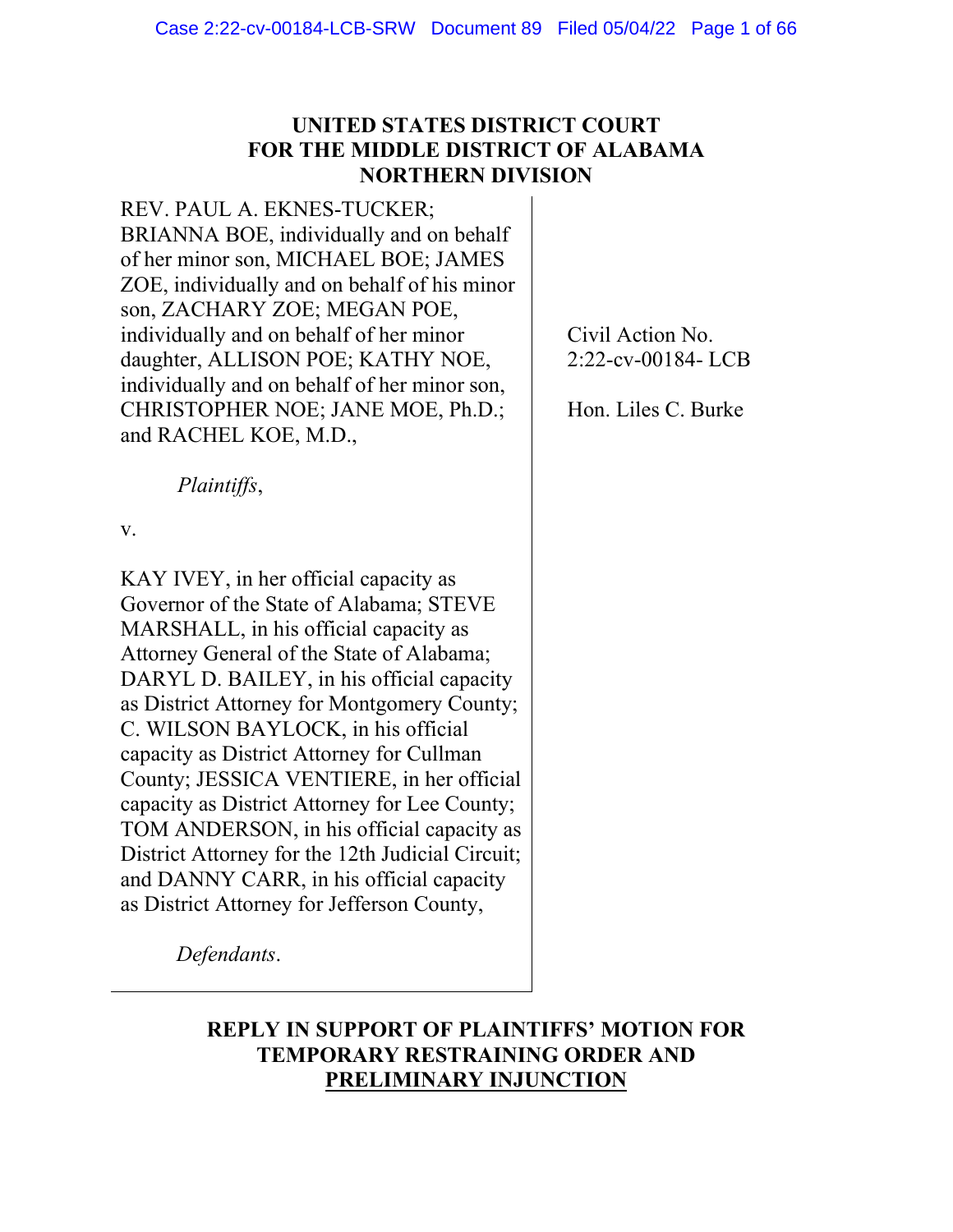# **TABLE OF CONTENTS**

| I.  |                 |    |                |                                                                                                                                                               |  |
|-----|-----------------|----|----------------|---------------------------------------------------------------------------------------------------------------------------------------------------------------|--|
| ΙΙ. |                 |    |                |                                                                                                                                                               |  |
|     | A.<br><b>B.</b> |    |                | The Parent Plaintiffs Are Likely To Succeed on Their Due                                                                                                      |  |
|     |                 |    |                | Plaintiffs Are Likely To Succeed on Their Equal Protection                                                                                                    |  |
|     |                 | 1. |                | The Act Is Subject to Heightened Scrutiny Because It                                                                                                          |  |
|     |                 |    | a.             |                                                                                                                                                               |  |
|     |                 |    | b.             | Transgender Status Is a Suspect Classification                                                                                                                |  |
|     |                 | 2. |                | The State's Justifications Fail Heightened Review. 14                                                                                                         |  |
|     |                 |    | a.             | Defendants Fail to Justify a Ban on Medical Treatments<br>for Transgender Minors in the Face of a Widespread<br>Medical Consensus Supporting the Treatments14 |  |
|     |                 |    | $\mathbf{b}$ . | Defendants' Arguments Concerning Instances of<br>Treatment that Did Not Follow the Accepted Standards<br>of Care Does Not Justify a Categorical Ban on        |  |
|     |                 |    | c.             | Gender Dysphoria Does Not Resolve Without                                                                                                                     |  |
|     |                 |    | d.             | There Is No Reliable Evidence To Support Defendants'<br>.20                                                                                                   |  |
|     |                 |    | e.             | Defendants' Attack on Longstanding and Authoritative<br>Medical Protocols Rests on Misstatements About                                                        |  |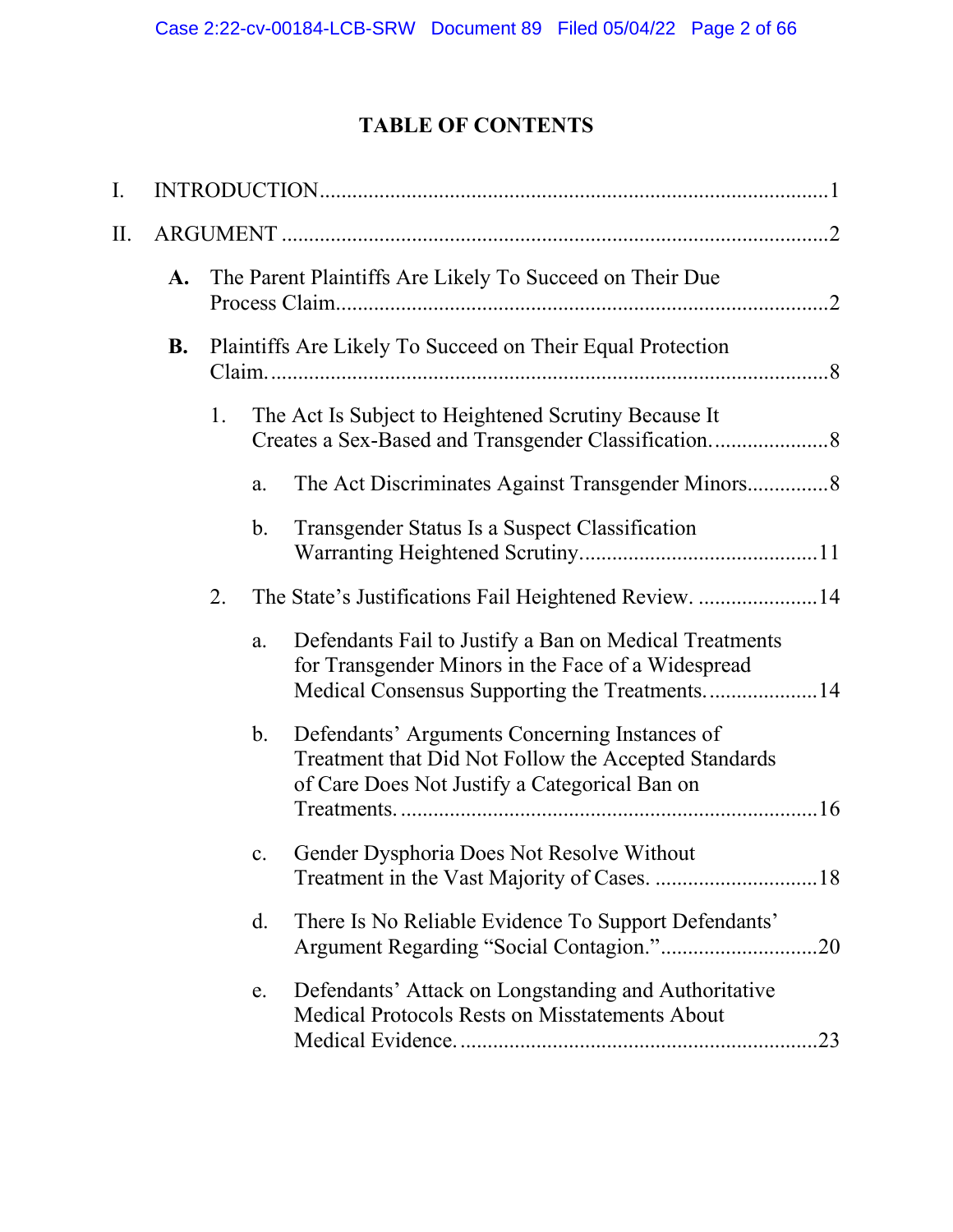|    | f.                                                            | Any So-Called "International Reckoning" Relating to<br>the Provision of Puberty Blockers and Hormones for<br>Adolescents Cuts Against a Ban on Medical Care24 |  |
|----|---------------------------------------------------------------|---------------------------------------------------------------------------------------------------------------------------------------------------------------|--|
|    | g <sub>1</sub>                                                | Alabama Cannot Justify the Ban by Concerns About<br>So-Called Rush to Treatment for Transgender Minors25                                                      |  |
| C. |                                                               | The Affordable Care Act Preempts the Act Because a Genuine<br>Conflict Arises with Compliance by Healthcare Providers28                                       |  |
| D. | Plaintiffs Are Likely To Succeed on the Merits of Their First |                                                                                                                                                               |  |
| E. |                                                               |                                                                                                                                                               |  |
| F. |                                                               | The Other Factors Weigh in Favor of a Preliminary Injunction45                                                                                                |  |
|    | 1.                                                            | Plaintiffs Have Diligently Pursued a Preliminary Injunction45                                                                                                 |  |
|    | 2.                                                            |                                                                                                                                                               |  |
| G. |                                                               |                                                                                                                                                               |  |
|    |                                                               |                                                                                                                                                               |  |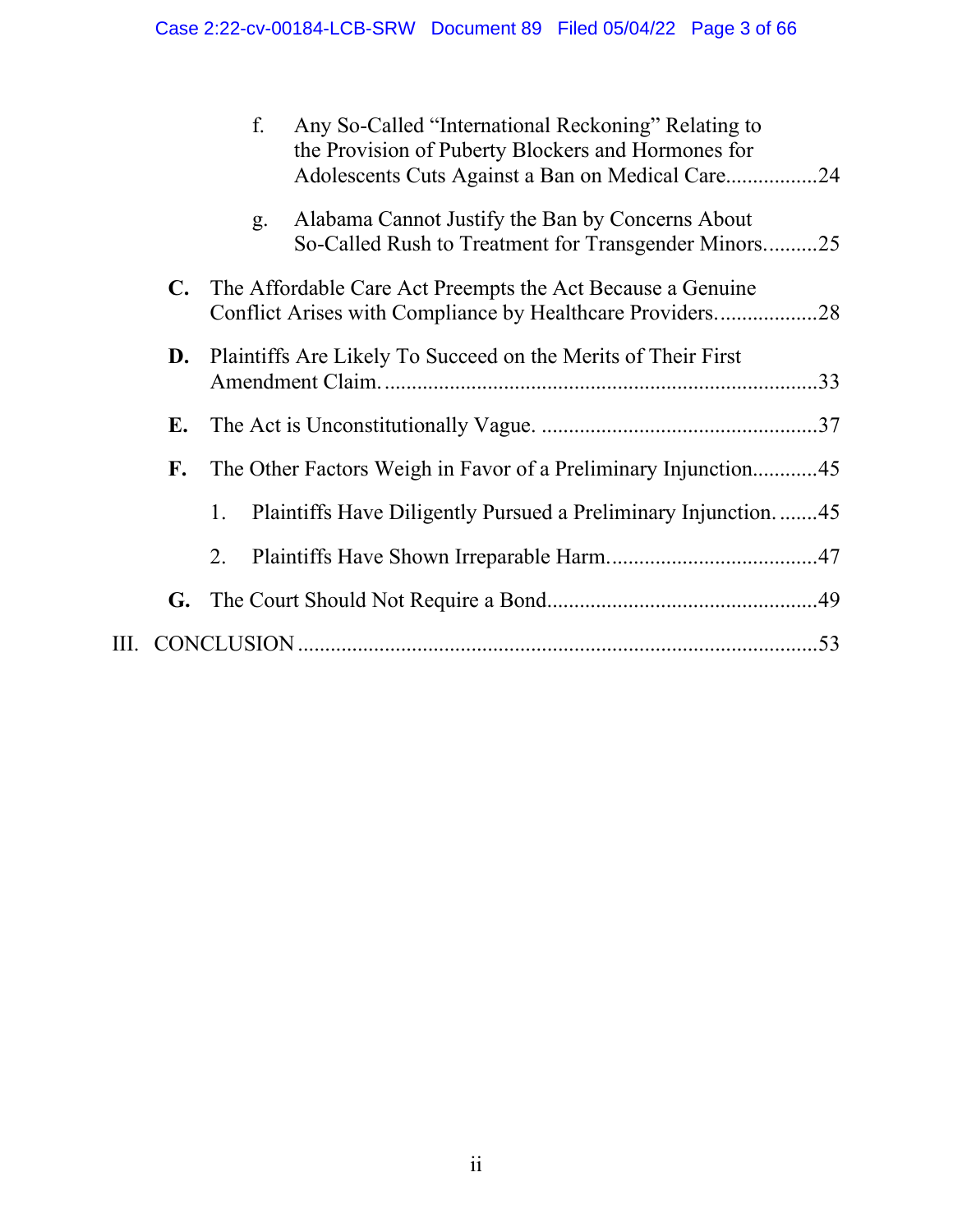# **TABLE OF AUTHORITIES**

# **Page(s)**

# **Cases**

| ABC Charters, Inc. v. Bronson,                                                        |  |
|---------------------------------------------------------------------------------------|--|
| Abigail All. for Better Access to Developmental Drugs v. von<br>Eschenbach,           |  |
| Armstrong v. Exceptional Child Ctr., Inc.,                                            |  |
| Ashcroft v. Free Speech Coal.,                                                        |  |
| Auburn Univ. v. Moody,<br>No. 3:08cv796-CSC (WO), 2008 WL 4767721 (M.D. Ala. Oct. 30, |  |
| Bell v. Tavistock & Portman NHS Found. Trust, [2021] EWCA (Civ)                       |  |
| Bendiburg v. Dempsey,                                                                 |  |
| <b>Bostock v. Clayton County,</b>                                                     |  |
| Boyden v. Conlin,                                                                     |  |
| C.P. by & through Pritchard v. Blue Cross Blue Shield of Illinois,                    |  |
| California Fed. Sav. & Loan Ass'n v. Guerra,                                          |  |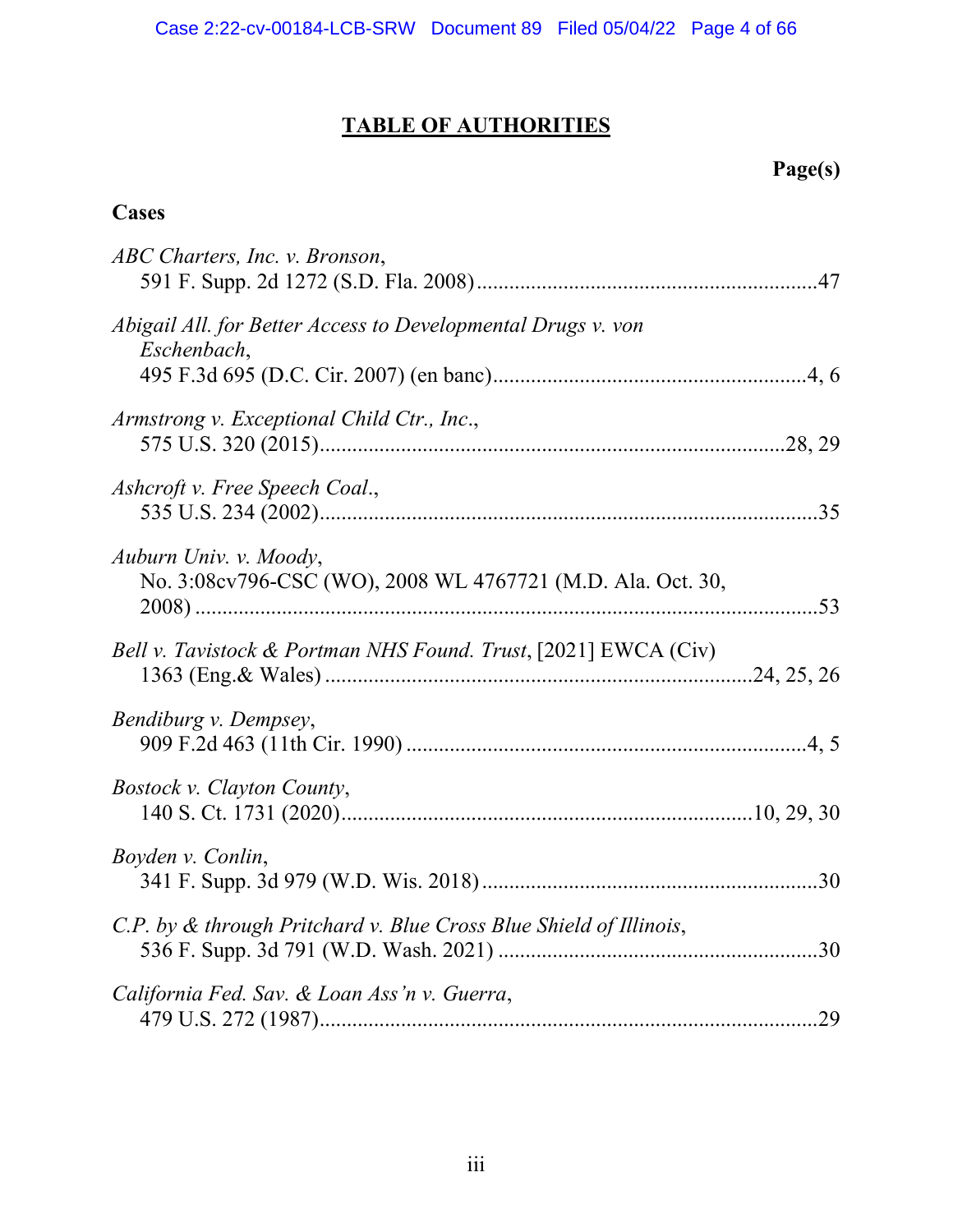| Carter v. Montgomery Hous. Auth.,<br>No. 2:09-cv-971-MEF-CSC, 2009 WL 3711565 (M.D. Ala. Nov. |
|-----------------------------------------------------------------------------------------------|
|                                                                                               |
| City of Chicago v. Morales,                                                                   |
| City of Cleburne, Tex. v. Cleburne Living Ctr.,                                               |
| Coates v. Cincinnati,                                                                         |
| Conant v. Walters,                                                                            |
| Corrigan Dispatch Co. v. Casa Guzman, S. A.,                                                  |
| Craig v. Boren,                                                                               |
| Diaz v. Brewer,                                                                               |
| Entertainment Ventures, Inc. v. Brewer,                                                       |
| Flack v. Wis. Dep't of Health Servs.,                                                         |
| <i>Frese v. MacDonald,</i>                                                                    |
| Friends of the Earth, Inc. v. Brinegar,                                                       |
| Frontiero v. Richardson,                                                                      |
| Grayned v. City of Rockford,                                                                  |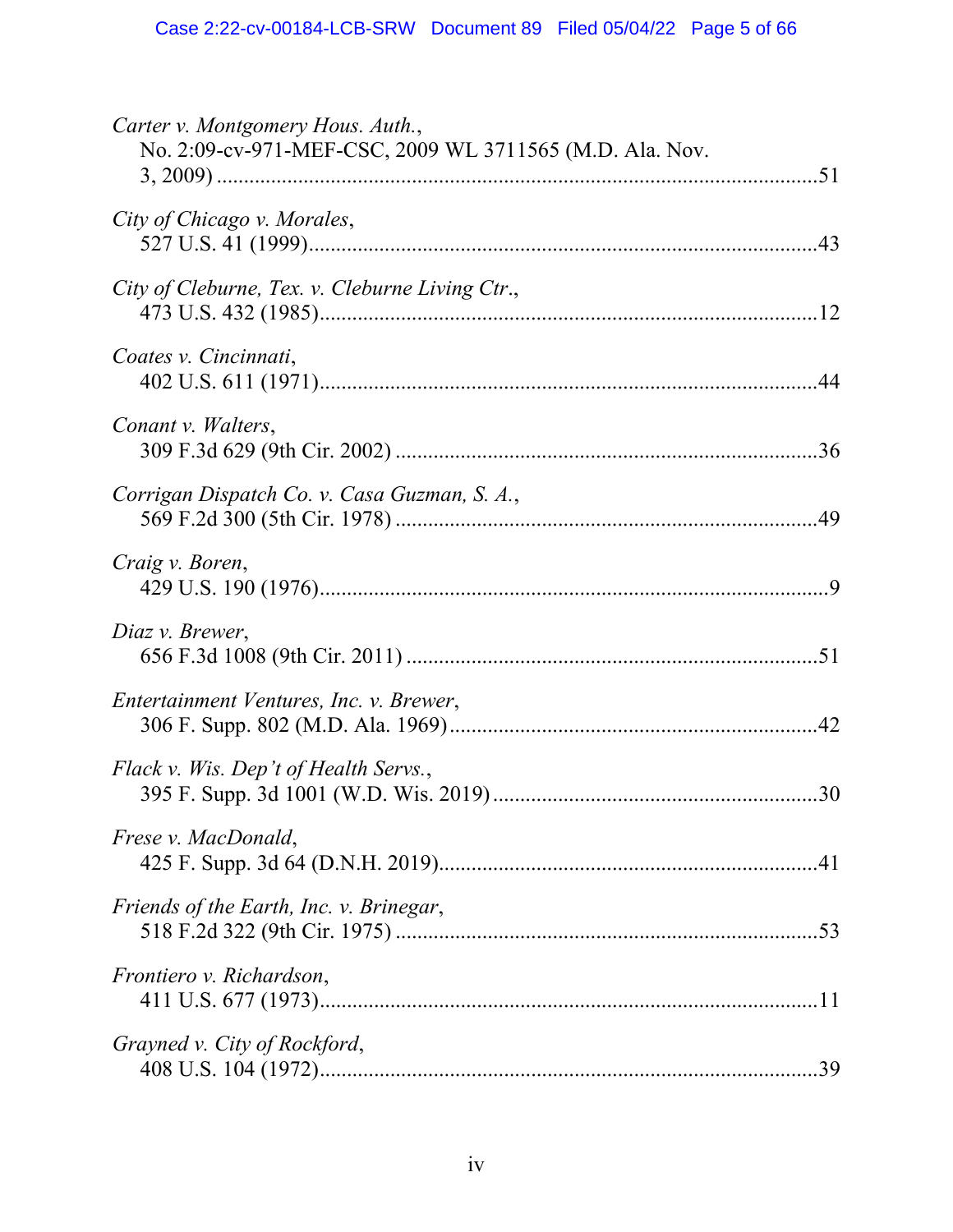| Grimm v Gloucester County Sch. Bd.,                  |     |
|------------------------------------------------------|-----|
| Hoechst Diafoil Co. v. Nan Ya Plastics Corp.,        |     |
| Holder v. Humanitarian Law Project,                  |     |
| International Controls Corp. v. Vesco,               |     |
| Johnson v. United States,                            |     |
| Jones v. Governor of Fla.,                           |     |
| Kanuszewski v. Mich. Dep't of Health & Human Serv's, |     |
| Karnoski v. Trump,                                   |     |
| Kolender v. Lawson,                                  |     |
| Lipsett v. Univ. of Puerto Rico,                     | .30 |
| Maloney v. Soc. Sec. Admin.,                         |     |
| Murray v. New York Univ. Coll. of Dentistry,         |     |
| Nguyen v. I.N.S.,                                    |     |
| O'Connor v. Peru State Coll.,                        |     |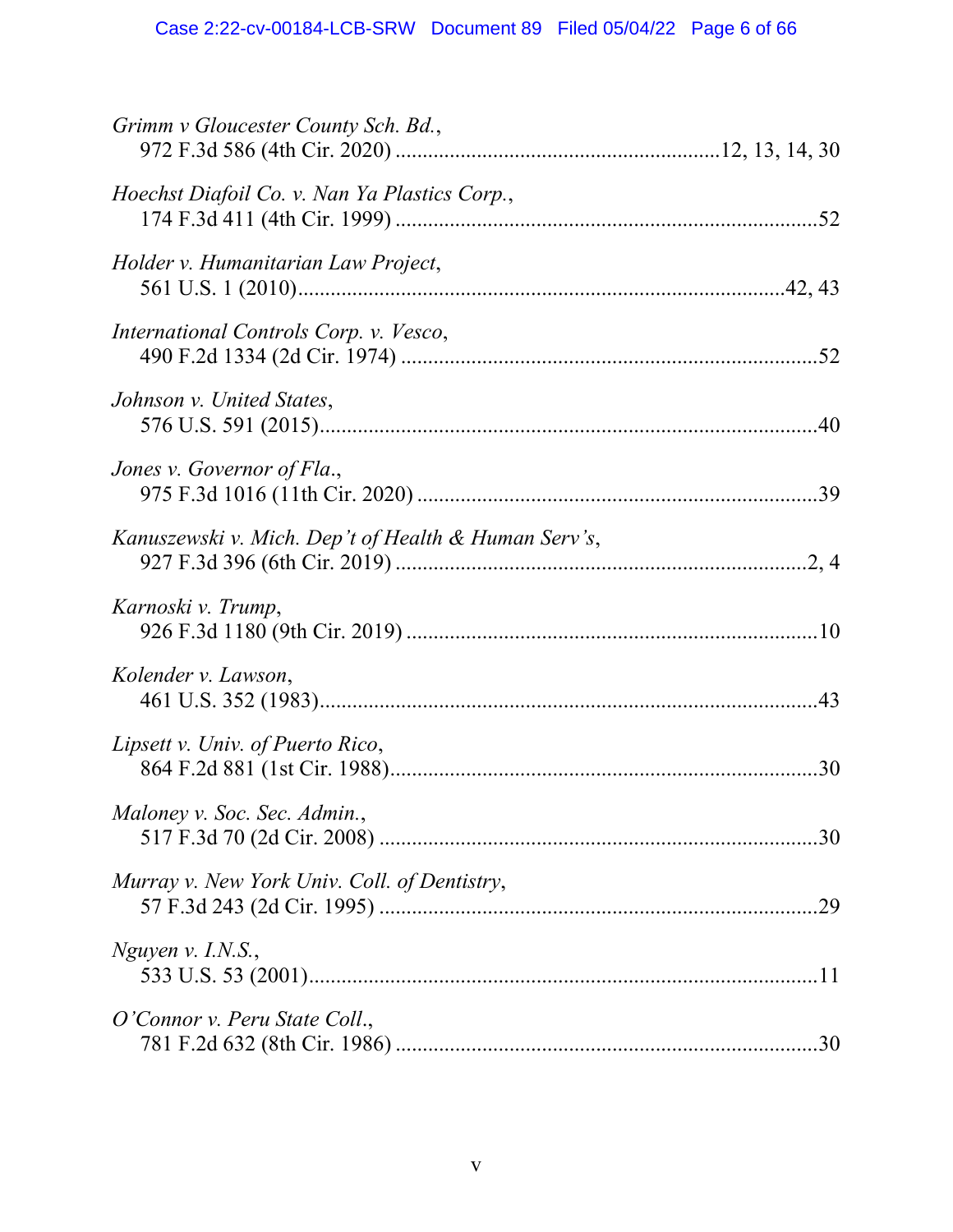| Obergefell v. Hodges,                                                                         |
|-----------------------------------------------------------------------------------------------|
| Olmstead v. L.C. ex rel. Zimring,                                                             |
| Papachristou v. City of Jacksonville,                                                         |
| Parham v. J.R.,                                                                               |
| Phillips v. Martin Marietta Corp.,                                                            |
| Pierce v. Society of Sisters,                                                                 |
| Posters 'N' Things v. U.S.,                                                                   |
| Prescott v. Rady Children's Hosp.-San Diego,                                                  |
| R.J.D. v. Vaughan Clinic, P.C.,                                                               |
| Robinson v. Marshall,                                                                         |
| Robinson v. Marshall,                                                                         |
| Ron Group, LLC v. Azar, No.<br>2:20-cv-1038-ECM, 2021 WL 5576616 (M.D. Ala. Nov. 29, 2021) 50 |
| San Antonio Independent School Dist. v. Rodriquez,                                            |
| SCM Corp. v. Xerox Corp.,                                                                     |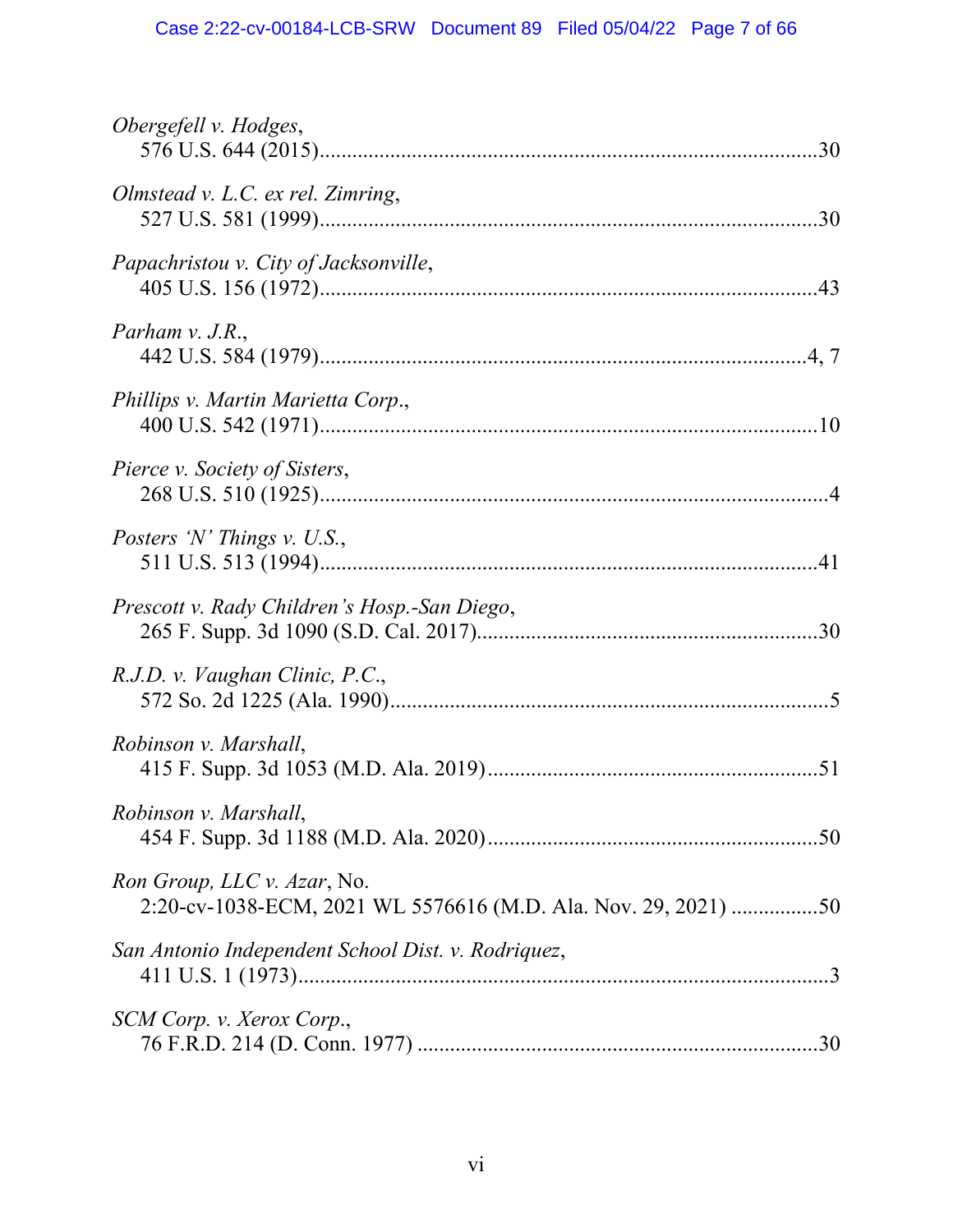| Scott v. St. Louis Univ. Hosp.,<br>No. 21-cv-1270, 2022 U.S. Dist. LEXIS 74691 (E.D. Mo. Apr. 25, |  |
|---------------------------------------------------------------------------------------------------|--|
| Sessions v. Dimaya,                                                                               |  |
| Smith v. City of Jackson,                                                                         |  |
| Smith v. Goguen,                                                                                  |  |
| Sorrell v. IMS Health Inc.,                                                                       |  |
| State v. Hodges,                                                                                  |  |
| Summit Med. Ctr. of Ala., Inc. v. Siegelman,                                                      |  |
| Temple Univ. v. White,                                                                            |  |
| Tokyo Gwinnett, LLC v. Gwinnett County, Ga.,                                                      |  |
| Tovar v. Essentia Health,                                                                         |  |
| <i>Troxel v. Granville,</i>                                                                       |  |
| United States v. Matus-Leva,                                                                      |  |
| United States v. Stevens,                                                                         |  |
| United States v. Williams,                                                                        |  |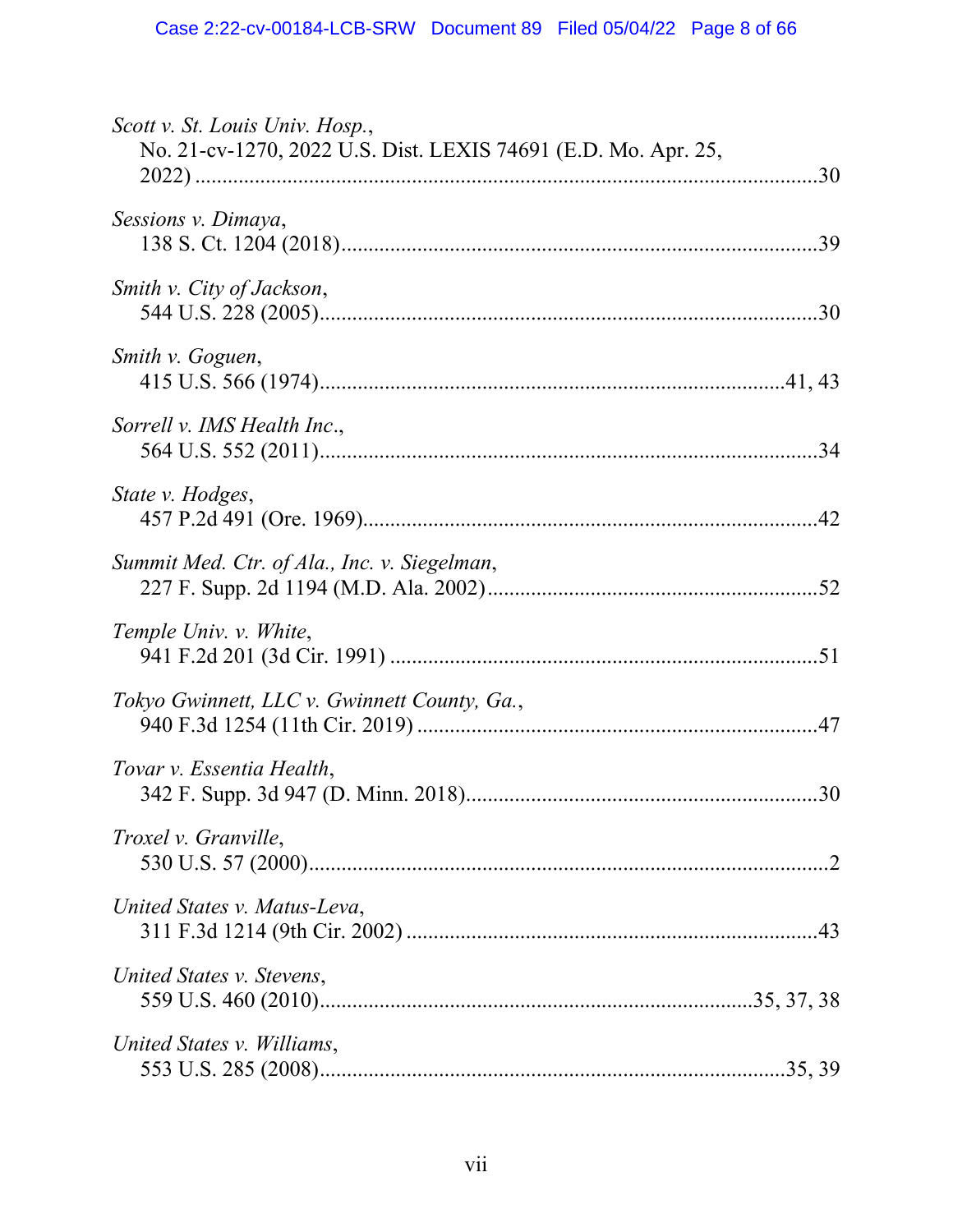| Verizon Emp. Benefits Comm. v. Respress,                       |  |
|----------------------------------------------------------------|--|
| No. 1:14-cv-155-MEF, 2014 WL 2275504 (M.D. Ala. Mar. 24,       |  |
| Village of Hoffman Estates v. Flipside, Hoffman Ests., Inc.,   |  |
| Whalen v. Roe,                                                 |  |
| Wollschlaeger v. Governor of Florida,                          |  |
| Wreal, LLC v. Amazon.com, Inc.,                                |  |
| Younger v. Harris,                                             |  |
| <b>Statutes</b>                                                |  |
|                                                                |  |
|                                                                |  |
|                                                                |  |
|                                                                |  |
|                                                                |  |
|                                                                |  |
| <b>Other Authorities</b>                                       |  |
|                                                                |  |
|                                                                |  |
|                                                                |  |
|                                                                |  |
| New Shorter Oxford English Dictionary, Vol I (ed. 1993) 38, 42 |  |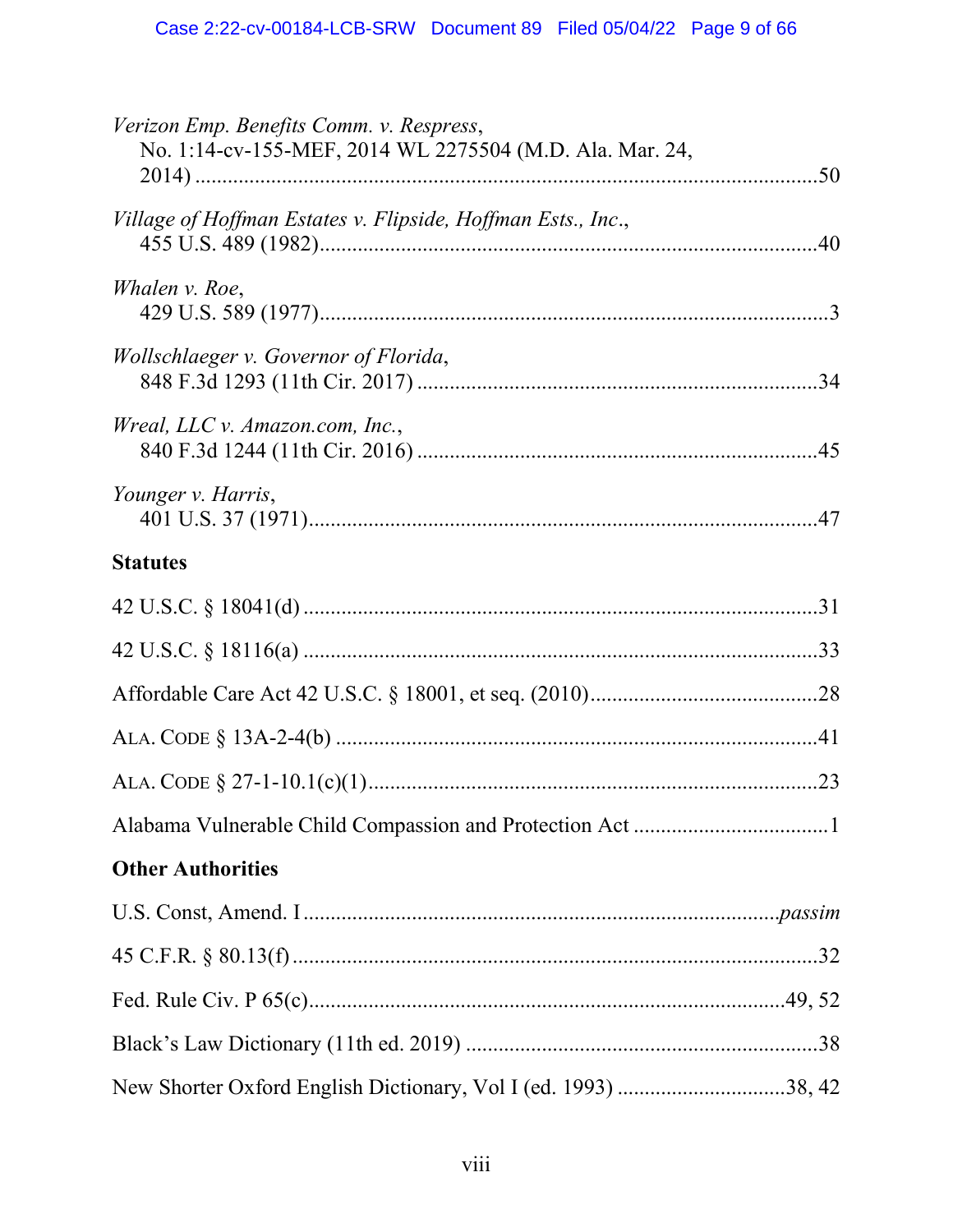## <span id="page-9-0"></span>**I. INTRODUCTION**

No other state has ever passed a law like the Alabama Vulnerable Child Compassion and Protection Act (the Act), and for good reason. The Act takes the unprecedented step of taking away the opportunity for parents to obtain wellestablished medical care for their children. Youth who suffer from gender dysphoria experience debilitating distress due to the mismatch between their birth sex and their deep-seated internal sense of being male or female. This case is about ensuring that those parents who wish to do so can obtain a particular course of treatment that can be effective for many children who suffer from this medical condition.

Plaintiffs do not seek to impose this treatment on all parents, but rather simply to ensure that parents can consult with medical providers about the full range of options for their children's medical needs. The State, against the great weight of medical authority, seeks to demonstrate that medical care that has been available for decades and is widely regarded as safe and effective by experts in this field is in fact of such questionable value that it should be not only banned but criminalized. Given how widely accepted these treatments are, and their broad endorsement by major U.S. medical professional associations, Defendants point to the recent tightening of eligibility standards for treating minors with gender dysphoria in European countries, all of which continue to allow minors in appropriate circumstances to get the care that is banned by the Act. Defendants also rest their defense of the Act on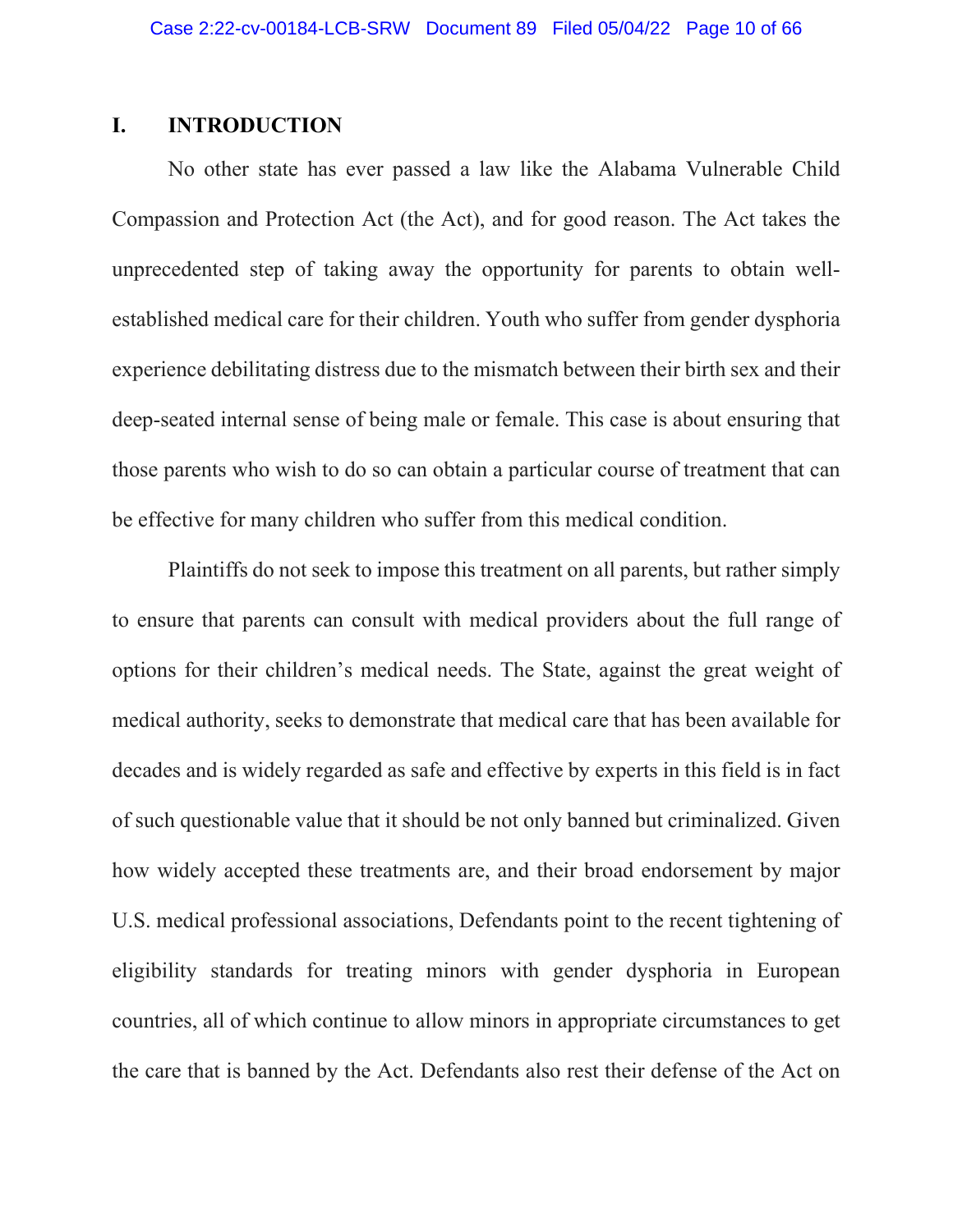#### Case 2:22-cv-00184-LCB-SRW Document 89 Filed 05/04/22 Page 11 of 66

speculative, hypothetical, and non-evidence-based arguments, none of which justifies the criminalization of this care.

Plaintiffs seek a preliminary injunction to ensure that minor children who are receiving and benefitting from this care are not harmed by the immediate cessation of their medical treatment and that their parents and providers are not criminally prosecuted for providing it.

### <span id="page-10-1"></span><span id="page-10-0"></span>**II. ARGUMENT**

# **A. The Parent Plaintiffs Are Likely To Succeed on Their Due Process Claim.**

The right to seek medical care for one's child is an established aspect of parents' fundamental interest "in the care, custody, and control of their children." *Troxel v. Granville*, 530 U.S. 57, 65 (2000); *see also Kanuszewski v. Mich. Dep't of Health & Human Serv's*, 927 F.3d 396, 419 (6th Cir. 2019) ("[P]arents' substantive due process right to make decisions concerning the care, custody, and control of their children includes the right to direct their children's medical care."). As Plaintiffs have shown, the Act burdens this fundamental right in a particularly heavy-handed way—by criminalizing parents who seek medically accepted treatments for their transgender children. Plaintiffs are likely to prevail on this claim because the Act's sweeping ban on transition-related care is not rationally related, much less narrowly tailored, to serve its stated goal of protecting youth.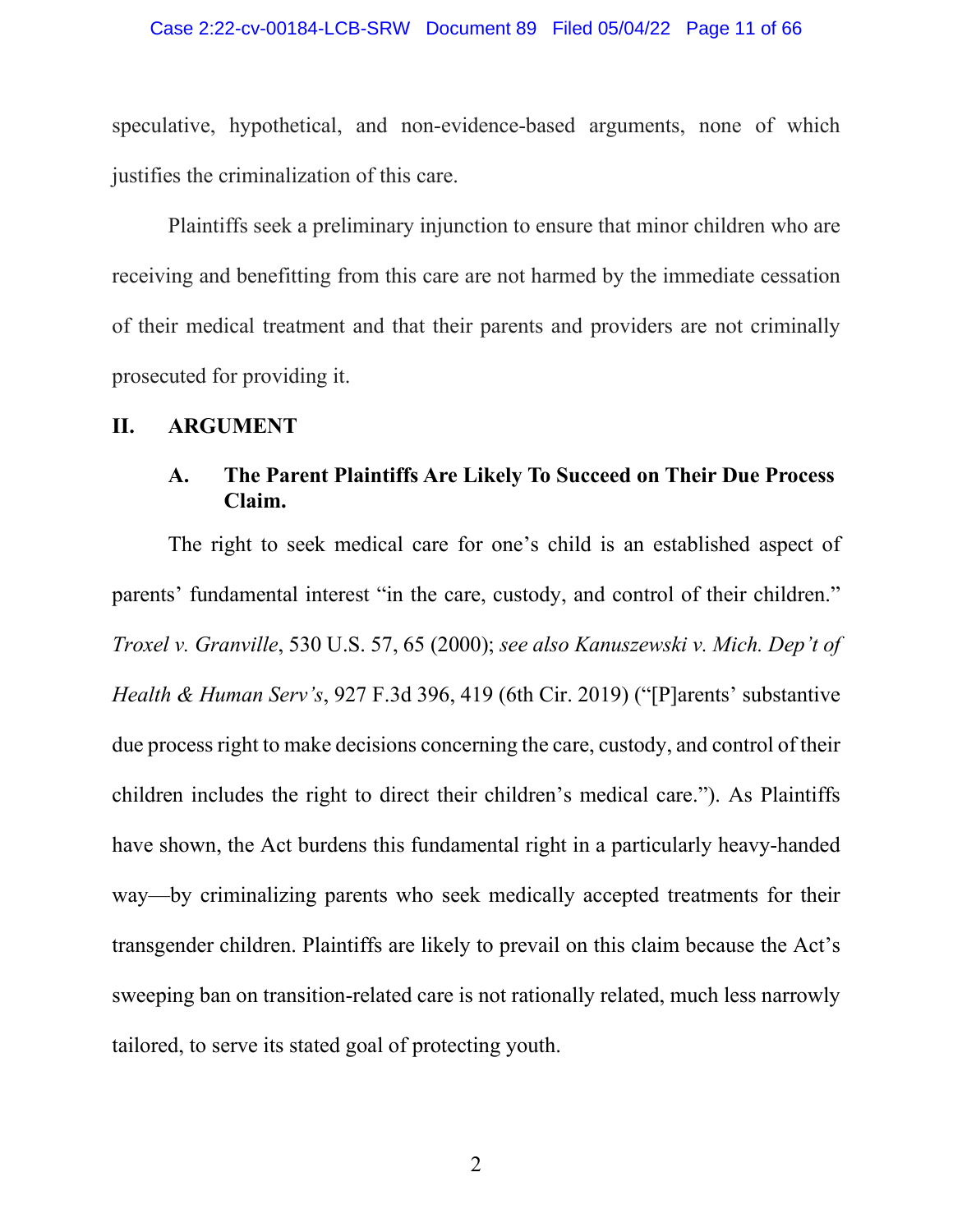Defendants' attempts to rebut this claim have no merit. Contrary to Defendants' argument, Plaintiffs do not assert this fundamental right as third parties or surrogates on behalf of their children, nor is the right "derivative" of an underlying claim on behalf their children. Opp. (Doc. 74) at 107. Defendants cite *Whalen v. Roe*, 429 U.S. 589 (1977), for the proposition that "[t]he parent's parental-rights claim is 'derivative from, and therefore no stronger than' the child's claim," Opp. at 107, but the cited language in *Whalen* refers to a doctor seeking to vindicate not his own rights, but those of his patients to medical privacy. *Whalen,* 429 U.S. at 604. For that reason, the Court held that the doctor's claim was "derivative from, and therefore no stronger than, the patients.'" *Id*. In contrast, the Parent Plaintiffs assert *their own* fundamental rights as parents to seek medical care for their children.

Defendants argue that no such independent right exists, and that Plaintiffs' parental rights claim implicitly—and erroneously—presumes that their children have an underlying right to specific medical treatments. Opp. at 104–06. In fact, however, parents' fundamental right to seek medical care for their children stands on its own. By way of analogy, the U.S. Supreme Court has held that children do not have a fundamental constitutional right to a public education under the Fourteenth Amendment's Due Process Clause. *San Antonio Independent School Dist. v. Rodriquez*, 411 U.S. 1 (1973). Nonetheless, the Court has held that parents have a fundamental right to determine whether their child attends a public or private school.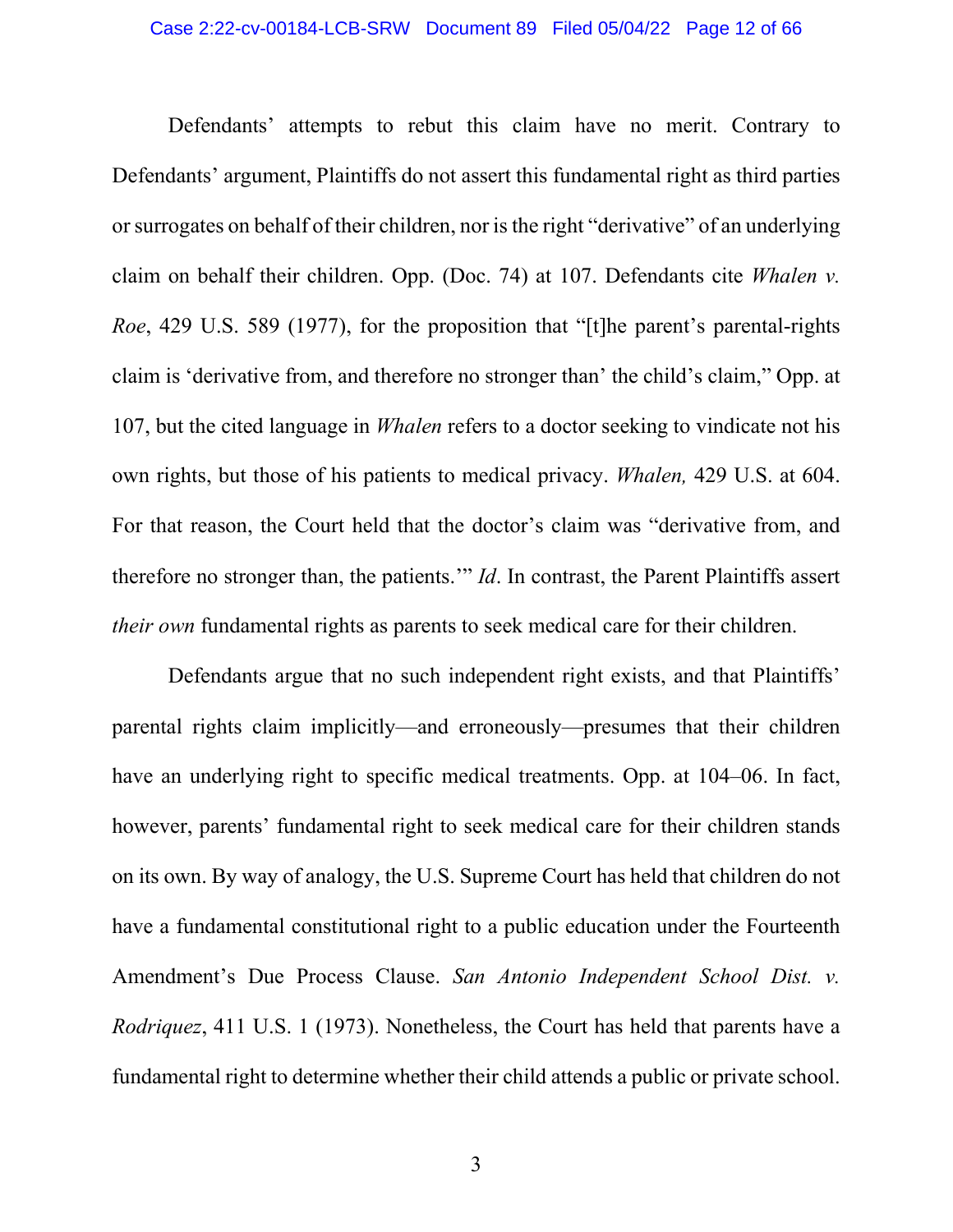*Pierce v. Society of Sisters*, 268 U.S. 510 (1925). Similarly, as Defendants note, some lower federal courts have rejected the argument that children or adults have a substantive due process right to specific treatments. *See, e.g*., *Abigail All. for Better Access to Developmental Drugs v. von Eschenbach*, 495 F.3d 695, 710 n.18 (D.C. Cir. 2007) (en banc). Nonetheless, both the Supreme Court and the Eleventh Circuit, as well as other federal courts, have held that parents have a fundamental right to seek medical care for their children. *Parham v. J.R*., 442 U.S. 584 (1979); *Bendiburg v. Dempsey*, 909 F.2d 463, 470 (11th Cir. 1990); *Kanuszewski,* 927 F.3d at 419. In these cases, a parent's fundamental right to make decisions about a child's education or medical care exists regardless of whether the child has a fundamental right to education or medical treatment.

In *Parham*, the U.S. Supreme Court held that parents have a fundamental right to make decisions about their children's medical care. 442 U.S. at 602. Contrary to Defendants' claim, *Parham* is both a substantive and procedural due process case. As the Court stated, "parents generally 'have the right,' coupled with the high duty, to recognize and prepare [their children] for additional obligations" including "a 'high duty' to recognize symptoms of illness and to seek and follow medical advice." *Id*. (citing *Pierce v. Society of Sisters*, 268 U.S. 510, 535 (1925); *Meyer v. Nebraska*, 262 U.S. 390, 400 (1923)); *see also Parham*, 442 U.S. at 604 (stating that parents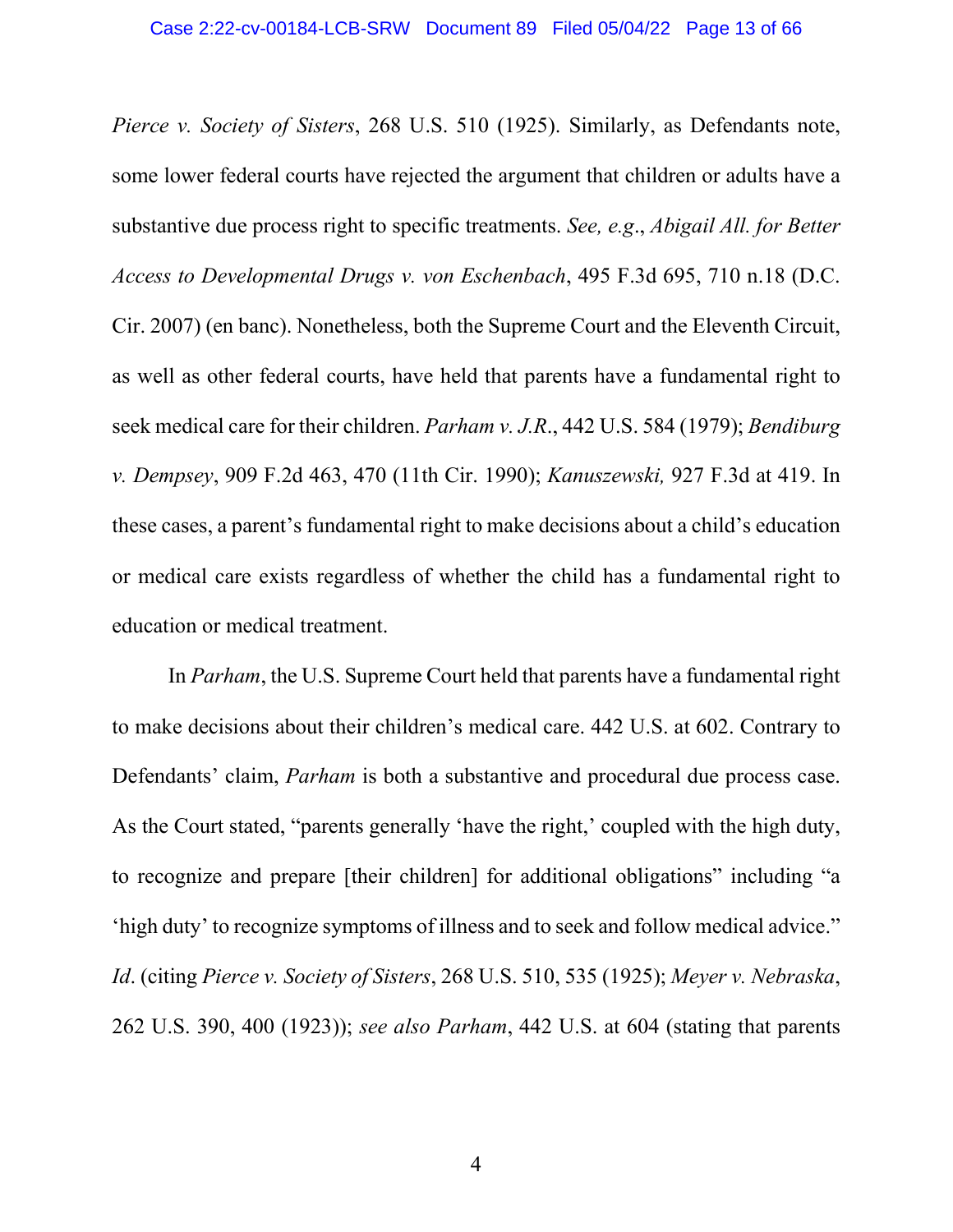#### Case 2:22-cv-00184-LCB-SRW Document 89 Filed 05/04/22 Page 14 of 66

generally have "plenary authority to seek . . . care for their children, subject to a physician's independent examination and medical judgment").

Similarly, the Eleventh Circuit has recognized "the right of parents to generally make decisions concerning the treatment to be given to their children." *Bendiburg*, 909 F.2d at 470. That right is deeply rooted in our nation's history and culture, which have long recognized that parents, not the state, have the primary duty and authority to provide medical care for their children. That right was embedded in the common law and is now reflected in the statutory and constitutional law of Alabama and other states. *See, e.g*., *R.J.D. v. Vaughan Clinic, P.C*., 572 So. 2d 1225, 1227 (Ala. 1990) ("Alabama has long recognized the principle that parents are, by the common law, under the legal duty of providing medical attention for their children," and "[i]t is ordinarily for the parent in the first instance to decide . . . what is actually necessary for the protection and preservation of the life and health of his  $child[.]$ ").

Defendants' attempt to recast Plaintiffs' claim as an asserted right to access "experimental medical procedures," Opp. at 107, fails. Defendants do not, and cannot, dispute that the treatments banned by the Act are accepted and recommended by every leading medical and mental health organization in this country, from the American Medical Association to the American Academy of Pediatrics. Rosenthal Decl., Doc. 8-3 ¶ 30. Defendants may disagree with that mainstream medical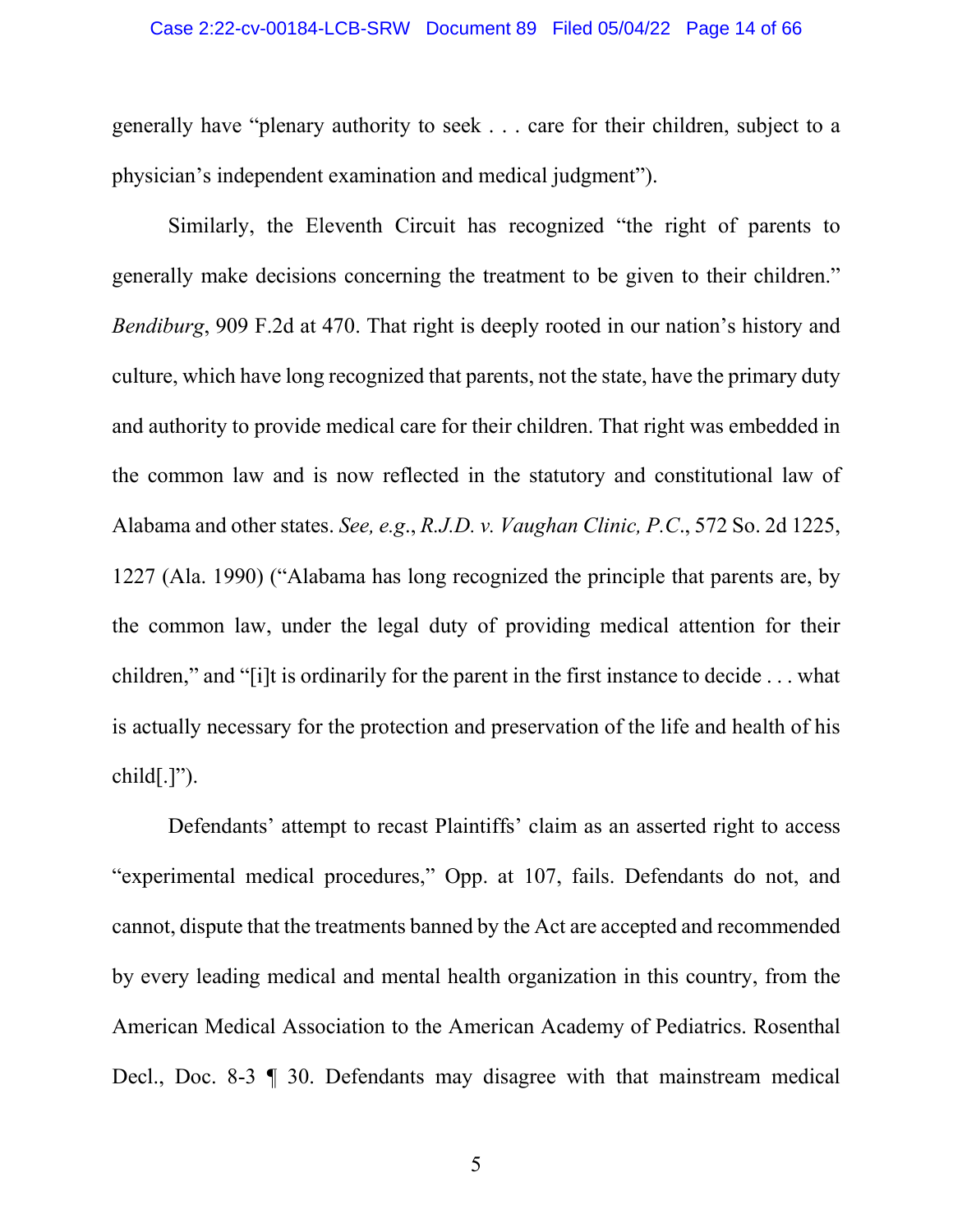#### Case 2:22-cv-00184-LCB-SRW Document 89 Filed 05/04/22 Page 15 of 66

consensus, but their disagreement does not alter its existence or transform these treatments, by fiat, into "experimental procedures." When parents consent to transition-related care for a transgender child, they are consenting to established care supported by the same level of evidence as many other widely-accepted treatments for minors. Pls.' Mem. at 13, 26; Antommaria Decl., Doc. No. 62-2 ¶¶ 17, 23–39. There is no reasonable definition of "experimental" that encompasses these treatments, and Defendants have not offered one.

This case is not like *Abigail Alliance for Better Access to Developmental Drugs*, where plaintiffs sought an exception to safety regulations that limited access to experimental medications. 495 F.3d 695. Here, Plaintiffs are seeking care that has been provided for many years, regarded as safe and effective by both specialists in the field and the nation's leading medical and mental health organizations. Plaintiff Parents seek these treatments because they have witnessed their children suffering from gender dysphoria, and the Plaintiffs whose children have received the treatments have seen the relief these treatments provide. They have observed their children change from being withdrawn, anxious, depressed, and even suicidal to being happy, sociable, and able to function well at school and in everyday life. Not only do they have direct experience of the benefits these treatments provide; they know the harm their children will suffer if they are cut off from this care. Stripping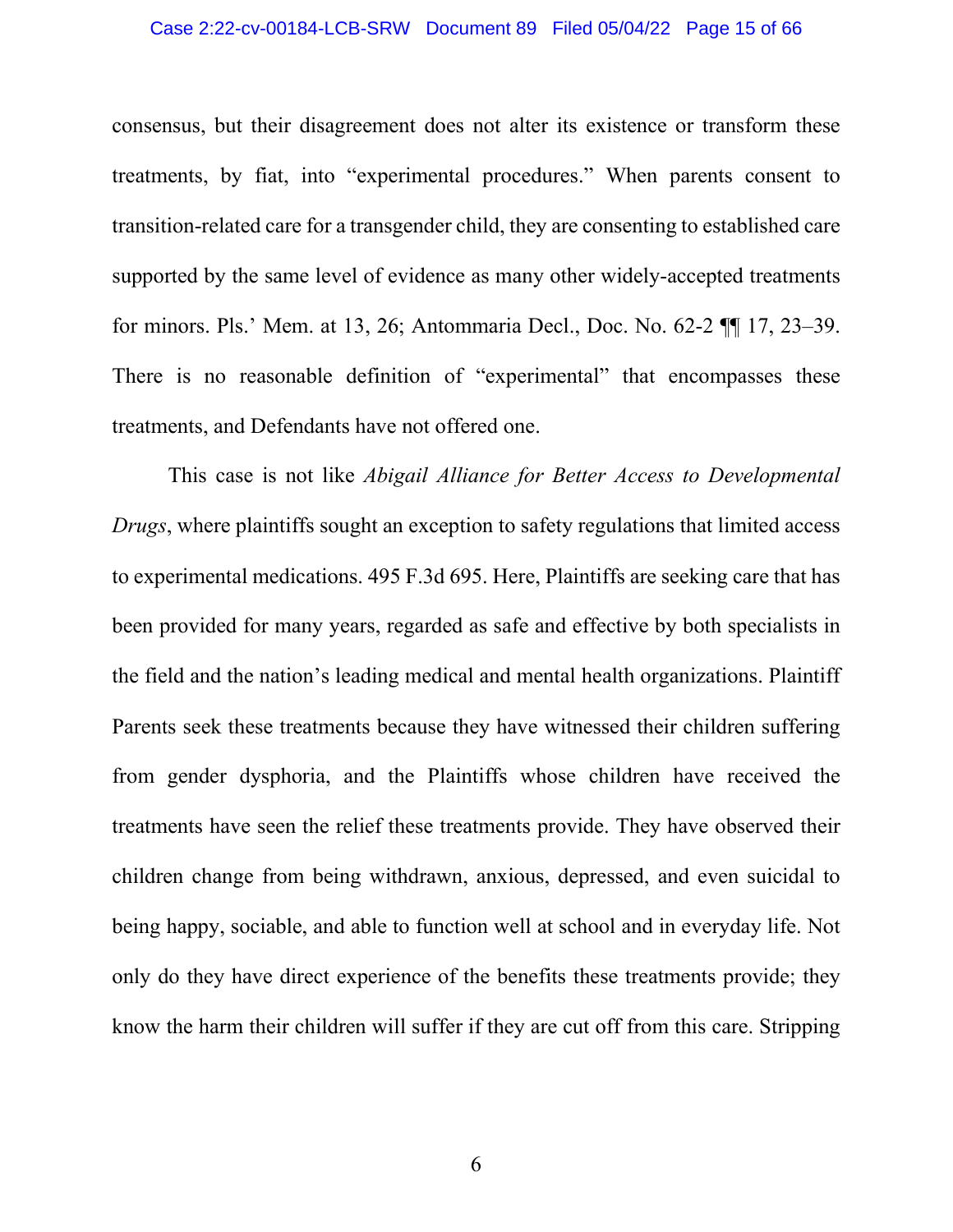#### Case 2:22-cv-00184-LCB-SRW Document 89 Filed 05/04/22 Page 16 of 66

these parents of their ability to seek out and follow the medical advice of experts in this field is a severe intrusion on their parental rights.

As a matter of constitutional law, parents are presumed to be acting in the best interest of their children. *Parham*, 442 U.S. at 602. The parents in this case—like any other parents—are entitled to that constitutional presumption. They are loving, responsible, and committed to their children's health and wellbeing. Defendants fail to demonstrate otherwise, and any assumption that these parents are *uniquely unable* to make informed, rational decisions about what is best for their children in consultation with their health care providers is unfounded.

Contrary to Defendants' assertions, Plaintiffs do not claim an unlimited right to parental autonomy that gives parents "a right over everything bearing on a child's care, custody, and control." Opp. at 108. Indeed, Plaintiffs have explicitly acknowledged that a state may limit a parent's right to seek medical care for their children if the law passes strict scrutiny. Pls.' Mem. at 19–22; *see also Parham*, 442 U.S. at 603 ("[A] state is not without constitutional control over parental discretion in dealing with children when their physical or mental health is jeopardized.").

Because the Act infringes on a fundamental right, strict scrutiny is required. *Glucksberg*, 521 U.S. at 719–20. Defendants have not shown that the Act serves the stated goal of protecting Alabama's children, much less that it is narrowly tailored to do so. Defendants acknowledge that transgender children exist. Opp. 12–15. They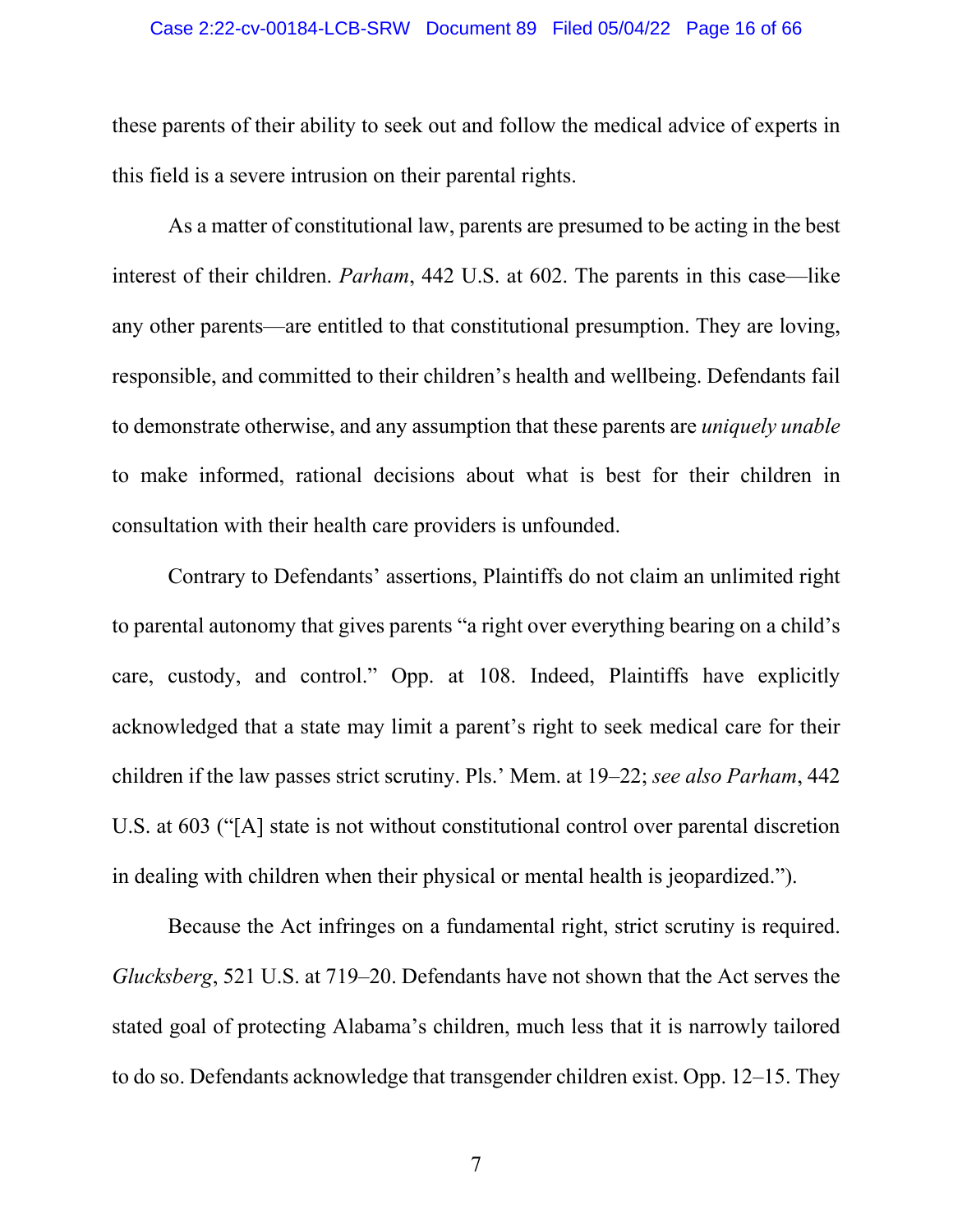acknowledge that gender dysphoria is a serious medical condition that can cause severe suffering and harm. *Id.* at 1, 46–47. They concede that determining the best course of treatment for a particular child depends on a careful evaluation of that child's unique circumstances, experiences, and needs. *Id.* at 25–26. Even their own proffered experts admit that some children benefit from the treatments they seek to ban. *Id.* at 137–138. If the Act takes effect, however, it will ban all transgender adolescents in Alabama from being evaluated for or receiving transition-related care, regardless of their individual circumstances and medical needs. Moreover, adolescents who are currently receiving such care will be immediately required to stop treatments, with no regard for their continued safety, well-being, or related harms. Such an approach—which prohibits an individualized approach to care and the best interests of the adolescent—belies any assertion that the Act is narrowly tailored to achieve its goals. Plaintiffs are therefore likely to succeed on the merits of their due process claim.

### <span id="page-16-1"></span><span id="page-16-0"></span>**B. Plaintiffs Are Likely To Succeed on Their Equal Protection Claim.**

### **1. The Act Is Subject to Heightened Scrutiny Because It Creates a Sex-Based and Transgender Classification.**

### a. The Act Discriminates Against Transgender Minors.

<span id="page-16-2"></span>The Act discriminates against transgender minors, and Defendants' convoluted arguments to the contrary have no basis in either the text of the statute or the relevant equal protection case law. The clear purpose of the Act is to prevent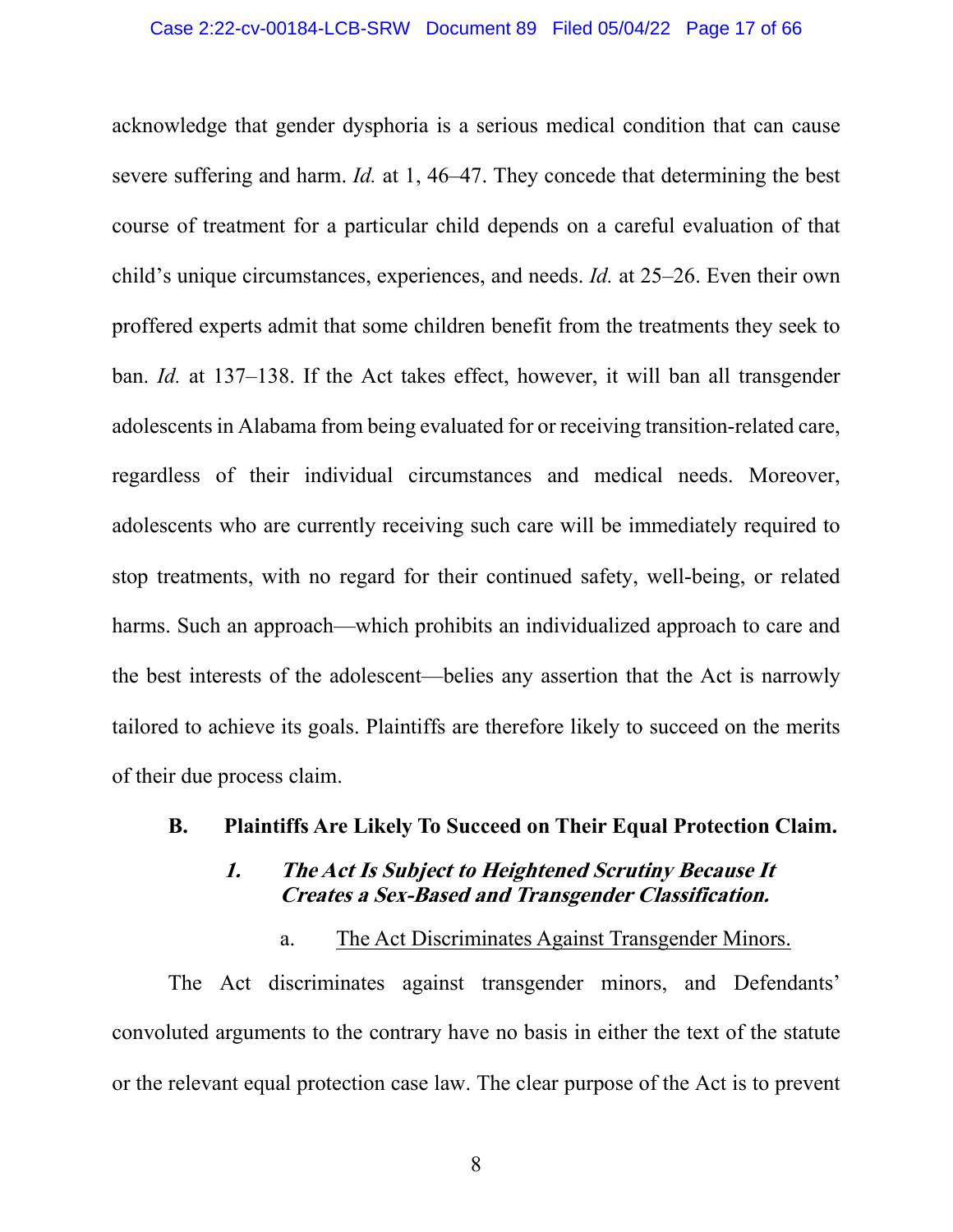#### Case 2:22-cv-00184-LCB-SRW Document 89 Filed 05/04/22 Page 18 of 66

parents, healthcare providers, or anyone else from causing a transgender minor to receive transition-related medical care. The Act achieves that goal by expressly targeting transgender minors, and it does so with precision. On its face, the Act bans treatments only when they are used by a minor whose "perception of his or her gender or sex … is inconsistent with the minor's sex" at birth—*i.e*., only when used by a transgender minor. There is no mystery or ambiguity about the class of minors for whom the Act's "protections" were enacted: it is intended to—and does prohibit certain treatments only when used by transgender minors (those whose selfperception as male or female differs from their birth sex). As such, Defendants' claim that the Act does not classify based on transgender status has no merit.

It is true, as Defendants note, that the Act *also* draws a classification based on age. But that no more negates the Act's facial discrimination against transgender people than the insertion of an age limit in a law that facially discriminates against people of a particular sex, race, or religion would immunize such a law against heightened review. To the contrary, is well-settled that when a law facially discriminates on a suspect basis, it is subject to heightened scrutiny even if the law applies only to a subset of the targeted group. *See, e.g*., *Craig v. Boren*, 429 U.S. 190, 192 (1976) (analyzing a law prohibiting the sale of 3.2% beer to males under the age of 21 and to females under the age of 18 as a "gender-based" classification, even though the law also classified based on age).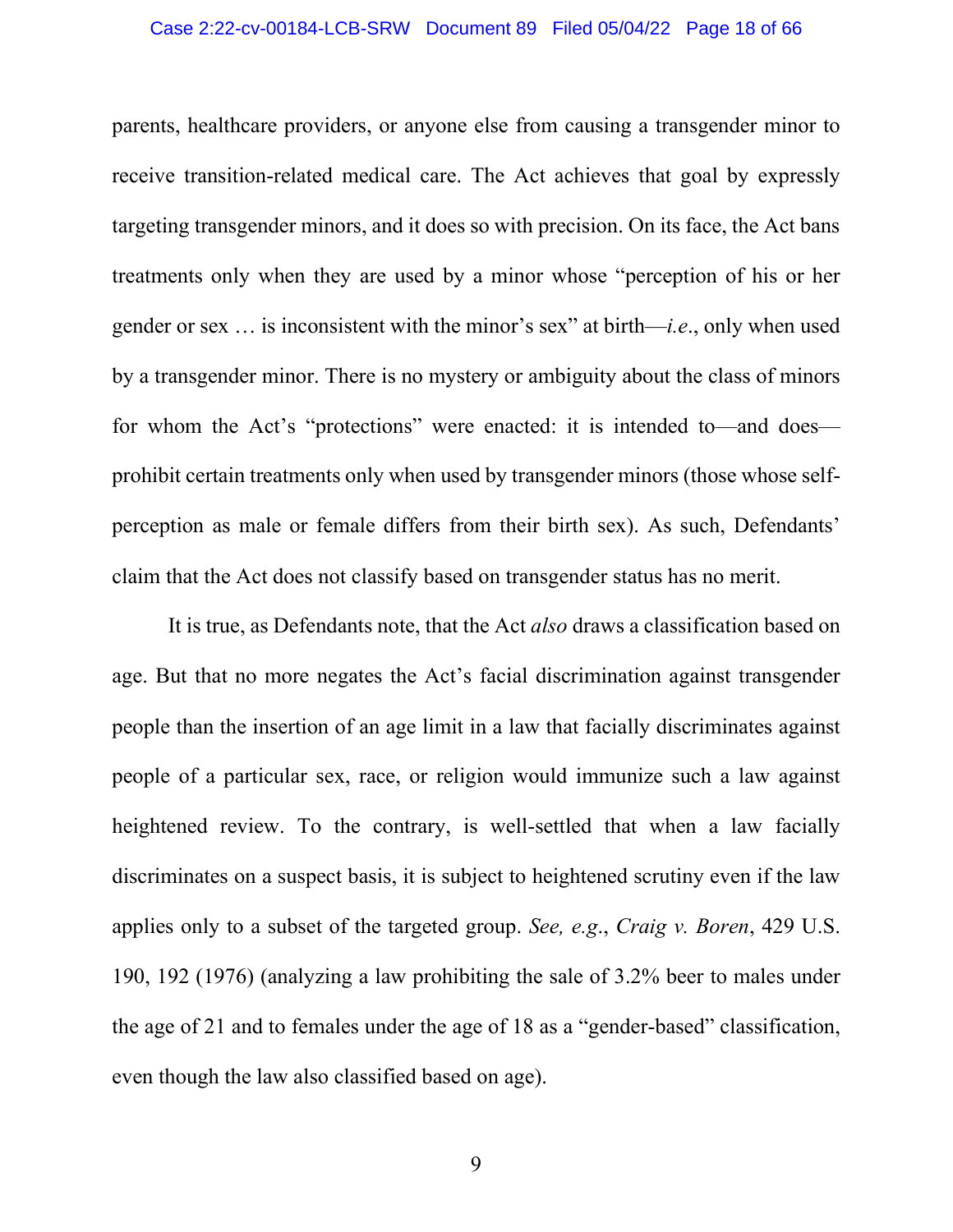For similar reasons, Defendants' argument that the Act does not discriminate against transgender people because not every transgender person seeks the treatments that it bans has no merit. Simply put, a law that classifies on a suspect or quasi-suspect basis need not target every member of a group to trigger heightened scrutiny. For example, in *Phillips v. Martin Marietta Corp*., 400 U.S. 542, 543–44 (1971) (per curiam), the Supreme Court held that a workplace policy that applied only to women with children discriminated based on sex, even though not all women have children, and some men have children.

Defendants' argument that the Act targets procedures rather than transgender people is equally unavailing. Where a law targets treatments that only transgender people undergo, it discriminates based on transgender status. *See, e.g*., *Karnoski v. Trump*, 926 F.3d 1180, 1201 (9th Cir. 2019) (holding that a policy banning individuals who have undergone "gender transition" from open military service discriminates based on transgender status even though not all transgender people have or will undergo gender transition).

Finally, there is no merit to Defendants' argument that the Act does not discriminate because it "focuses on meaningful and unavoidable biological differences between sexes." Opp. at 81. Defendants argue that the reasoning of cases such as *Bostock v. Clayton County*, 140 S. Ct. 1731 (2020), does not apply because unlike employment, medical care is "unavoidably tied" to biological differences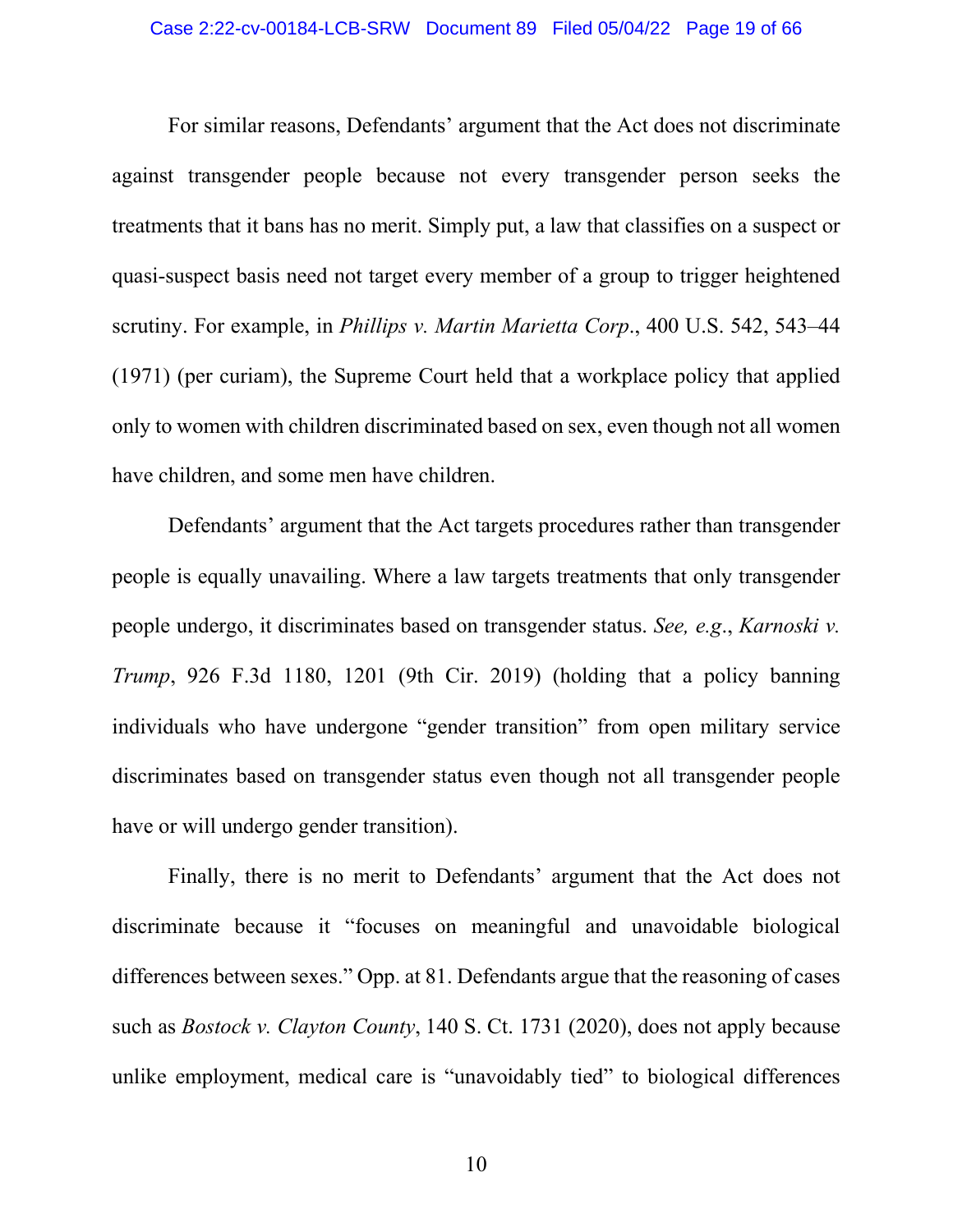between sexes. Opp. at 81. While biological differences between the sexes may in certain circumstances offer a justification for sex-based classifications, *see, e.g.*, *Nguyen v. I.N.S.,* 533 U.S. 53, 62 (2001), that does not mean that classifications based on such distinctions are always permissible. For the reasons discussed below and in Plaintiffs' opening memorandum, the purported governmental interests Defendants offer in support of the Act, whether based on claimed "biological differences" or on other justifications, cannot justify the Act's facial discrimination against transgender minors.

# b. Transgender Status Is a Suspect Classification Warranting Heightened Scrutiny.

<span id="page-19-0"></span>Defendants' argument that discrimination based on transgender status does not warrant heightened scrutiny is without merit.

To be considered a suspect class, a group must demonstrate the following: (1) a history of discrimination; (2) a distinguishing characteristic that bears no relation to a person's ability to contribute to society; (3) a discrete group defined by obvious, immutable, or distinguishing characteristics; and (4) a lack of political power. *Frontiero v. Richardson*, 411 U.S. 677, 686 (1973). Because transgender people satisfy each of these criteria, laws that discriminate based on transgender status must survive heightened scrutiny.

First, "[t]here is no doubt that transgender individuals historically have been subjected to discrimination on the basis of their gender identity, including high rates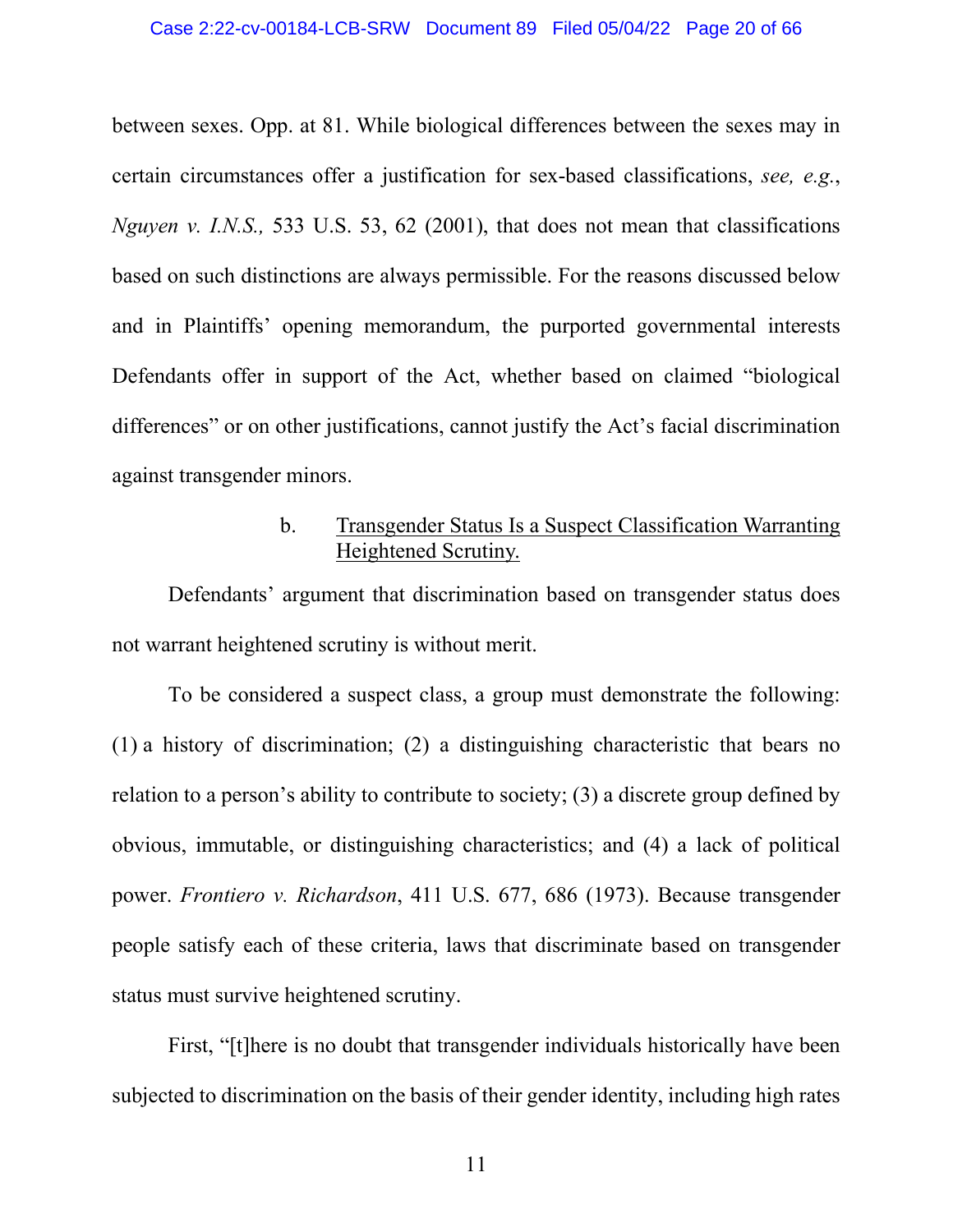of violence and discrimination in education, employment, housing, and healthcare access." *Grimm*, 972 F.3d at 611 (quoting *Grimm v. Gloucester Cty. Sch. Bd*., 302 F. Supp. 3d 730, 749 (E.D. Va. 2018) (collecting cases)). According to the National Transgender Discrimination Survey, transgender individuals "are twice as likely as the general population to have experienced unemployment" and 97% "report[] experiencing some form of mistreatment at work" or having to "hid[e] their gender transition to avoid such treatment." *Id.* at 611-12 (internal quotation marks and citation omitted). "Transgender people frequently experience harassment in places such as schools (78%), medical settings (28%), and retail stores (37%), and they also experience physical assault in places such as schools (35%) and places of public accommodation (8%)," and "are more likely to be the victim of violent crimes." *Id*. at 612. For all these reasons, "one would be hard-pressed to identify a class of people more discriminated against historically . . . than transgender people." *Id*. at 610 (quoting *Flack*, 328 F. Supp. 3d at 953).

Second, there is no question that transgender individuals have a defining characteristic that "bears no relation to ability to perform or contribute to society." *See City of Cleburne, Tex. v. Cleburne Living Ctr*., 473 U.S. 432, 441 (1985). "Seventeen of our foremost medical, mental health, and public health organizations agree that being transgender implies no impairment on judgment, stability,

12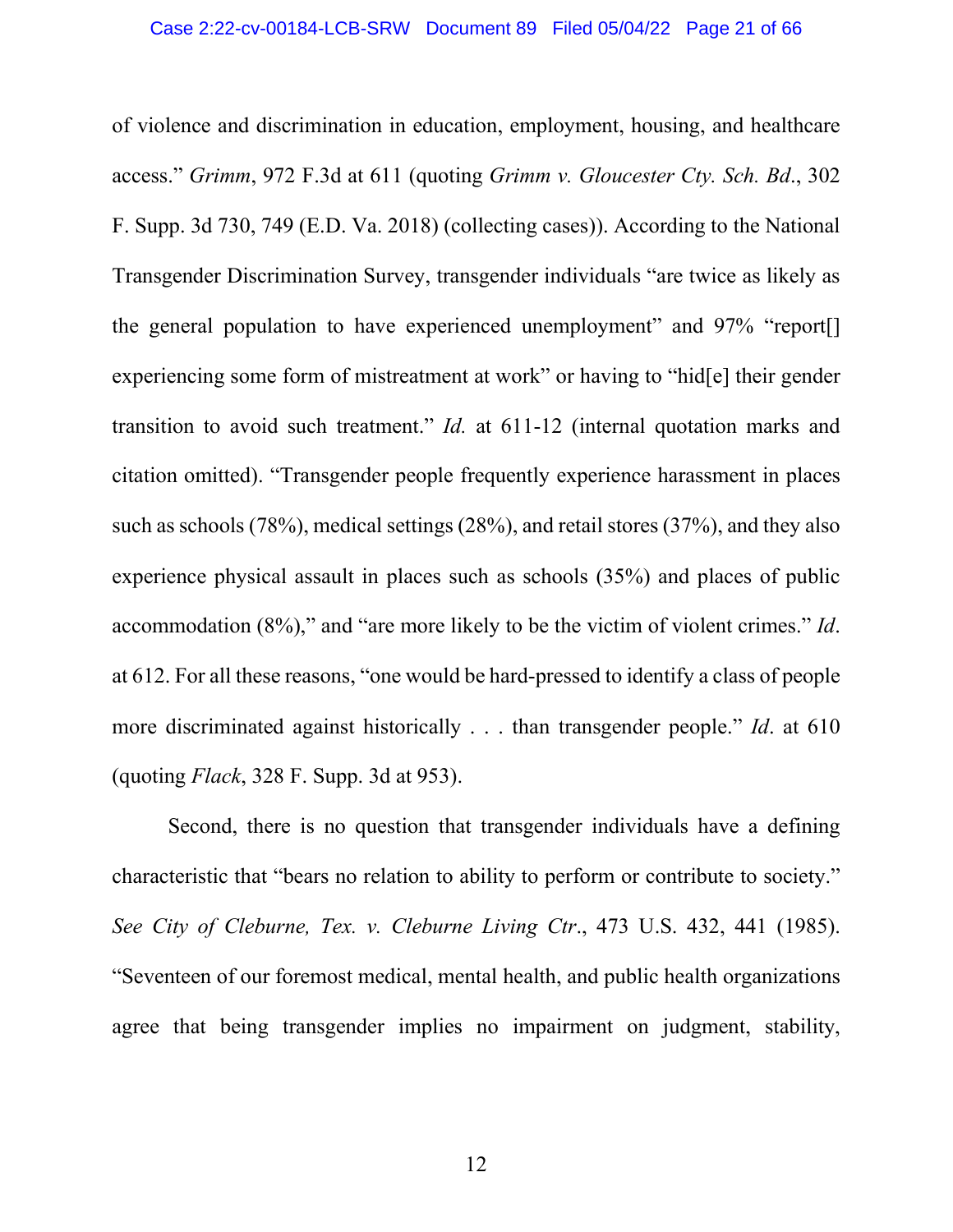#### Case 2:22-cv-00184-LCB-SRW Document 89 Filed 05/04/22 Page 22 of 66

reliability, or general social or vocational abilities." *Grimm*, 972 F.3d at 612 (internal quotation marks omitted).

Third, "transgender people constitute a discrete group with immutable characteristics." *Id*. at 612-13 (explaining "that gender identity is formulated for most people at a very early age," and that "being transgender is not a choice," but "is as natural and immutable as being cisgender"). The fact that transgender people may use different terms to describe themselves, *see* Opp. at 88, does not negate that reality.

As Drs. Rosenthal and Hawkins note in their declarations, gender identity is a core component of a person's identity. Rosenthal Decl. ¶¶ 21-22; Hawkins Decl. ¶¶ 15-18. Attempting to change a person's gender identity—regardless of whether the person is transgender—is harmful, dangerous, and unethical. Rosenthal Decl. ¶ 22; Hawkins Decl. ¶ 18. "A transgender person's awareness of themselves as male or female is no less foundational to their essential personhood and sense of self than it is for those [who are not transgender]. History demonstrates that this selfconception is unshakeable indeed." *Grimm*, 972 F.3d at 624 (Wynn, J., concurring).

Finally, "transgender people constitute a minority lacking political power." *Id.* at 613. Transgender individuals comprise less than 1% of the adult population in the United States and "are underrepresented in every branch of government." *Id*. As the patterns of discrimination described above make plain, "[t]ransgender people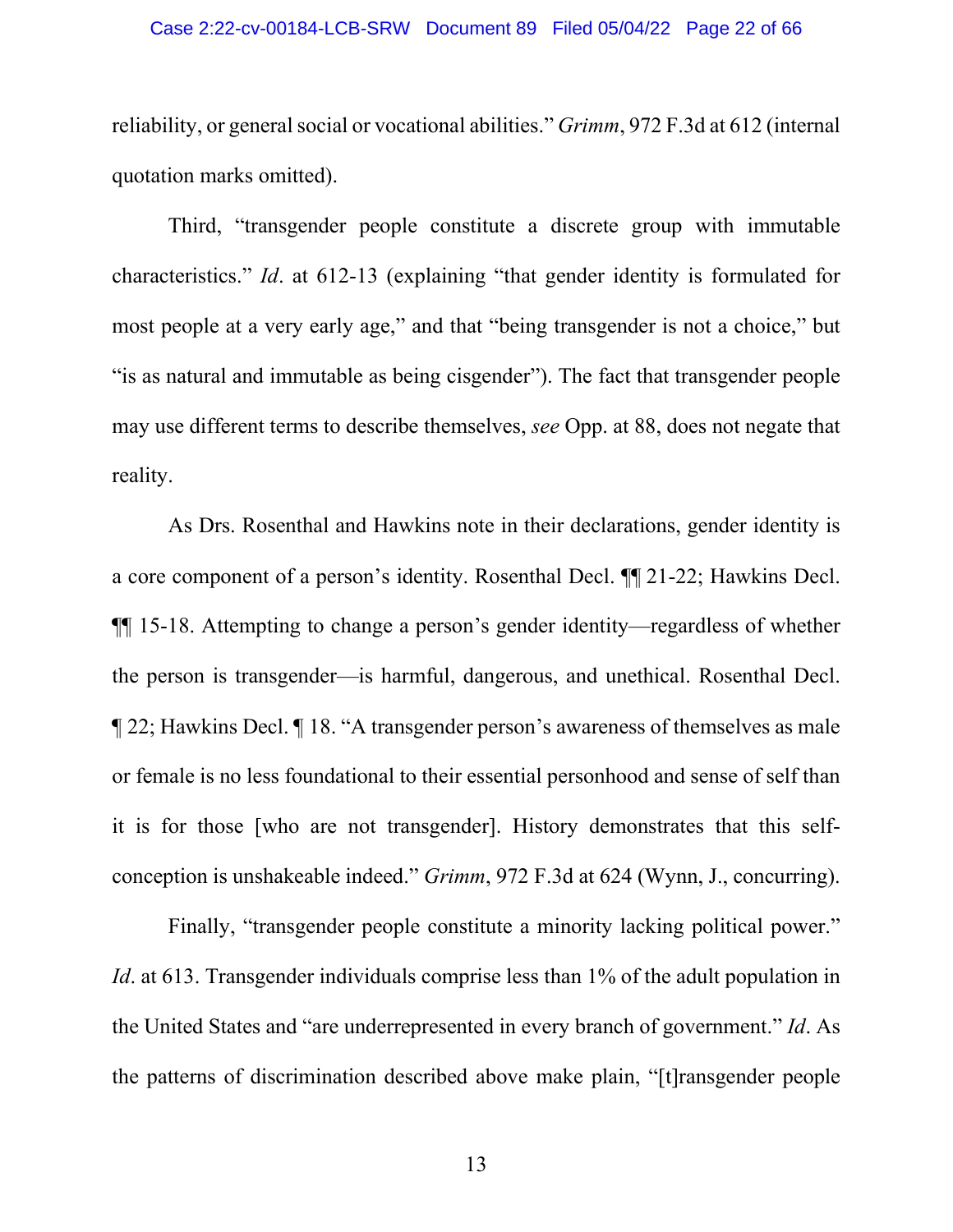<span id="page-22-0"></span>constitute a minority that has not yet been able to meaningfully vindicate their rights through the political process." *Id*.

# **2. The State's Justifications Fail Heightened Review.**

a. Defendants Fail to Justify a Ban on Medical Treatments for Transgender Minors in the Face of a Widespread Medical Consensus Supporting the Treatments.

<span id="page-22-1"></span>There is a remarkably high degree of scientific consensus on the medical treatment for transgender children and youth. The major medical organizations representing every relevant scientific and medical discipline—gender medicine, psychology, psychiatry, endocrinology, and pediatrics—all have endorsed guidelines that agree on both the substance and process for treating youth and adolescents with gender dysphoria. *See* WPATH (2012); Boulware, et al. (2022) (attached as Ex. 19 to Plaintiffs' Exhibit List (Doc. 78-19)), at 7–10, 13 (citing protocols published by the American Psychological Association, the American Academy of Child and Adolescent Psychiatry, the American Academy of Pediatrics, and the Endocrine Society). Despite their longstanding existence, rigorous review, and acceptance throughout the medical profession, the Defendants dismiss these authoritative and long-standing protocols as "unproven medical interventions." Opp. at 1.

In sharp contrast to defendants' claims, there is no rush to treatment under established guidelines for the care and treatment of transgender youth and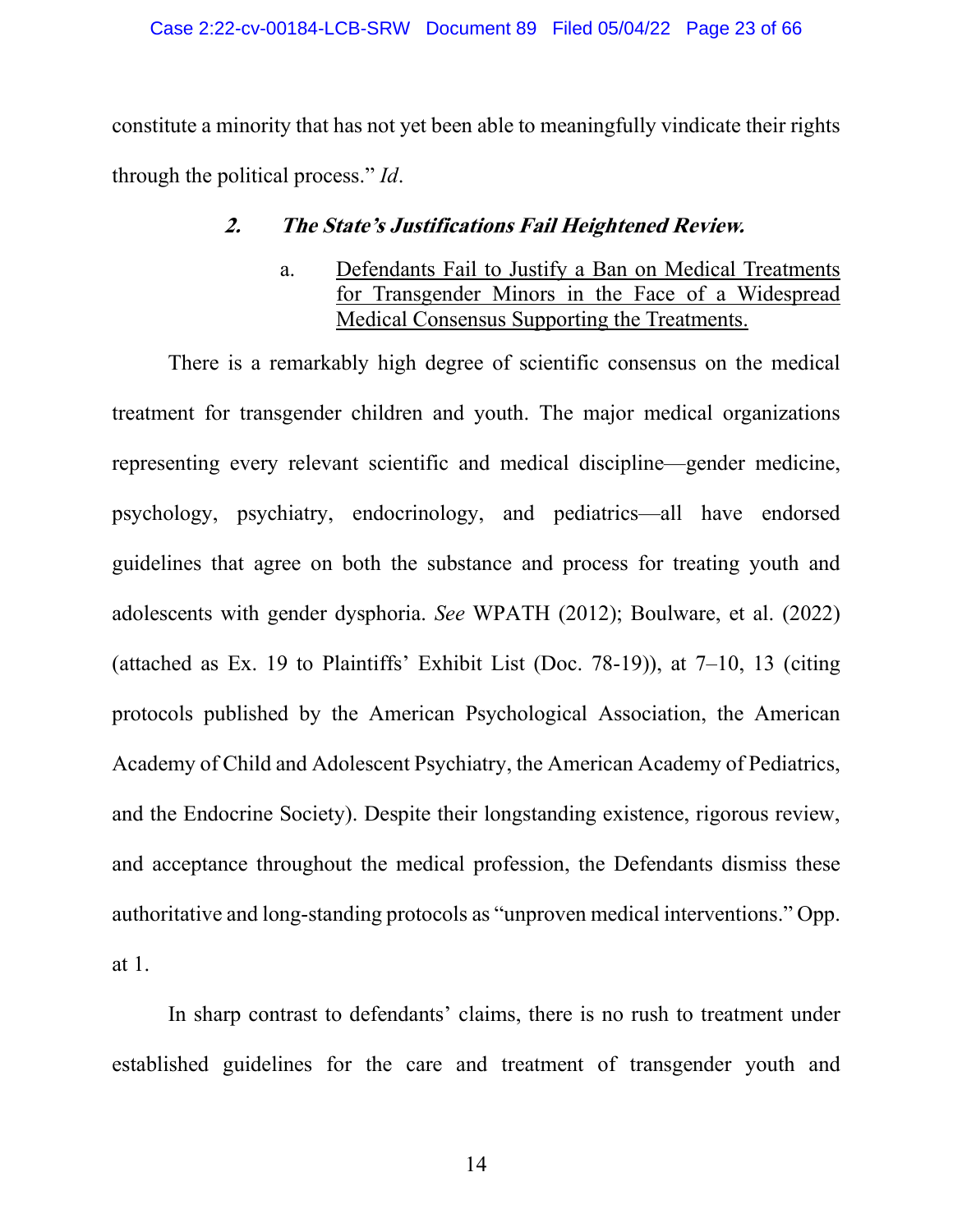#### Case 2:22-cv-00184-LCB-SRW Document 89 Filed 05/04/22 Page 24 of 66

adolescents. The accepted protocols do not support a lockstep march through stages of treatment without serious review and reconsideration at each step. Defendants are wrong to argue that once a minor initiates social transition, they are on a runaway train to puberty blockers and hormones. As Plaintiffs previously noted, no protocols authorize genital surgery before the age of majority, and none permit any drug treatment before puberty. Boulware, et al. (2022), at 8-11. All of the standards of care that guide what the Provider Plaintiffs prescribe for transgender minors require a tailored approach to medical care based on an individual patient's treatment needs. *See id.*, at 10-11.

Further, these authoritative protocols require informed parental consent and the participation of a multidisciplinary team to (1) ensure that treatment is medically necessary and appropriate to the individual, and that (2) any "co-existing psychological, medical, or social problems" have been addressed. Doc. 78-17 at 14– 15.

Defendants' experts attack these authoritative and longstanding protocols by making unsubstantiated claims that read like conspiracy theories. Dr. Van Meter, for instance, claims, without foundation or citation, that "[t]he guidelines published by WPATH, the Endocrine Society, the American Academy of Pediatrics, and the Pediatric Endocrine Society are solely the opinions of like-minded practitioners who excluded any contrary opinion." Van Meter Decl. at 12. Dr. Hruz repeatedly claims,

15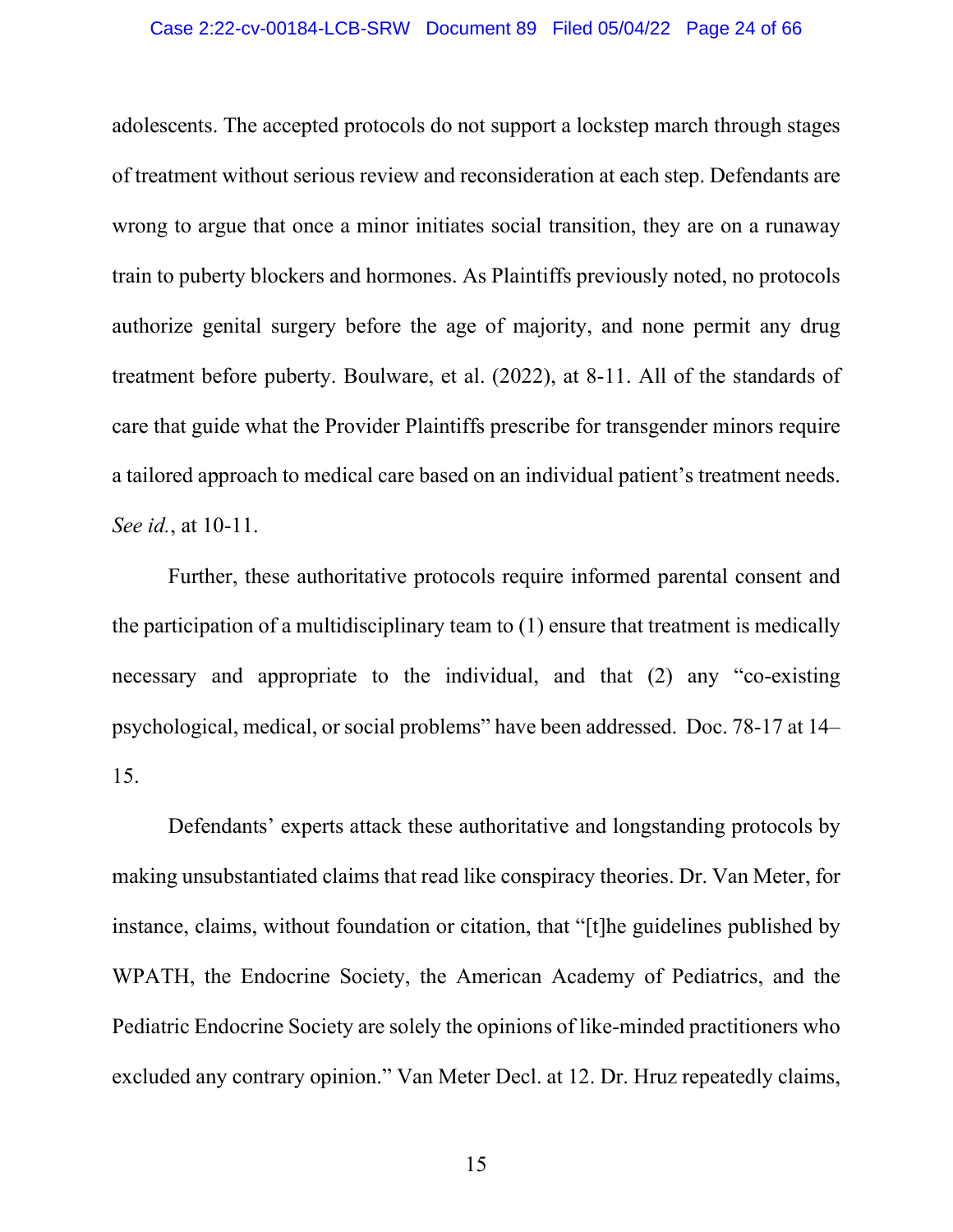#### Case 2:22-cv-00184-LCB-SRW Document 89 Filed 05/04/22 Page 25 of 66

without evidence, that there is a shadowy "gender transition industry" that has launched a campaign to mislead the public. *See, e.g*., Hruz Decl. at 18–19, 37–39. No evidence supports these claims that ring hollow in light of the widespread adoption of established protocols and their existence in medical school curricula throughout the country, including in Alabama. Ladinsky Decl., Doc. 8-2 ¶ 8.

> b. Defendants' Arguments Concerning Instances of Treatment that Did Not Follow the Accepted Standards of Care Does Not Justify a Categorical Ban on Treatments.

<span id="page-24-0"></span>Defendants and their proffered experts construct an elaborate straw man, claiming that patients "too often receive [] rushed medical experimentation" and that patients later regret their choices. Opp. at 1. But Defendants' arguments do not support Alabama's ban on medical care for transgender youth. If some medical providers fail to follow the authoritative medical guidelines, the result may be poor outcomes for their patients. The proper remedy lies potentially in medical malpractice laws, or even tightening of the guardrails in place to ensure proper identification of patients. It is not a blanket ban on long-established, science-based medical care.

Defendants' Response relies on the declarations of patients who declare that they were given faulty medical advice that did not adequately address their individual situation. *See* Wright Decl.; Freitas Decl. Wright, for example, reports that her therapist did not inquire into past trauma or underlying mental distress "but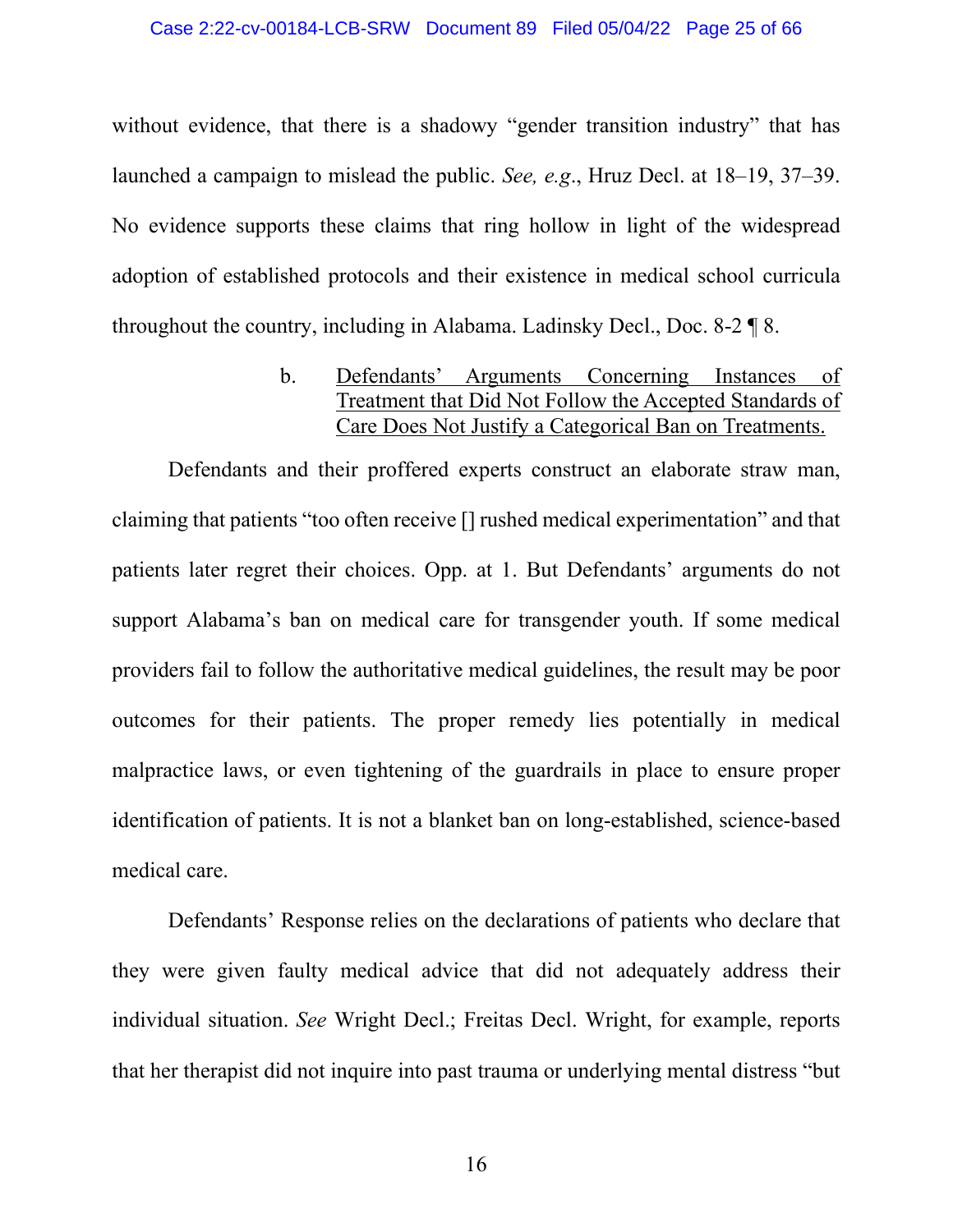simply asked some questions and diagnosed me with gender dysphoria and gave me a recommendation to a physician for testosterone treatment within five weeks of our first meeting." Wright Decl. at 3. Frietas reports that, as an adult over age 20, she "went to Planned Parenthood for testosterone and was given it right away, with no information" about possible side effects. Frietas Decl. at 3–4. These histories, while sad, provide no justification for banning medical care, including puberty blockers and hormone therapy, for all Alabama transgender minors. Even accepting the facts alleged in the declarations as true, they prove nothing more than that the medical providers involved apparently failed to follow standard treatment guidelines. A doctor's failure to meet an established standard of care with a patient may provide grounds for a civil lawsuit, but not a basis for a wholesale ban for all medical providers and their patients.

The defendants quote an op-ed in the Washington Post as evidence that "sloppy, dangerous care" is widespread. Opp. at 36. This self-reported, anecdotal evidence shows, at most, that some medical providers do not follow medical guidelines. In contrast, gender clinics, including the one at UAB, expressly follow the guidelines published by WPATH (2012), the Endocrine Society, and other major, reputable medical organizations. *See* Boulware, et al. (2022), at 7-8.

The declarations made by two parents (Barbara F. and John Doe) have no probative value in justifying the Alabama ban on medical care. Assuming that the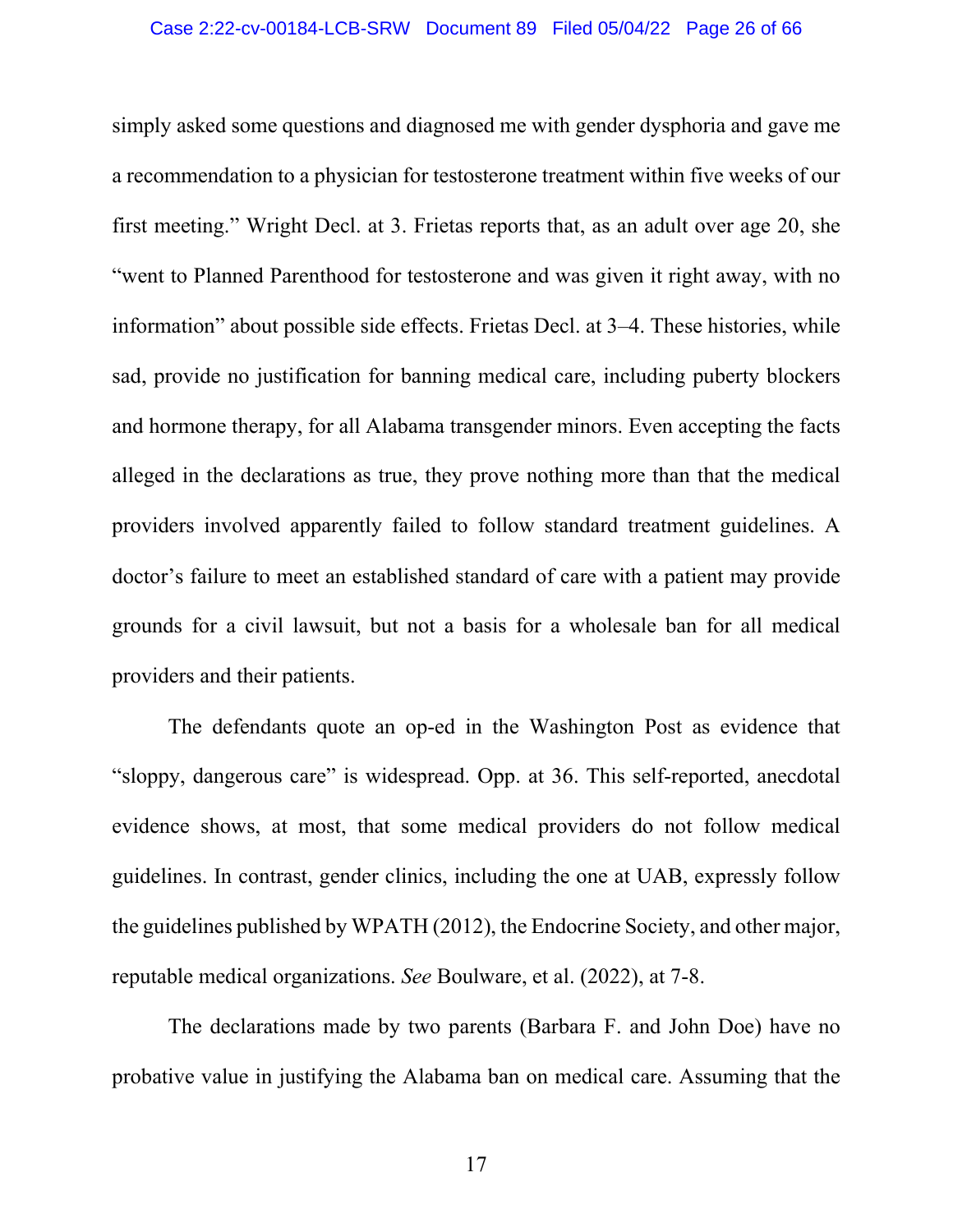#### Case 2:22-cv-00184-LCB-SRW Document 89 Filed 05/04/22 Page 27 of 66

facts alleged are true, both cases involve a conflict between parents about the proper course of medical care for their child. The problem of parental estrangement and miscommunication is not confined to transgender children and their medical treatment. While such a dispute may appropriately lie in family court, a ban on gender-affirming medical care is not a tailored solution.

### c. Gender Dysphoria Does Not Resolve Without Treatment in the Vast Majority of Cases.

<span id="page-26-0"></span>Simply put, gender dysphoria does not resolve without treatment for the vast majority of transgender adolescents without appropriate medical care. Alabama's statement to the opposite effect is based on misstatements and misuse of the scientific evidence about prepubertal children.

To bolster their claim that medical treatment for gender dysphoria is unnecessary, Defendants contend that "most cases—somewhere between 61% and 94%—of childhood gender dysphoria resolve naturally." Opp. at 2; *see also id.* at 16-18, 24. Defendants' argument, however, misstates the scientific evidence and ultimately casts no doubt on the medical treatment of transgender adolescents.

First, Defendants' claim about so-called "desistance" in gender dysphoria diagnosed in young children rests on a shaky empirical foundation. Defendants and their experts rely on older studies that include children with relatively mild gendernonconforming behavior – many of whom unsurprisingly reported a nontransgender identity as adolescents. *See* Boulware, et al. (2022), at 18-19. Newer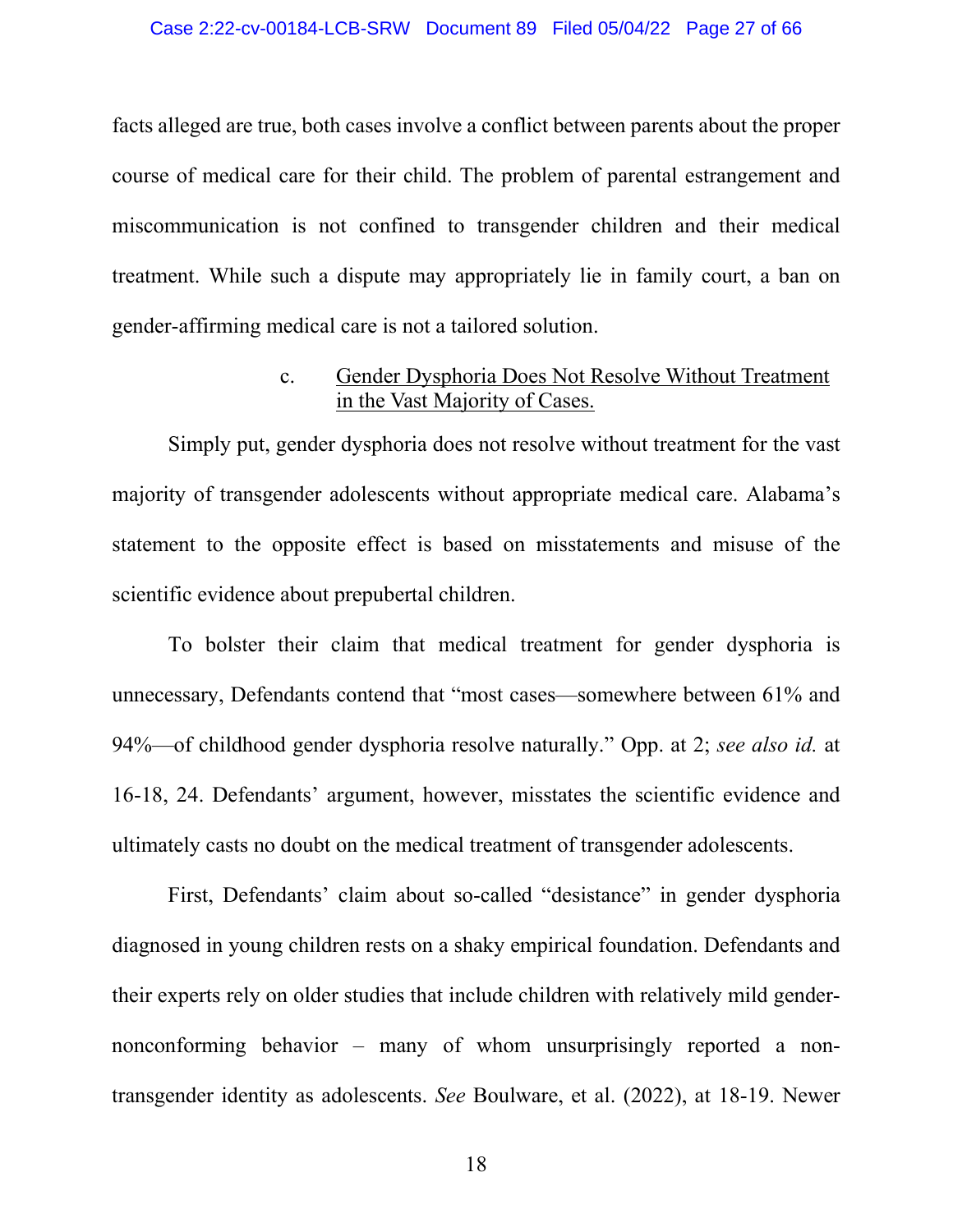evidence suggests that when children are diagnosed according to stricter, modern criteria, the children are highly likely to persist in their transgender identity. *See id*.

Moreover, Defendants' claims about preadolescent children provide no basis to support Alabama's ban on medical treatment because medical protocols do not authorize any medication for prepubertal children. Instead, the medical standards permit drug therapies (blockers and hormones) only for adolescents who have demonstrated intense gender dysphoria that worsened with the onset of puberty. *See* WPATH (2012), at 18-20 (requiring a demonstration of emergence or worsening of dysphoria with onset of puberty before prescribing medications and stating that "[b]efore any physical interventions are considered for adolescents, extensive exploration of psychological, family, and social issues should be undertaken"). *See also* Table 5 of Endocrine Guidelines.

Similarly, Alabama is wrong to raise the specter of social transition causing children to either become or persist in being transgender. Both WPATH SOC and the Endocrine Guidelines expressly require multiple, staged assessments and reassessments before moving patients from one step in medical treatment to the next. It is far from a foregone conclusion that any child who goes through social transition will end up on blockers or hormones as an adolescent. Each patient is assessed stepwise throughout the process. *See* WPATH (2012) at 18-20; Endocrine Guidance, Table 5.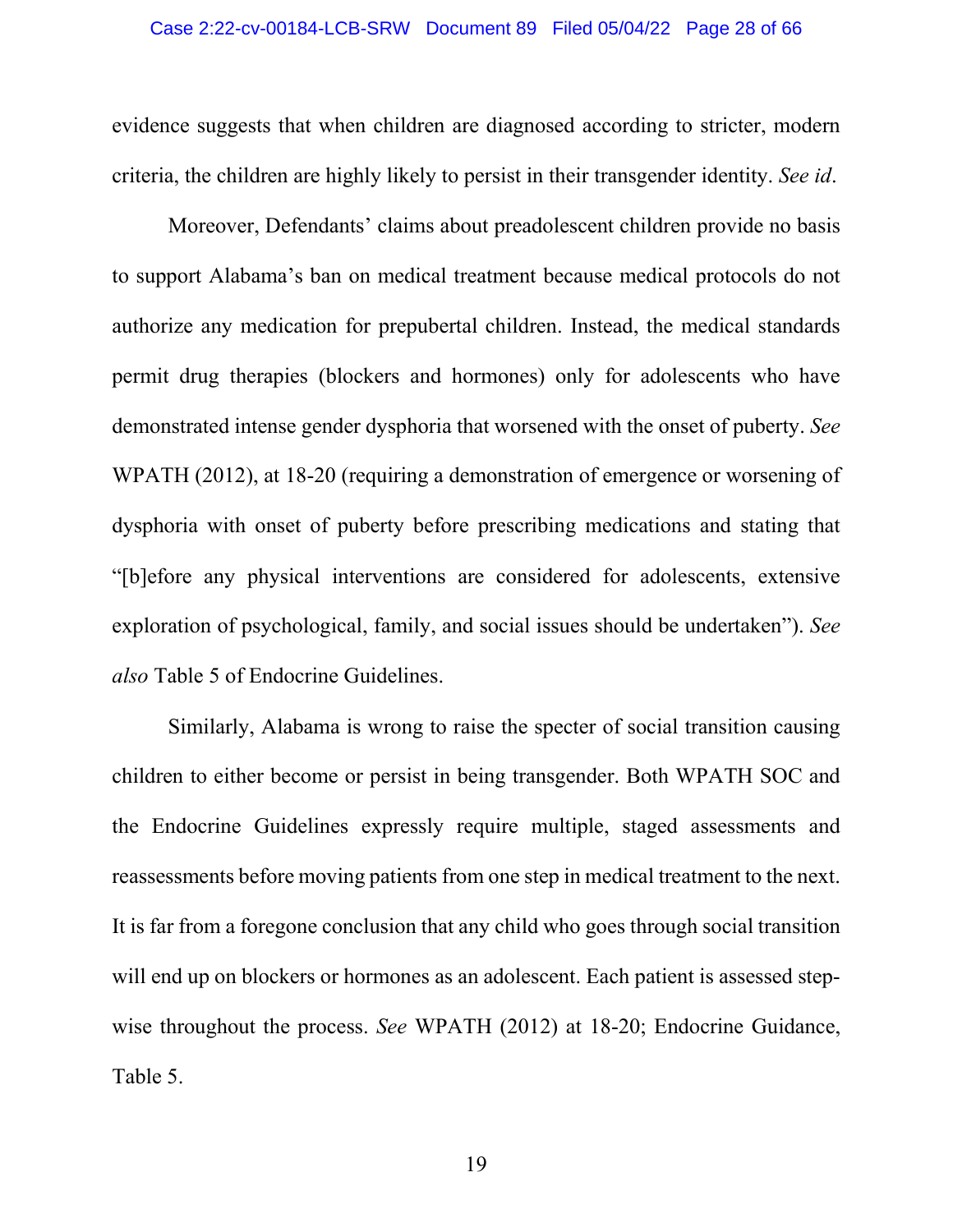The applicable guidelines ensure that medical treatment is limited to those patients who have gender dysphoria that will likely persist without medical treatment. Alabama medical providers utilize a multidisciplinary approach for monitoring and assessment of transgender youth patients to determine if and what medical care is essential at each stage of adolescence.

### d. There Is No Reliable Evidence To Support Defendants' Argument Regarding "Social Contagion."

<span id="page-28-0"></span>Defendants and their experts devote a great deal of space to their claim that there is a "new clinical phenomenon" of "rapid onset gender dysphoria." Opp. at 21– 22. But their evidence dissolves under closer examination.

First, Defendants and their experts misuse data to imply that a large percentage of teenagers are seeking and receiving gender-affirming medical care. *See, e.g.,* Opp. at 13-14 (stating that 2 to 9% of teenagers identify as transgender). In fact, the data show that only 1.8% claim a transgender identity. *See* Boulware, et al. (2022), at 20. The specific study cited by Defendants in support of their 9% data point (who cite Hruz Decl. ¶ 72) intentionally measured an expansive category that included youth with "gender diverse" attitudes and identification. *See* Kidd, et al. (2021) (cited by Hruz Decl. ¶ 72). The study's authors did not identify who within that broad category were either transgender or suffered from gender dysphoria. Accordingly, the cited study provides no foundation for Defendants' claim that up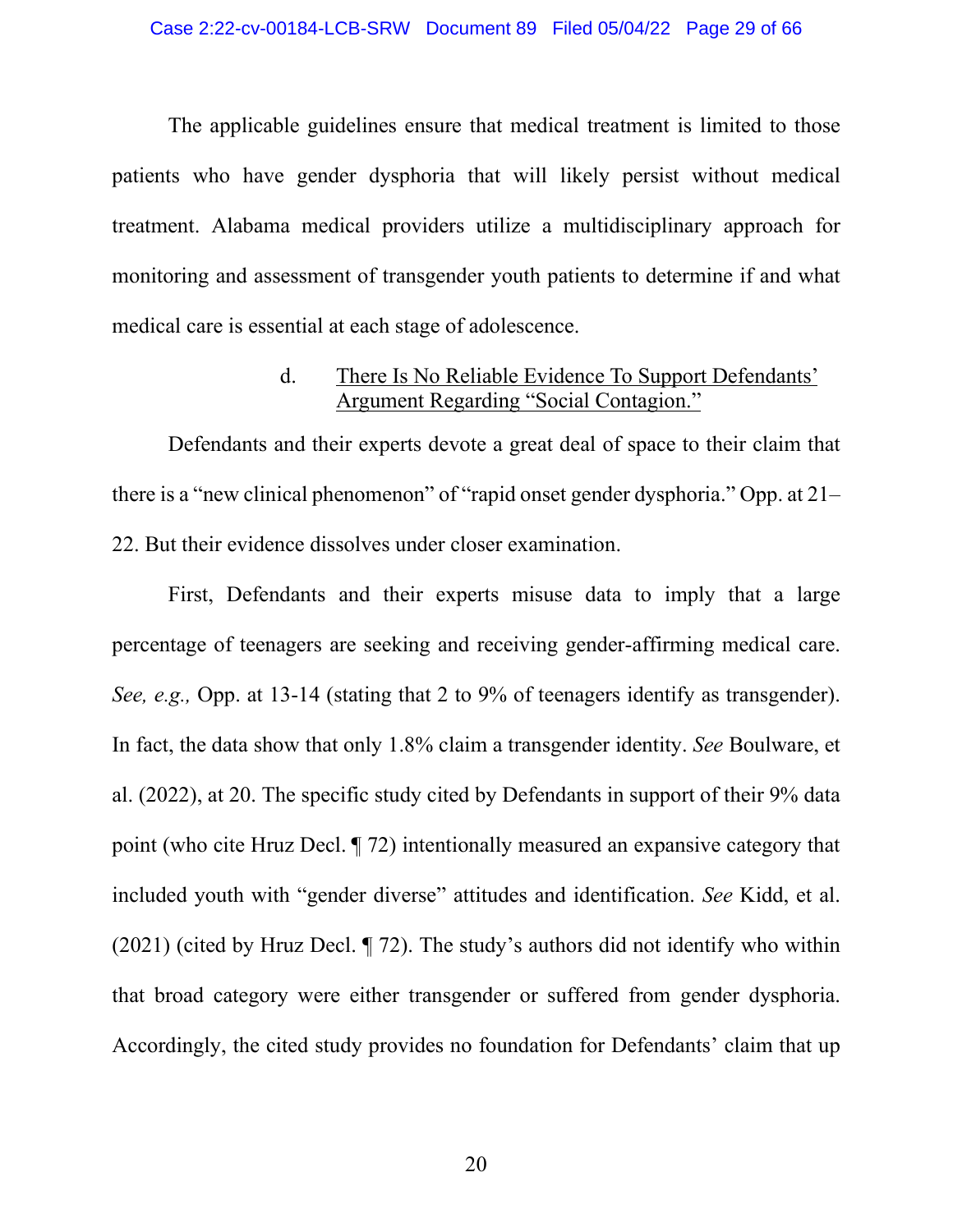#### Case 2:22-cv-00184-LCB-SRW Document 89 Filed 05/04/22 Page 30 of 66

to 9% of adolescents have gender dysphoria, are seeking medical treatment, or would qualify for such treatment.

Second, rather than addressing raw numbers, Defendants and their experts rely on figures and graphs in an attempt to show a large increase in the number of adolescents seeking medical care over time. *See* Opp. at 23 (quoting Hruz Decl. ¶ 72 ("the number of adolescent girls seeking sex transitioning [in the U.K.] exploded over 4,000% in the last decade.")). Yet, the Hruz declaration provides no citation for the 4000% figure, and Hruz paragraph 45 (page 51) reports a lower figure of 2000%. Nevertheless, both figures are misleading because they use percentage calculations to hide low absolute numbers. Taking Hruz's own numbers at face value, there were 94 teens referred to the UK Gender Identity Service in 2009/2010 and 1,986 in 2016/2017, close to 10 years later. The absolute number is still under 2,000 for the entire nation of Great Britain and represents a very low percentage (.01%) of the British adolescent population.

Whatever factors contributed to the raw increase in numbers, the overall total – less than .01% of British adolescents – bears no hallmark of social contagion. Moreover, Defendants' figures do not represent the number of children diagnosed with gender dysphoria or receiving treatment. Instead, they are simply numbers of medical referrals, i.e., patients seeking a consultation. *See* Boulware, et al. (2022), at 20.

21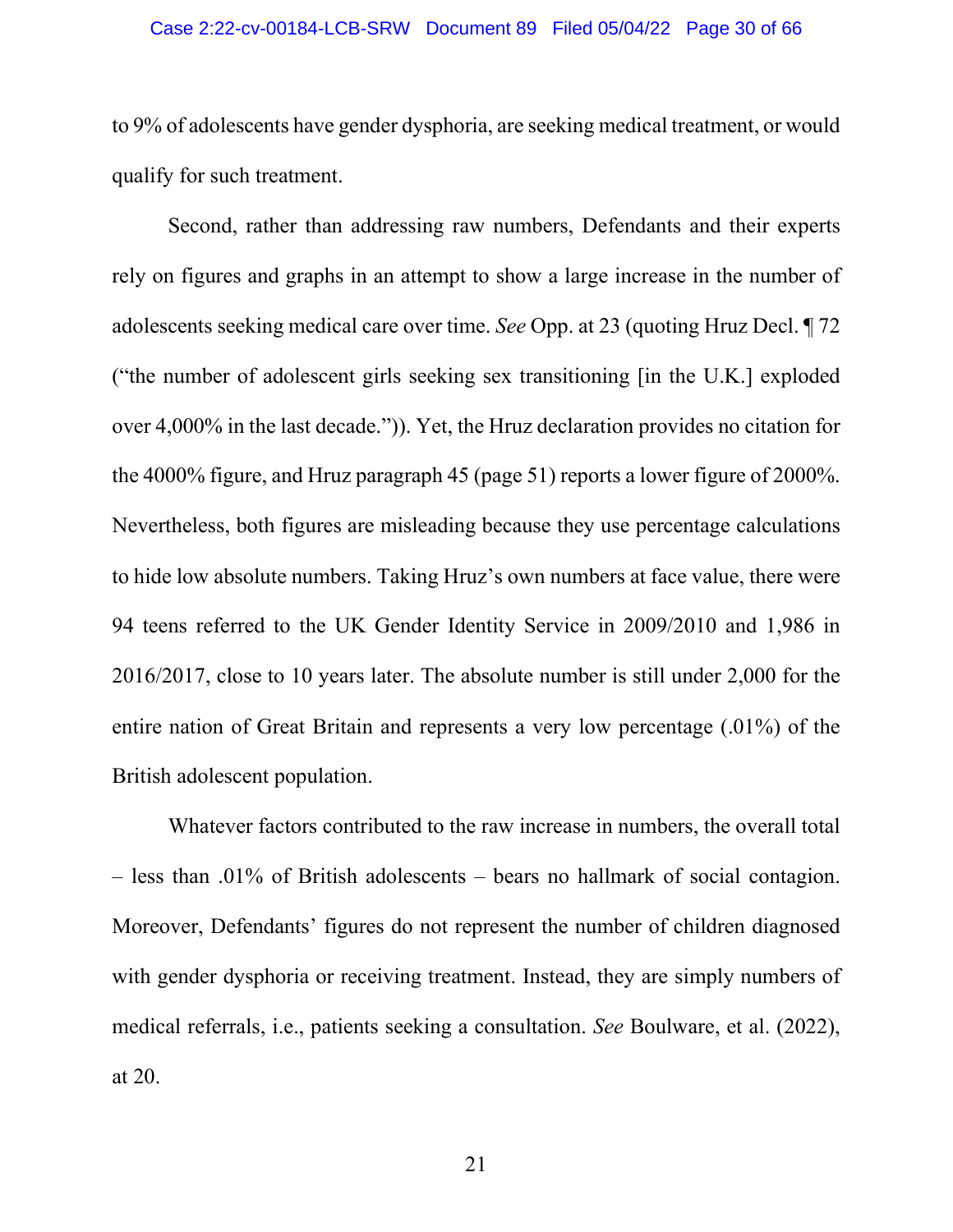Third, Defendants and their proffered experts rest their claims on a thoroughly discredited study by Lisa Littman. Opp. at 14, 21–23. Littman's 2018 study initially claimed to have discovered a new disorder, which Littman called "rapid-onset gender dysphoria." Littman's claims attracted a great deal of attention in the popular press but have wilted under scientific scrutiny. The journal of publication required Littman to make major post-publication revisions, a process that is undertaken only when a paper is found to be seriously flawed. Boulware, et al. (2022), at 21. Defendants and their experts do not acknowledge the correction process, nor do they address the many critiques of Littman's study. Among its many flaws were the use of parent reports and a biased sample. Defendants and their proffered experts also fail to acknowledge the extensive, peer-reviewed critiques of Littman's work and the failure of later studies to replicate the findings. Boulware, et al. (2022), at 20-21.

Fourth, Defendants' assertions about rapid-onset gender dysphoria consist primarily of speculation. Indeed, their primary expert on social contagion admits as much. The Kenny declaration offers a lengthy discussion of social contagion in marijuana use and risky behavior (among other topics) without any evidence that social contagion has caused a wave of gender dysphoria. When the declaration finally turns to the subject of transgender identity, Kenny himself acknowledges that there is no evidence: "[t]he field is too young to have attracted researchers to undertake social network analyses." Kenny Decl. at 19. The Kenny declaration cites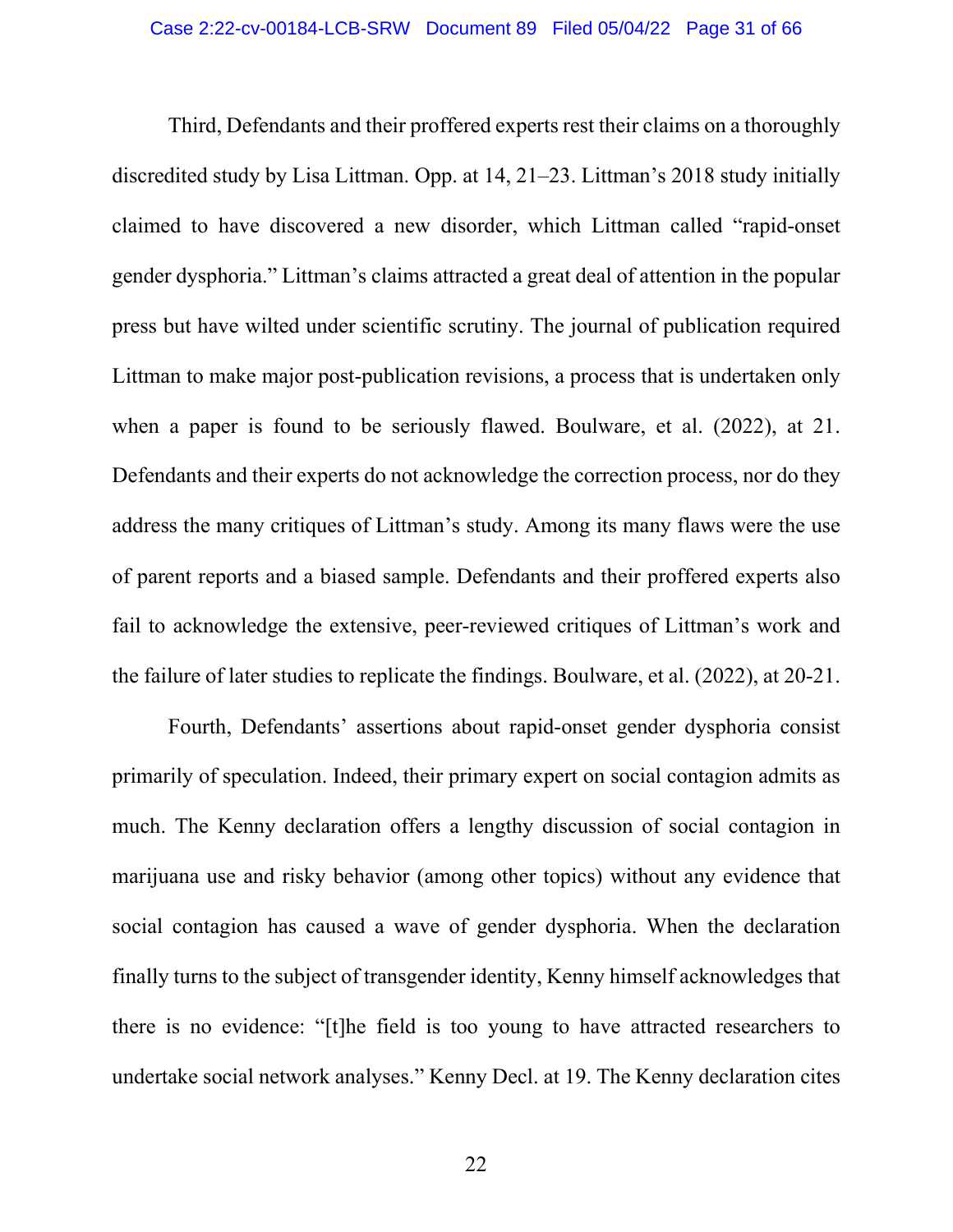<span id="page-31-0"></span>only Littman and a popular magazine article that uncritically repeats Littman's claims. *Id.* at 18–19.

## e. Defendants' Attack on Longstanding and Authoritative Medical Protocols Rests on Misstatements About Medical Evidence.

Defendants repeatedly claim that established medical protocols are "unproven medical interventions with long-term, irreversible consequences and little, if any, proven benefit." Opp. at 1; *see also id.* at 4 (characterizing standard medical care as an "experimental course of treatment"). This characterization is at odds with the weight of medical authority. *See* Boulware, et al. (2022), at 11–21.

Defendants and their proffered experts make several misleading claims about scientific research in medicine. First, they state that the use of puberty blockers is not FDA authorized. Opp. at 40. This point is irrelevant to puberty blockers, which are widely recognized as safe, effective, and reversible. Boulware, et al. (2022), at 21-23. It is well-known in medicine that so-called "off-label" use is common and widely accepted, including in pediatric practice. *Id.* at 23–24. And off-label use is specifically authorized in Alabama. Ala. Code § 27-1-10.1(c)(1).

Defendants also claim that a decision memo by the Centers for Medicare and Medicaid Services found no evidence of benefit from gender transition-related medical care. *See* Opp. at 45-46. Defendants notably fail to point out that the CMS study (1) acknowledged the substantial benefits of treatment and (2) authorized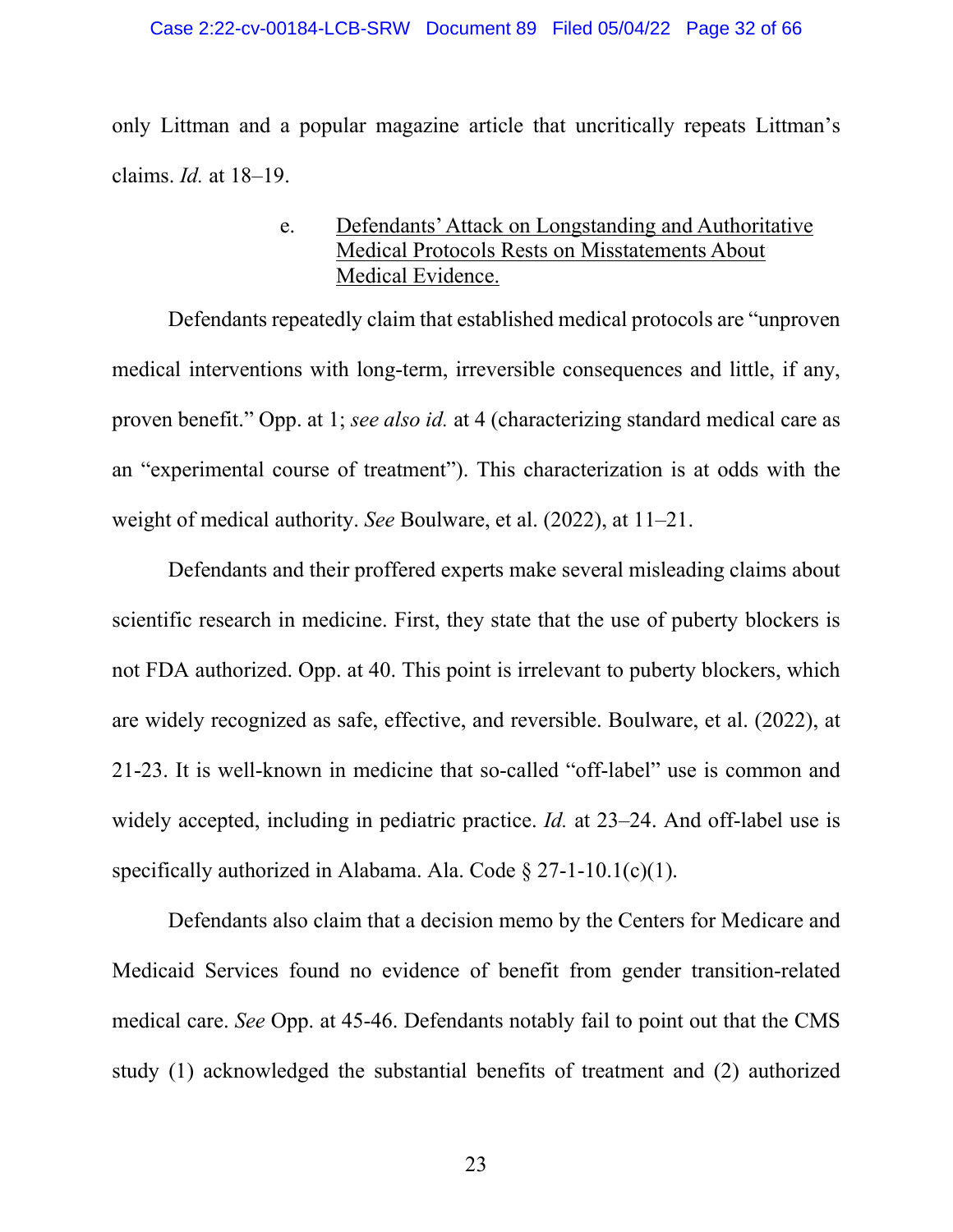#### Case 2:22-cv-00184-LCB-SRW Document 89 Filed 05/04/22 Page 33 of 66

treatment on a case-by-case basis. The CMS justified case-by-case approvals because the Medicare population is primarily elderly and—unlike healthy adolescents—has many medical contraindications for surgery. *See* Boulware, et al. (2022), at 16. Tellingly, none of the research or study upon which the CMS rested focused on adolescents.

## f. Any So-Called "International Reckoning" Relating to the Provision of Puberty Blockers and Hormones for Adolescents Cuts Against a Ban on Medical Care.

<span id="page-32-0"></span>Defendants' discussion of a so-called "international reckoning" supports Plaintiffs' challenge to the Act. None of the countries to which Defendants point— Sweden, the United Kingdom, Finland, Australia, New Zealand, or France—ban either puberty blockers or hormones for adolescents, by Defendants' own admissions. *See* Opp. at 59, 61, 63. While some of the government reports cited by Defendants argue in favor of appropriate guardrails to ensure that the right youth receive treatment, none propose a ban. *See id*. Moreover, not one of the reports critiques the current WPATH or Pediatric Endocrine Guidance on determining to whom and how to provide care.

In Sweden, for example, the adopted changes do not ban such care for transgender adolescents, but instead seek to ensure that adolescents who receive care are also part of clinical trials to improve patient care over time. Defendants' reliance on the conclusions of a UK court's decision in *Tavistock* to support their claims

24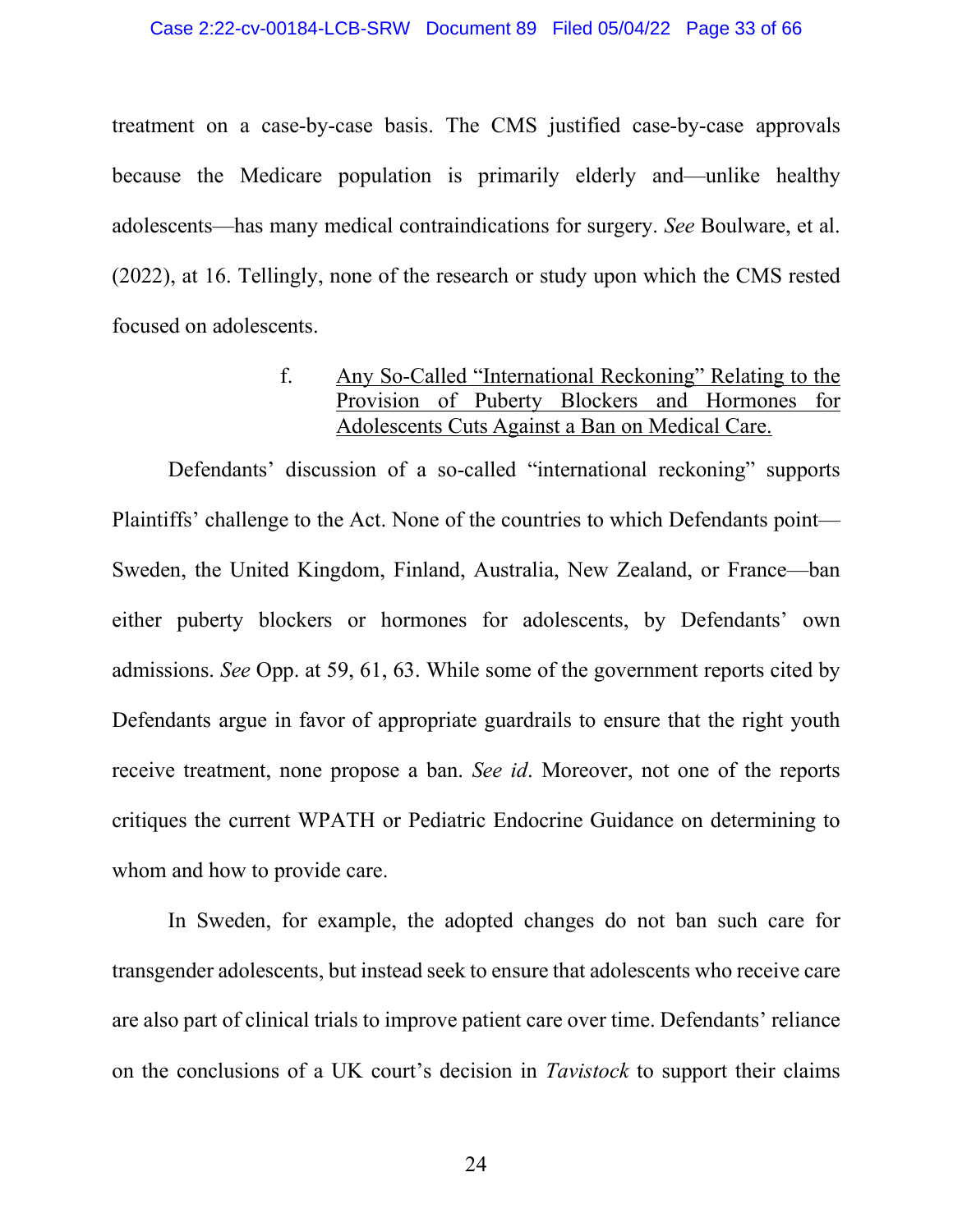#### Case 2:22-cv-00184-LCB-SRW Document 89 Filed 05/04/22 Page 34 of 66

about "inefficacy" are misplaced, as the challenged procedure simply involved judicial sign-off for care—not a ban—and has since been overturned. *Bell v. Tavistock & Portman NHS Found. Trust*, [2021] EWCA (Civ) 1363. Importantly, the appellate court held that the lower court should not have made "controversial factual findings" and specifically rejected the idea that "the prescription of puberty blockers was in a special category of medical intervention" requiring a departure from typical consent practices. *Id.* at ¶¶ 48, 62–64.

All of the European countries mentioned by Defendants permit parents of transgender adolescents to consider puberty blockers and hormone therapy as part of the range of care for their transgender children, when appropriate. Not one bans them, in sharp contrast to Alabama's law.

## g. Alabama Cannot Justify the Ban by Concerns About So-Called Rush to Treatment for Transgender Minors.

<span id="page-33-0"></span>Defendants' experts suggest that gender-transition medical care should be categorically banned because doctors rush to treat minors without thoroughly evaluating their patients, screening for and addressing other mental health conditions, and adequately informing patients and their parents of the potential risks and benefits of the treatment. This description is entirely inconsistent with the protocols for assessing and treating gender dysphoria in adolescents and the rigorous requirements that must be met before the initiation of care as set forth by UAB protocols to which Dr. Landinsky has attested and as set forth by the WPATH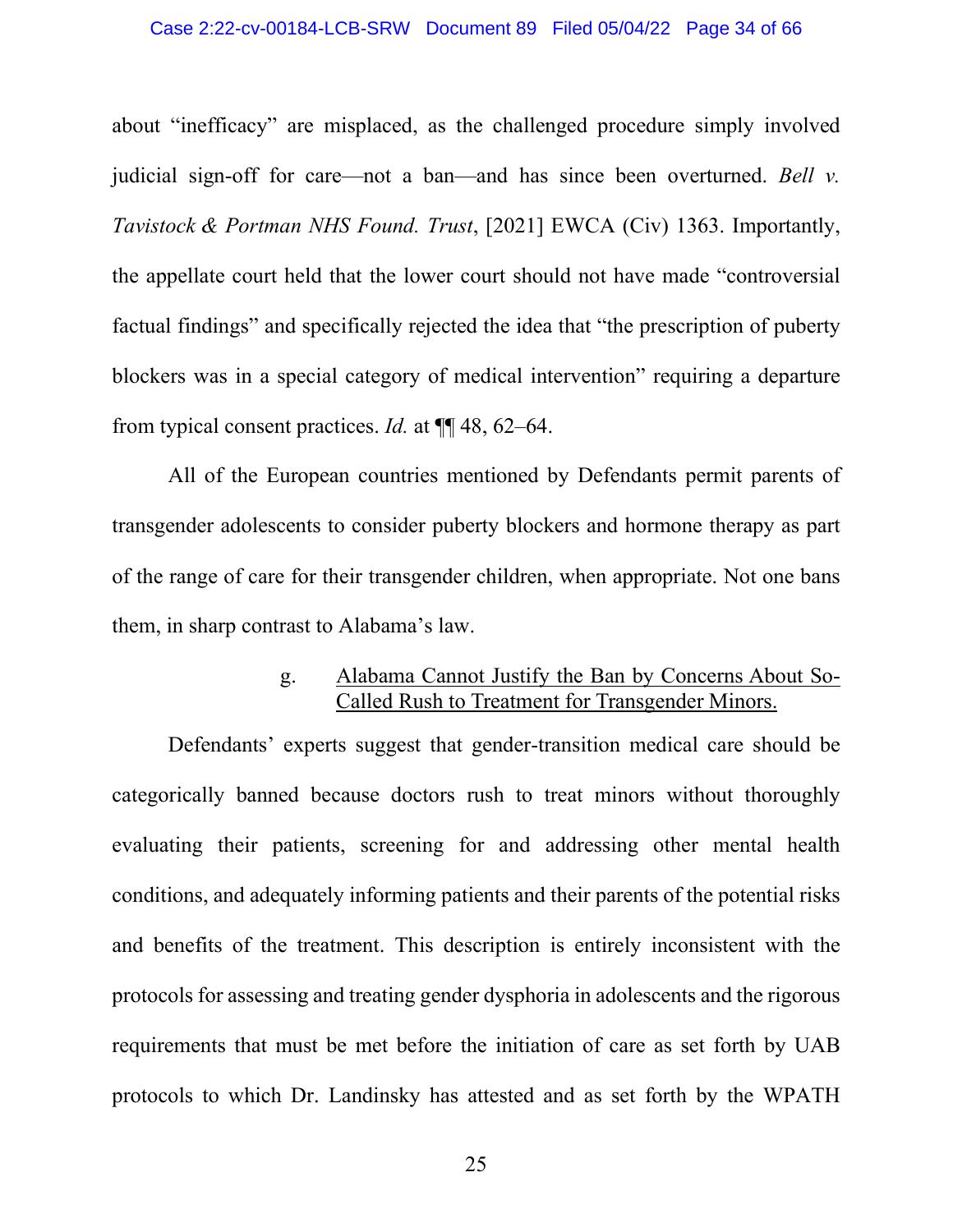Standards of Care and the Endocrine Society Guidelines. *See* Ladinsky Decl., Doc. 8-2 ¶¶ 9-11.

To be diagnosed with gender dysphoria, the incongruence between a person's gender identity and sex assigned at birth must have persisted for at least six months and be accompanied by clinically significant distress or impairment in social, occupational, or other important areas of functioning. *See* Doc. 78-17. The Endocrine Society Guidelines have extensive requirements before the initiation of pubertal suppression or hormone therapy to ensure that: (1) the treatment is needed to address lasting and intense gender dysphoria that worsened with the onset of puberty; (2) that "any coexisting psychological, medical, or social problems" have been addressed; (3) that the patient and their family are informed of the risks with hormone treatment, "including potential loss of fertility" and options to preserve fertility, and have given informed consent; (4) that puberty has started (verified by a pediatric endocrinologist or similar clinician); and (5) that there are no medical contraindications to treatment. *See* Doc. 78-14.

For hormone therapy, the Endocrine Society Guidelines have additional requirements that the adolescent "has sufficient mental capacity" to understand the consequences of treatment, weigh the benefits and risks, and give informed consent to the treatment. *See id.* at 2.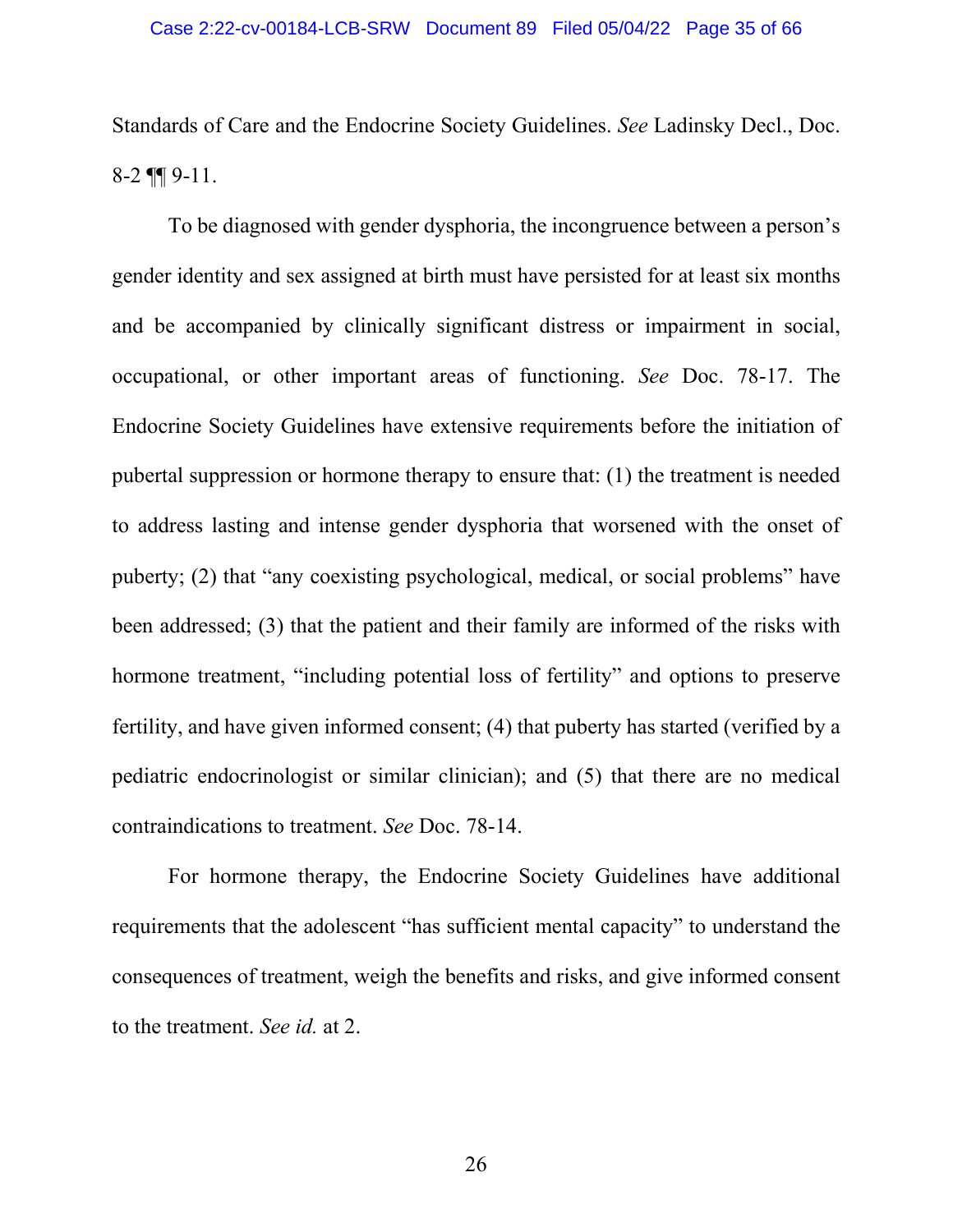Defendants' proffered experts' characterization of the work of doctors who treat youth with gender dysphoria is at odds with the accepted protocols and the experience of doctors like Drs. Hawkins and Ladinsky. Community providers, like Dr. Koe, intentionally refer patients to doctors like Drs. Hawkins and Ladinsky to ensure patients are appropriately evaluated and parents and youth are properly informed of the risk/benefit analysis. Patients are treated by a multidisciplinary team including behavioral and physical health specialists. There is an extensive informed consent process going through every potential side effect and risk both verbally and in writing.

The WPATH guidelines have extensive requirements for evaluating patients and require that "before any physical interventions are considered for adolescents, extensive exploration of psychological, family, and social issues should be undertaken." Doc. 78-17 at 18. Defendants offer no evidence that failure to comply with the protocols for evaluation and informed consent is happening systematically. Even if it were, these failures could be responded to, consistent with the countries cited by Defendants, through the development of guardrails to ensure the right patients receive care and patients and families are well-informed. The purported failures do not justify banning care for the small set of patients for whom it is essential.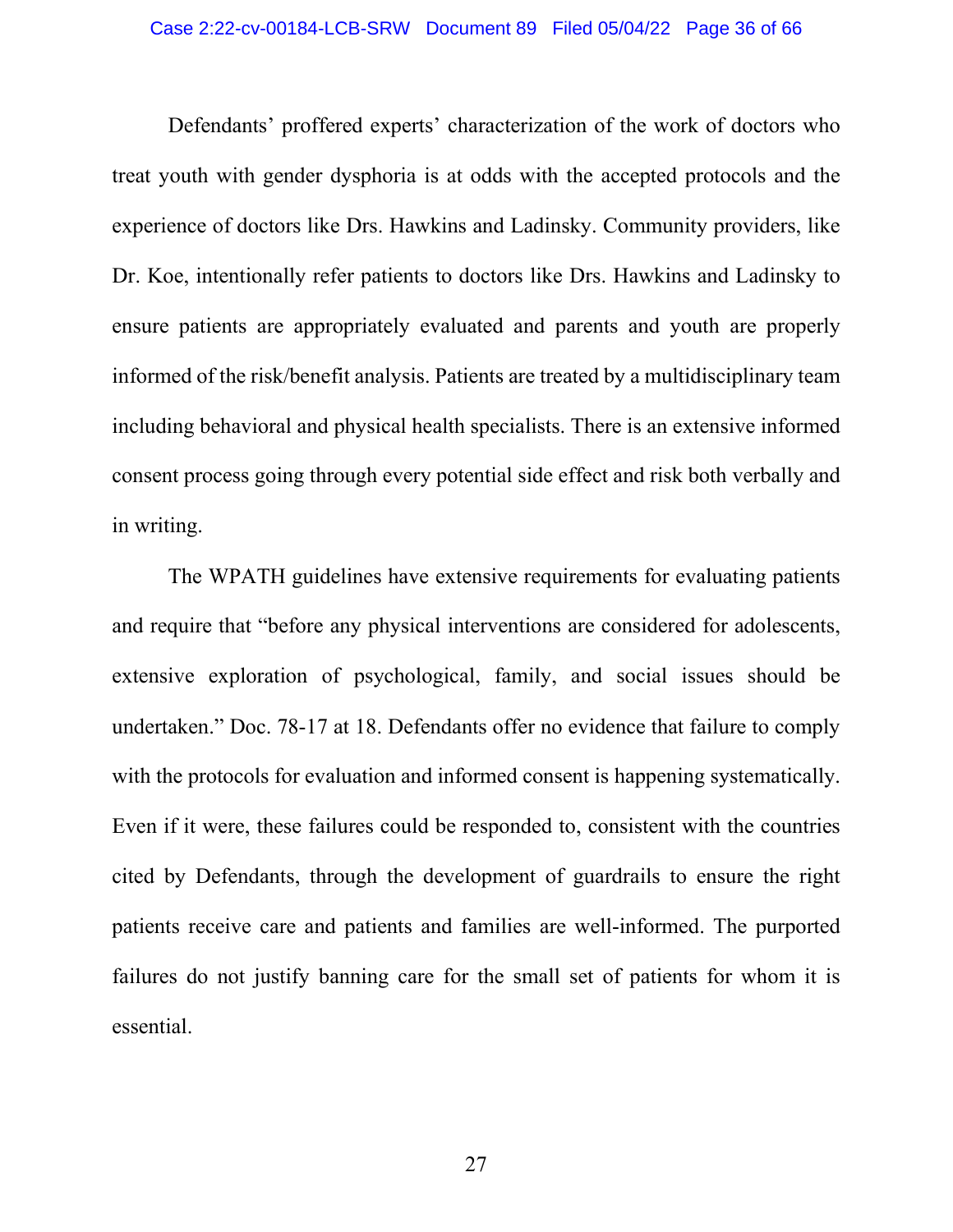## <span id="page-36-0"></span>**C. The Affordable Care Act Preempts the Act Because a Genuine Conflict Arises with Compliance by Healthcare Providers.**

The Act prohibits medical and healthcare providers in Alabama from providing gender-affirming care to transgender minors, while Section 1557 requires healthcare providers to provide such care. Defendants' convoluted attempts to argue around the Act's discriminatory provisions and their reliance on dissenting opinions cannot escape this circumstance where there is clear federal preemption based on conflict.

At the outset, Defendants are incorrect in arguing that Plaintiffs may not seek relief in this Court because Section 1557 does not expressly create a cause of action for preemption of a conflicting state law. In *Armstrong v. Exceptional Child Ctr., Inc.*, 575 U.S. 320 (2015), the Supreme Court made clear that federal courts may "grant injunctive relief against state officers who are violating, or planning to violate, federal law." *Id.* at 326. Such suits do not depend on Congress creating a cause of action for preemption but are a "judge-made remedy" reflecting the principle that "in a proper case, relief may be given in a court of equity ... to prevent an injurious act by a public officer." *Id*. at 327 (citation and internal quotation marks omitted).

As *Armstrong* recognized, federal courts have jurisdiction over equitable suits seeking to enjoin officials from enforcing state laws that conflict with federal law unless Congress has enacted "express [or] implied statutory limitations" precluding such preemption suits. *Id.* No such express or implied limitations are present here.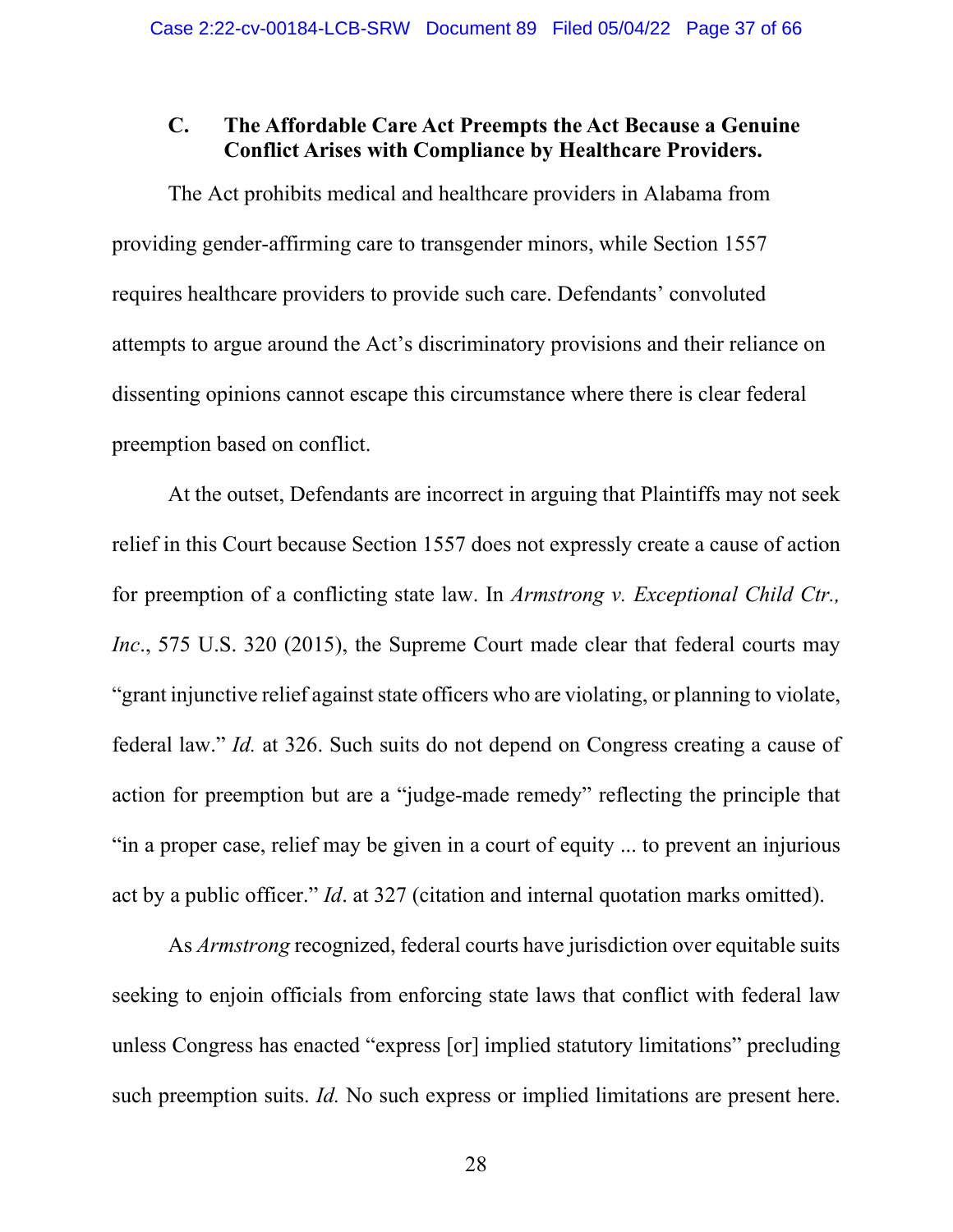Congress has not delegated enforcement of Section 1557 exclusively to federal officials; in fact, private enforcement is one of the principal methods for its enforcement. Moreover, Section 1557's requirements are not "judicially unadministrable." *Armstrong,* 575 U.S. at 328. Federal courts enforce the provisions of Section 1557 daily, and interpretation of its requirements lies at the core of the judicial function. Simply stated, there is no reasonable basis to conclude that through Section 1557, Congress intended to strip federal courts of their traditional equitable powers to enjoin state officials from enforcing state laws that conflict with federal law. Indeed, in the analogous context of Title VII, the Supreme Court previously has considered and decided affirmative suits brought by employers seeking to prevent enforcement ofstate laws on the ground that they are preempted. *See California Fed. Sav. & Loan Ass'n v. Guerra*, 479 U.S. 272, 292 (1987).

With respect to the merits of Plaintiffs' preemption claim, even though *Bostock* involved Title VII claims, both Title VII and Title IX prohibit discrimination on the basis of sex using nearly identical language. This parallel prohibition on sex discrimination has allowed courts to consistently follow Title VII precedents in analyzing Title IX claims. *Murray v. New York Univ. Coll. of Dentistry*, 57 F.3d 243, 249 (2d Cir. 1995) ("[I]n a Title IX suit for gender discrimination based on sexual harassment of a student, an educational institution may be held liable under standards similar to those applied in cases under Title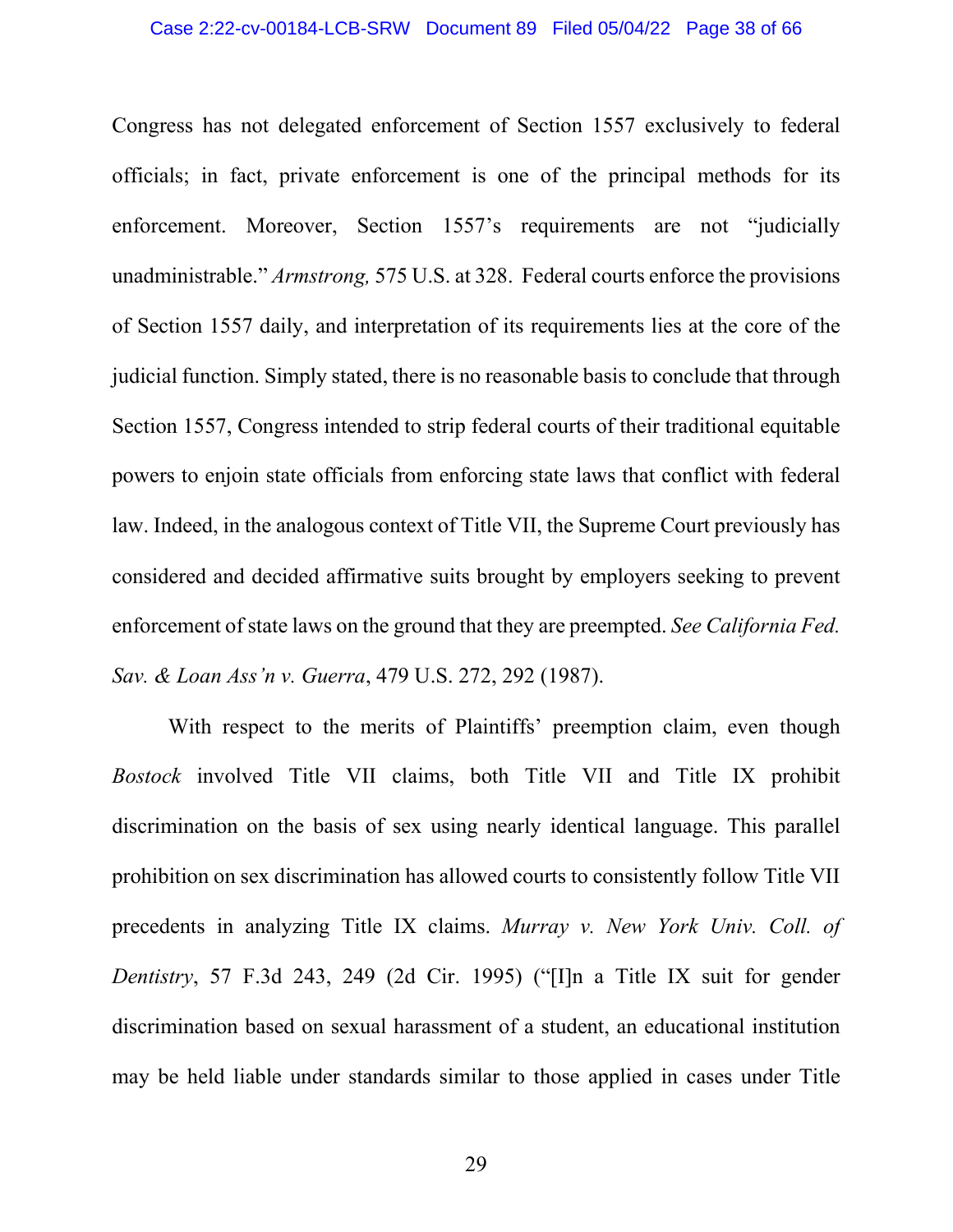VII.").[1](#page-38-0) Notably, *Bostock* has been applied to Title IX to invalidate discriminatory policies against transgender students. *Grimm v Gloucester County Sch. Bd.,* 972 F.3d 586, 616–617 (4th Cir. 2020) (as amended Aug. 28, 2020), cert. denied, 141 S. Ct. 2878 (2021). It follows that the prohibition against sex discrimination based on gender identity as held in *Bostock* also applies to Section 1557, which incorporates Title IX's sex discrimination prohibition. In fact, numerous courts have determined that Section 1557 prohibits discrimination against transgender people. *Scott v. St. Louis Univ. Hosp.*, No. 21-cv-1270, 2022 U.S. Dist. LEXIS 74691, at \*17-18 (E.D. Mo. Apr. [2](#page-38-1)5, 2022).<sup>2</sup>

Defendants argue that the Act is not discriminatory based on sex because it applies to both boys and girls, but that argument has been repeatedly rejected by the Supreme Court. *See. e.g., Bostock*, 140 S. Ct. at 1740–42; *Obergefell v. Hodges*, 576

<span id="page-38-0"></span><sup>1</sup> *See, e.g.*, *Olmstead v. L.C. ex rel. Zimring*, 527 U.S. 581, 616 n.1 (1999) ("This Court has also looked to its Title VII interpretations of discrimination in illuminating Title IX of the Education Amendments of 1972.") (Thomas, J., dissenting); *O'Connor v. Peru State Coll*., 781 F.2d 632, 642 n.8 (8th Cir. 1986); *Lipsett v. Univ. of Puerto Rico,* 864 F.2d 881, 896–897 (1st Cir. 1988). Because Title VII and Title IX both "share similar text and legislative histories, it is reasonable to interpret one in a manner consistent with the other." *Maloney v. Soc. Sec. Admin.*, 517 F.3d 70, 75 (2d Cir. 2008); *see Smith v. City of Jackson*, 544 U.S. 228, 233 (2005) ("[W]hen Congress uses the same language in two statutes having similar purposes . . . it is appropriate to presume that Congress intended that text to have the same meaning in both statutes."); *SCM Corp. v. Xerox Corp*., 76 F.R.D. 214, 215 (D. Conn. 1977) ("[I]nconsistent interpretations of virtually identical phrases in different provisions of the federal rules should be avoided . . .").

<span id="page-38-1"></span><sup>2</sup> *See e.g.*, *C.P. by & through Pritchard v. Blue Cross Blue Shield of Illinois*, 536 F. Supp. 3d 791, 796 (W.D. Wash. 2021); *Flack v. Wis. Dep't of Health Servs.*, 395 F. Supp. 3d 1001 (W.D. Wis. 2019); *Tovar v. Essentia Health*, 342 F. Supp. 3d 947, 953 (D. Minn. 2018); *Boyden v. Conlin*, 341 F. Supp. 3d 979, 997, 1002–03 (W.D. Wis. 2018); *Prescott v. Rady Children's Hosp.-San Diego*, 265 F. Supp. 3d 1090, 1099 (S.D. Cal. 2017).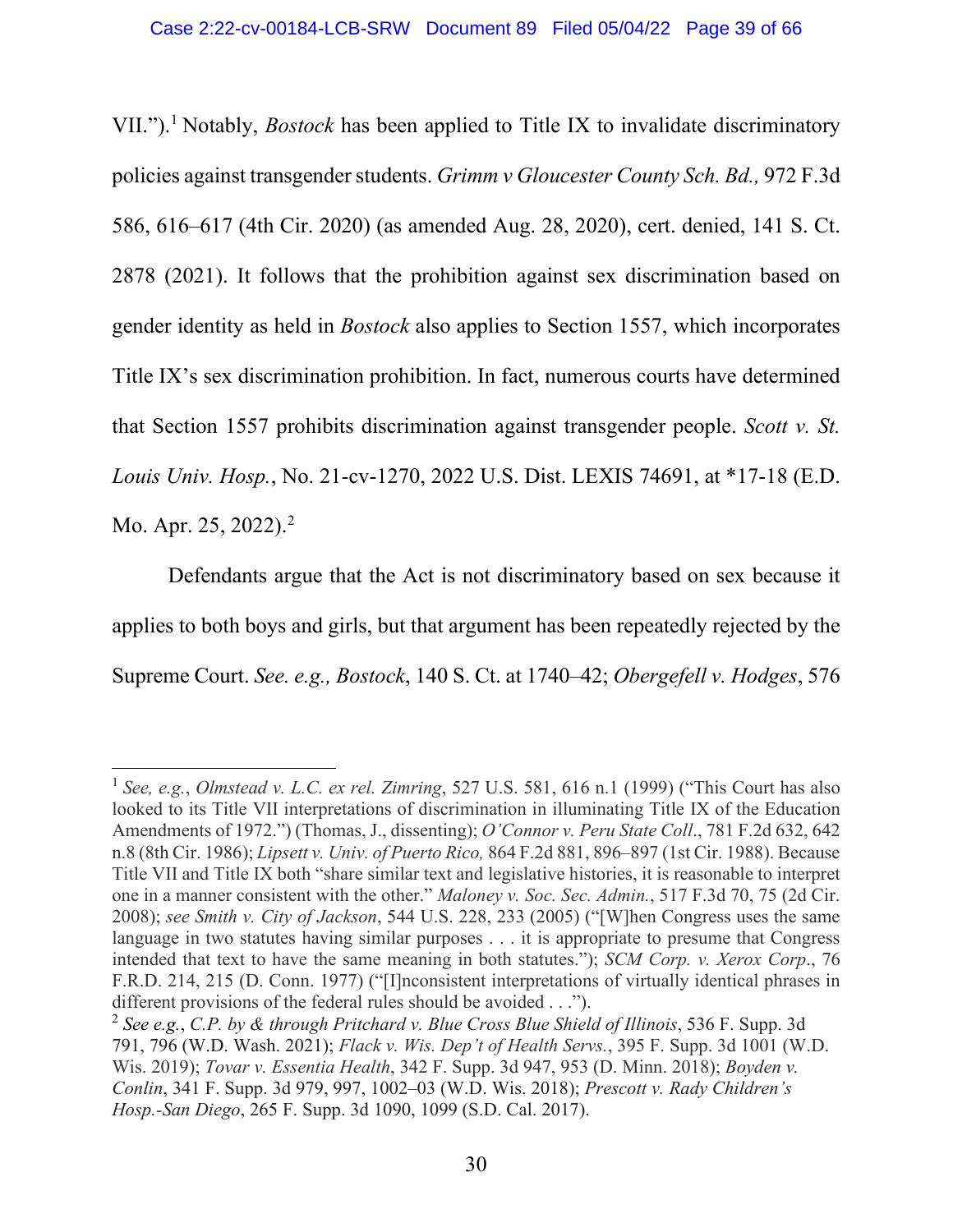U.S. 644 (2015). Defendants further misread the law in positing that the Act does not discriminate based on gender identity when in fact its language prohibits the provision of medical treatment to affirm a minor's perception of their "gender or sex." There can be no dispute that only transgender minors would seek genderaffirming care. Simultaneously, the same ban does not apply to treatment for minors with disorders of sex development.

Next, Defendants miss the crux of conflict preemption, which seeks to avoid conflict between federal and state laws. Defendants attempt to argue that the ACA expressly prohibits interference with state regulatory authority, albeit as it specifically relates to healthcare exchanges and navigators, while simultaneously misinterpreting the clause. 42 U.S.C. § 18041(d). The clause states that, "Nothing in this title shall be construed to preempt any State law that does not prevent the application of the provisions of this title." *Id.* (emphasis added). Thus, this clause expressly provides that a State law that "prevent[s] application" of ACA *does* result in conflict preemption.

Defendants do not deny the fundamental reality that doctors practicing medicine in Alabama cannot both comply with Section 1557 and comply with the Act. Specifically, it is impossible for in-state doctors who receive federal funding to refrain from discriminating against transgender minors in the provision of critical treatment, as Section 1557 requires, without incurring criminal liability under the

31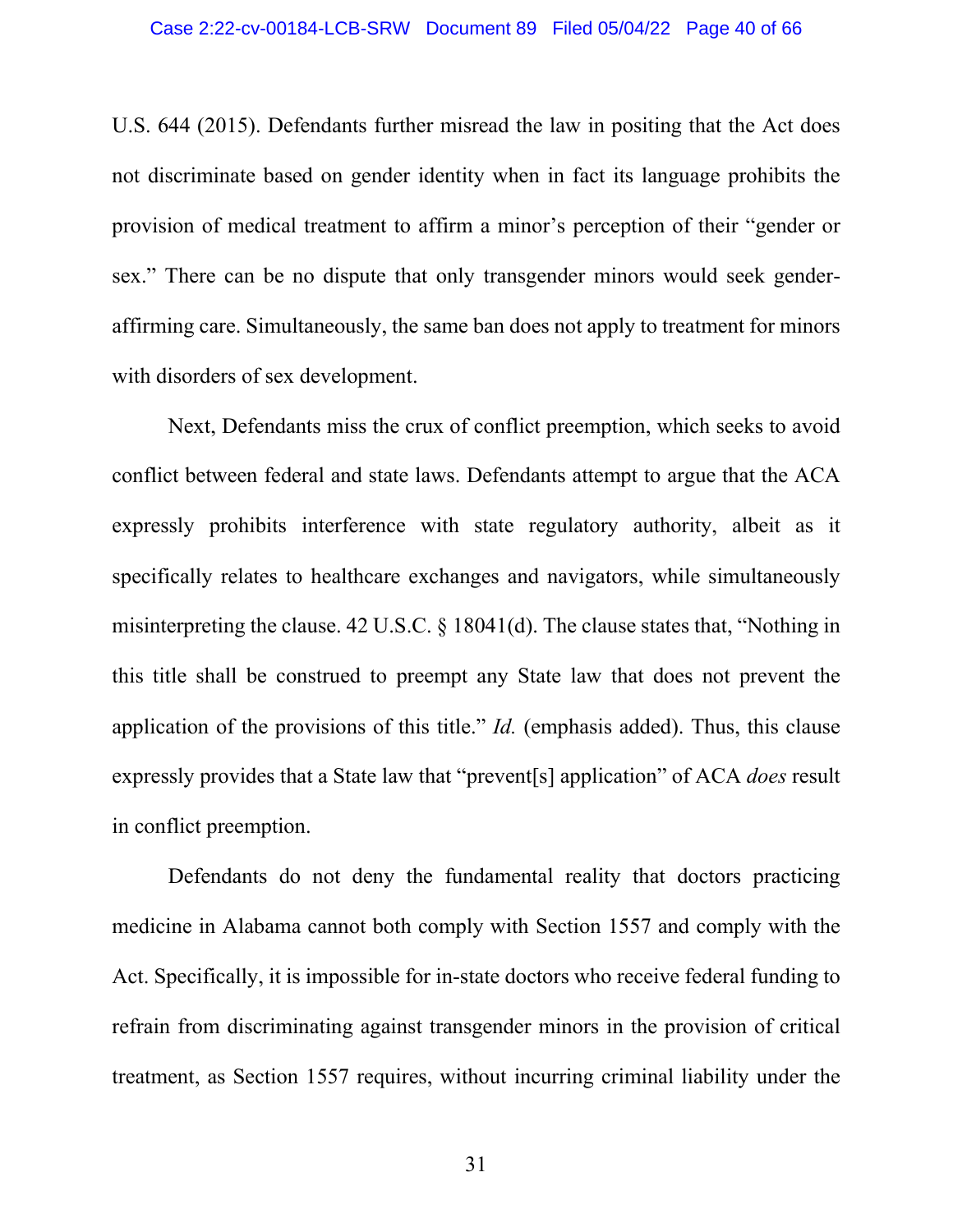#### Case 2:22-cv-00184-LCB-SRW Document 89 Filed 05/04/22 Page 41 of 66

Act. That is a conflict. Defendants' suggestion that medical providers can easily forgo federal financial assistance in favor of compliance with the Act is an unworkable one. Federal financial assistance is defined broadly and is widely received by medical and healthcare programs and providers.<sup>3</sup> As such, medical providers often are not in a position to reject federal financial assistance. Medical providers are frequently employed by health care entities that accept federal funds. To reject federal financial assistance likely would result in job loss, would result in the denial of care to a broad swath of people who are reliant on federal benefit programs like Medicaid and Medicare, and may seriously jeopardize the financial well-being of the program.

This point alone makes this case distinguishable from *Graham v. R.J. Reynolds Tobacco Co.*, where cigarette manufacturers argued for conflict preemption based on only "a handful" of federal requirements. 857 F.3d 1169, 1186, 1191 (11th Cir. 2017) (en banc). Importantly, Defendants do not mention that the federal laws in *Graham* either imposed "no significant requirements on cigarette manufacturers" or "only [the] requirement [of a] warning label." *Id.* at 1187–88.

<span id="page-40-0"></span><sup>&</sup>lt;sup>3</sup> Title VI regulations define the term "federal financial assistance" broadly to include: (1) grants and loans of federal funds; (2) the grant or donation of federal property and interests in property; (3) the detail of federal personnel; (4) the sale and lease of, and permission to use federal property or interest in such property without consideration or at a nominal consideration; and (5) any federal agreement, arrangement, or other contract which has as one of its purposes the provision of assistance. 45 C.F.R. § 80.13(f).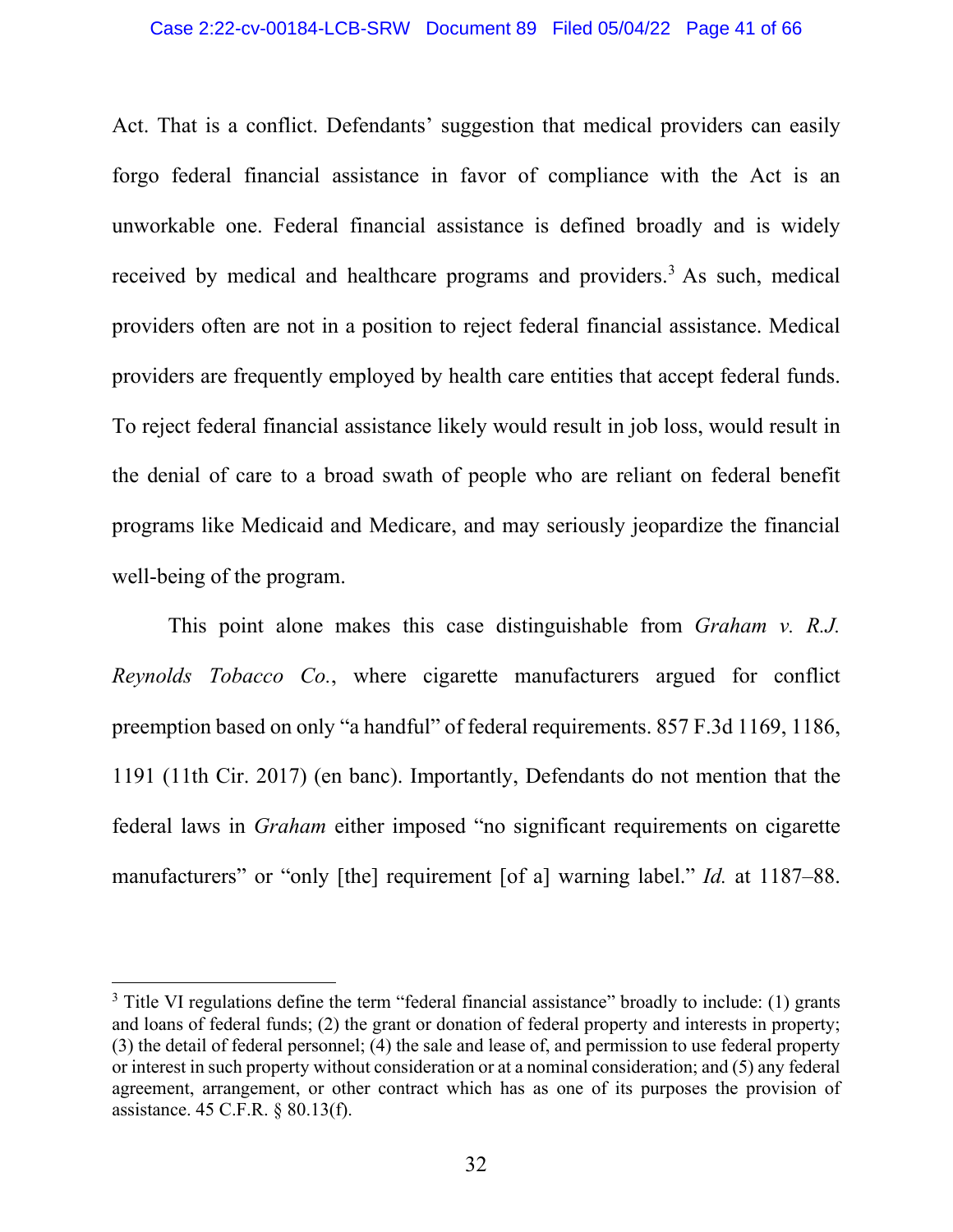#### Case 2:22-cv-00184-LCB-SRW Document 89 Filed 05/04/22 Page 42 of 66

Notably, the Eleventh Circuit found that "[f]ederal law [was] silent both by its terms and by its operation" about tort liability for cigarettes. *Id.* at 1188.

By contrast to *Graham*, Section 1557 can hardly be said to be "silent" or impose "no significant requirements." Rather, Section 1557 expressly prohibits discrimination, exclusion, or denial of benefits on the basis of sex under "any health program or activity, any part of which is receiving Federal financial assistance." 42 U.S.C. § 18116(a). Section 1557 thus conditions extensive federal financial assistance on non-discrimination compliance and imposes concrete liability for funding recipients who violate Section 1557. *Graham* is factually distinct from this issue before the Court and does not offer appropriate guidance.

In sum, the Act criminalizes a healthcare provider for providing care to transgender minors that non-transgender minors can receive. Discriminating against transgender minors in this manner would cause providers to violate Section 1557. There cannot be a clearer example of conflict preemption that warrants injunctive relief.

# <span id="page-41-0"></span>**D. Plaintiffs Are Likely To Succeed on the Merits of Their First Amendment Claim.**

As Plaintiffs demonstrated in their opening memorandum, the Act on its face criminalizes a vast range of constitutionally protected speech—including a doctor's recommendation or referral to obtain gender-affirming care, a parent or religious counselor's support or encouragement of such care, and even transgender

33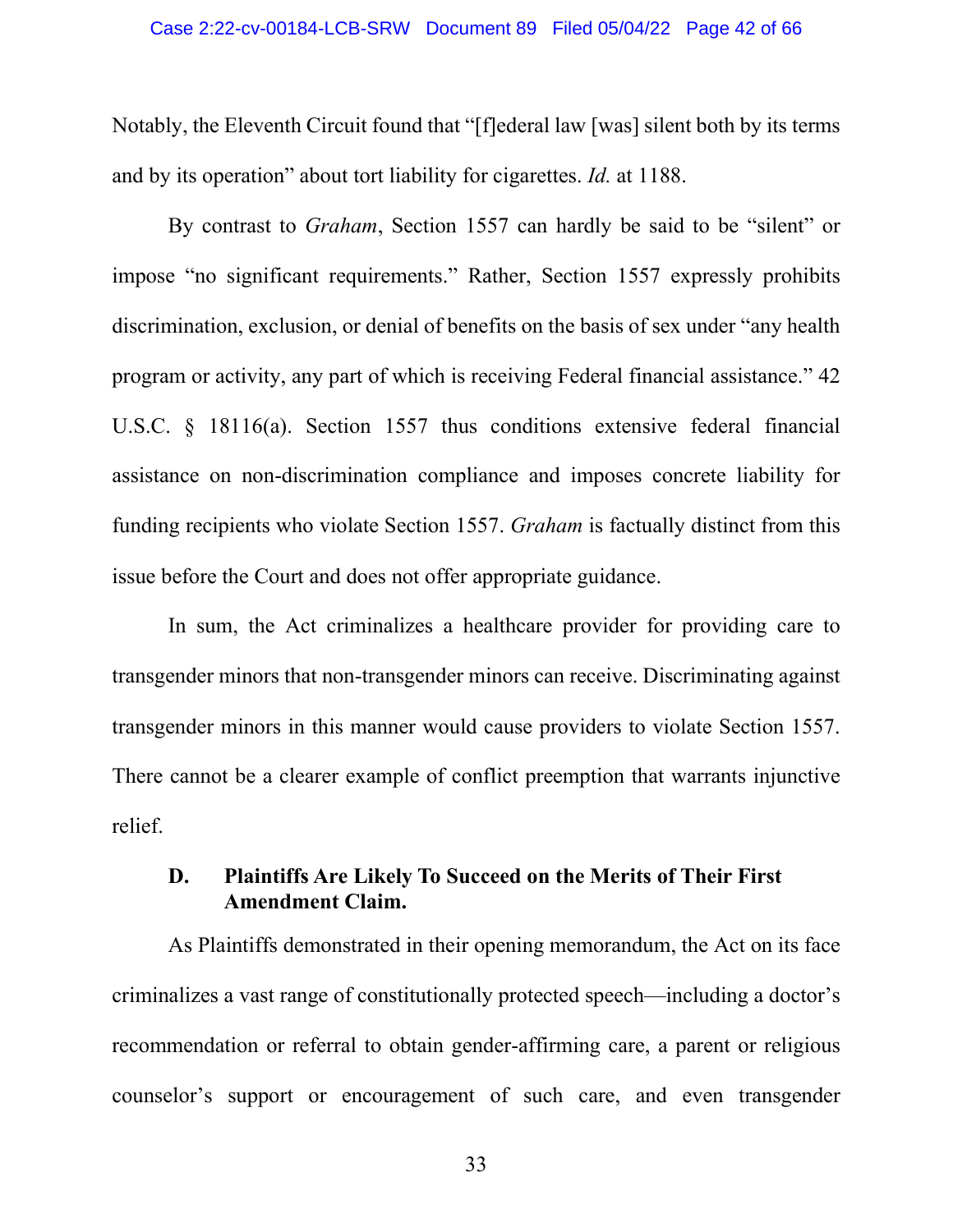#### Case 2:22-cv-00184-LCB-SRW Document 89 Filed 05/04/22 Page 43 of 66

adolescents themselves discussing such care with a medical professional—if a prosecutor deems such speech to be a "cause" of the minor obtaining treatment.

Although Defendants argue that the Act proscribes only speech that is "incidental" to the prohibited medical treatments, it is clear from these examples that the Act criminalizes a great deal of speech beyond that involved in administering, prescribing, or receiving those treatments. In so doing, the Act creates "more than an incidental burden on protected expression"; it "imposes a burden based on the content of speech." *Sorrell v. IMS Health Inc*., 564 U.S. 552, 567 (2011) (holding that statute prohibiting pharmacies from selling, licensing, exchanging, or "permitting the use" of certain information for marketing purposes was an unconstitutional content-based speech regulation, not a conduct regulation). In attempting to characterize the speech outlawed by the Act as speech that is merely incidental to criminal conduct, or alternatively, as speech incidental to professional conduct, Defendants invite the Court to engage in what the Eleventh Circuit has described as "a dubious constitutional enterprise." *Wollschlaeger v. Governor of Florida*, 848 F.3d 1293, 1309 (11th Cir. 2017).

While certain criminal prohibitions such as those against conspiracy, incitement, and solicitation are among a very few categories of speech (including defamation, incitement, obscenity, and child pornography) that may be regulated without running afoul of the First Amendment, the government does not possess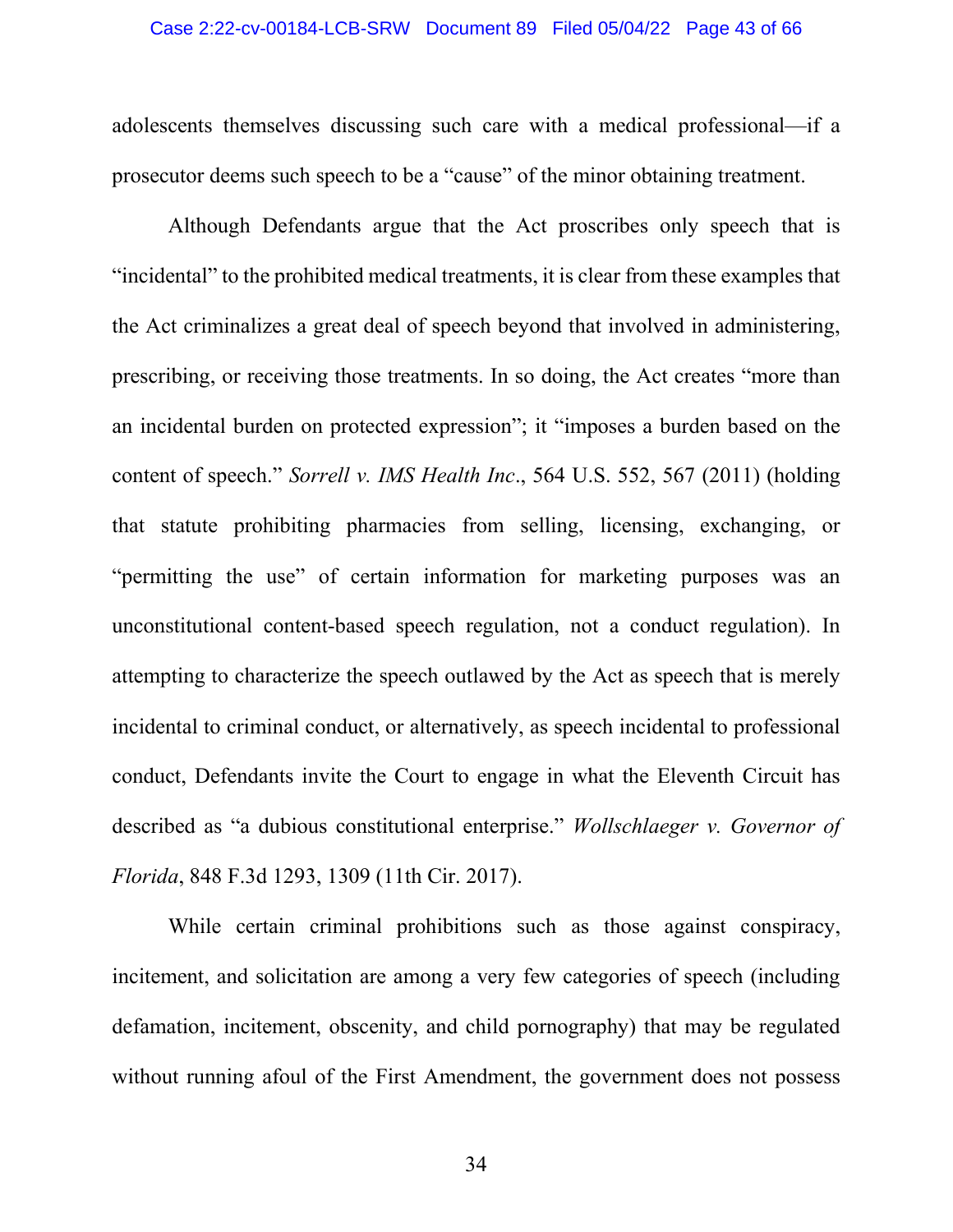#### Case 2:22-cv-00184-LCB-SRW Document 89 Filed 05/04/22 Page 44 of 66

"freewheeling authority to declare new categories of speech outside the scope of the First Amendment" simply by declaring such speech to be part of a course of criminal conduct. *United States v. Stevens*, 559 U.S. 460, 472 (2010).

In order to avoid constitutional scrutiny, the First Amendment requires solicitation, conspiracy, and similar statutes to be carefully limited to actual "[o]ffers to engage in illegal transactions." *United States v. Williams*, 553 U.S. 285, 297 (2008). The state may not go beyond these strict requirements and punish speech that constitutes advice, opinion, or advocacy merely because the state has deemed the conduct that is the subject of such advice or advocacy to be criminal. "[T]here remains an important distinction between a proposal to engage in illegal activity and the abstract advocacy of illegality." *Id.* at 298–299. "The government may not prohibit speech because it increases the chance an unlawful act will be committed 'at some indefinite future time.'" *Ashcroft v. Free Speech Coal*., 535 U.S. 234, 253 (2002) (quoting *Hess v. Indiana*, 414 U.S. 105, 108 (1973)).

The Act punishes exactly such speech. Its text is not limited to solicitation, aiding and abetting, nor conspiracy to engage in illegal activity—all of which have specific and well-defined requirements such as criminal intent and the commission of an overt act. Instead, the Act broadly prohibits any "person" from engaging in speech that the state deems to have led to a minor to obtain a prohibited treatment. Contrary to Defendants' characterization, the language of the Act is not limited to

35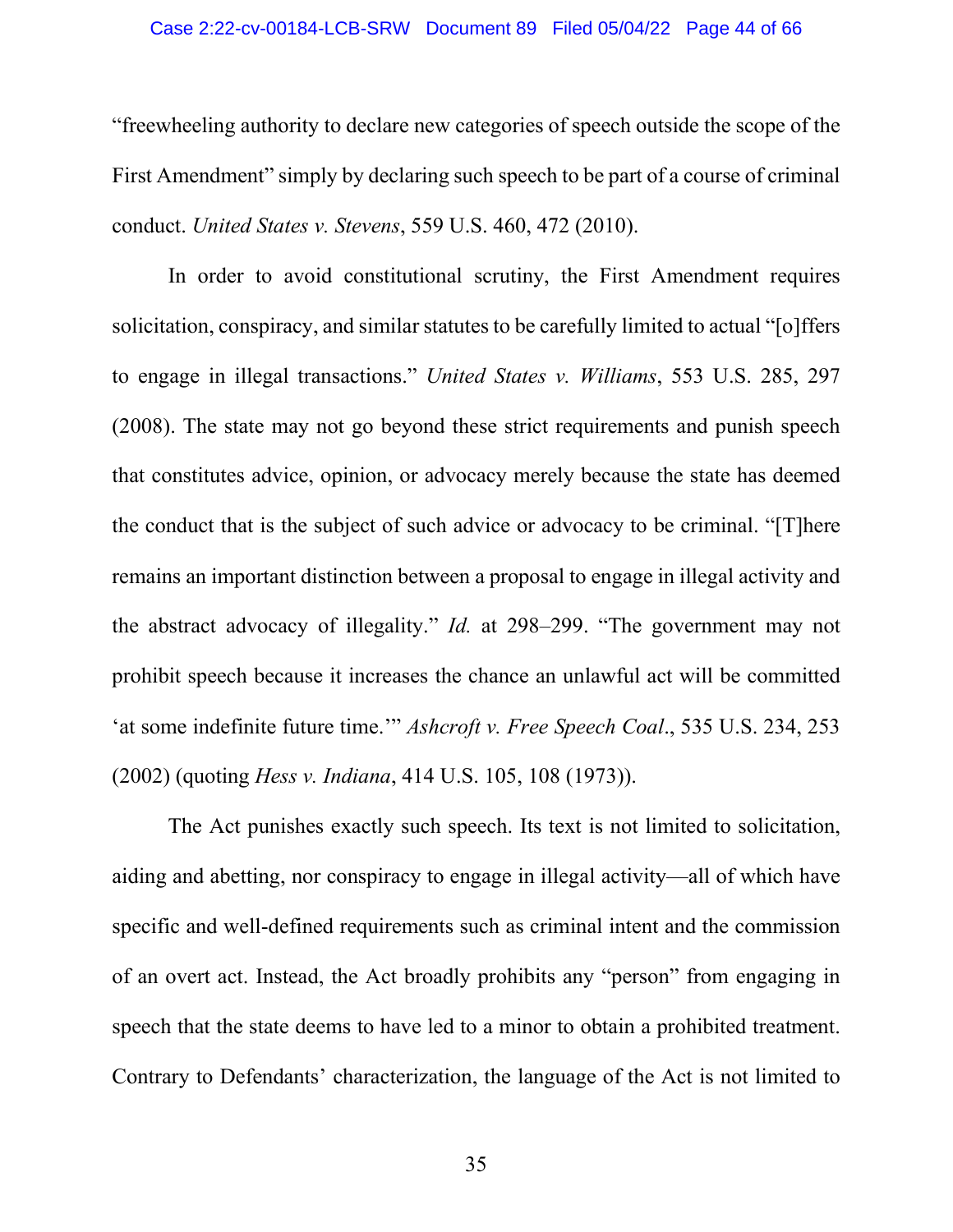#### Case 2:22-cv-00184-LCB-SRW Document 89 Filed 05/04/22 Page 45 of 66

conduct such as "writing a prescription for an illegal use of a drug." Opp. at 117. Had Alabama intended to outlaw only the actual prescription or administration of specific treatments, it could have done so expressly. It did not. And had Alabama intended that only offenses such as aiding and abetting and conspiracy be punishable under the statute, it could have relied on those existing offenses rather that enacting a new and undefined prohibition on speech that "causes" a minor to obtain treatment. Instead, Alabama chose to criminalize "the dispensing of information, not [just] the dispensing of controlled substances*.*" *Conant v. Walters*, 309 F.3d 629, 635 (9th Cir. 2002) (internal quotation marks omitted). The First Amendment does not allow such restrictions.

Although Defendants argue that "most" of the speech criminalized by the Act is that of medical professionals, Opp. at 119, there can be no dispute that the Act's prohibitions apply to any "person" and are not limited to licensed professionals. Accordingly, cases addressing regulation of professional conduct are of no assistance to Defendants. Nor can the Act's content- and viewpoint-based speech restrictions be saved by Act's provision stating that it does not prevent psychologists and other mental health professionals from "rendering the services for which they are qualified." Act,  $\delta$  6. That provision offers no protection to physicians, pharmacists, parents, ministers, or anyone else who is not among the listed categories of mental health providers. And even as to the designated categories of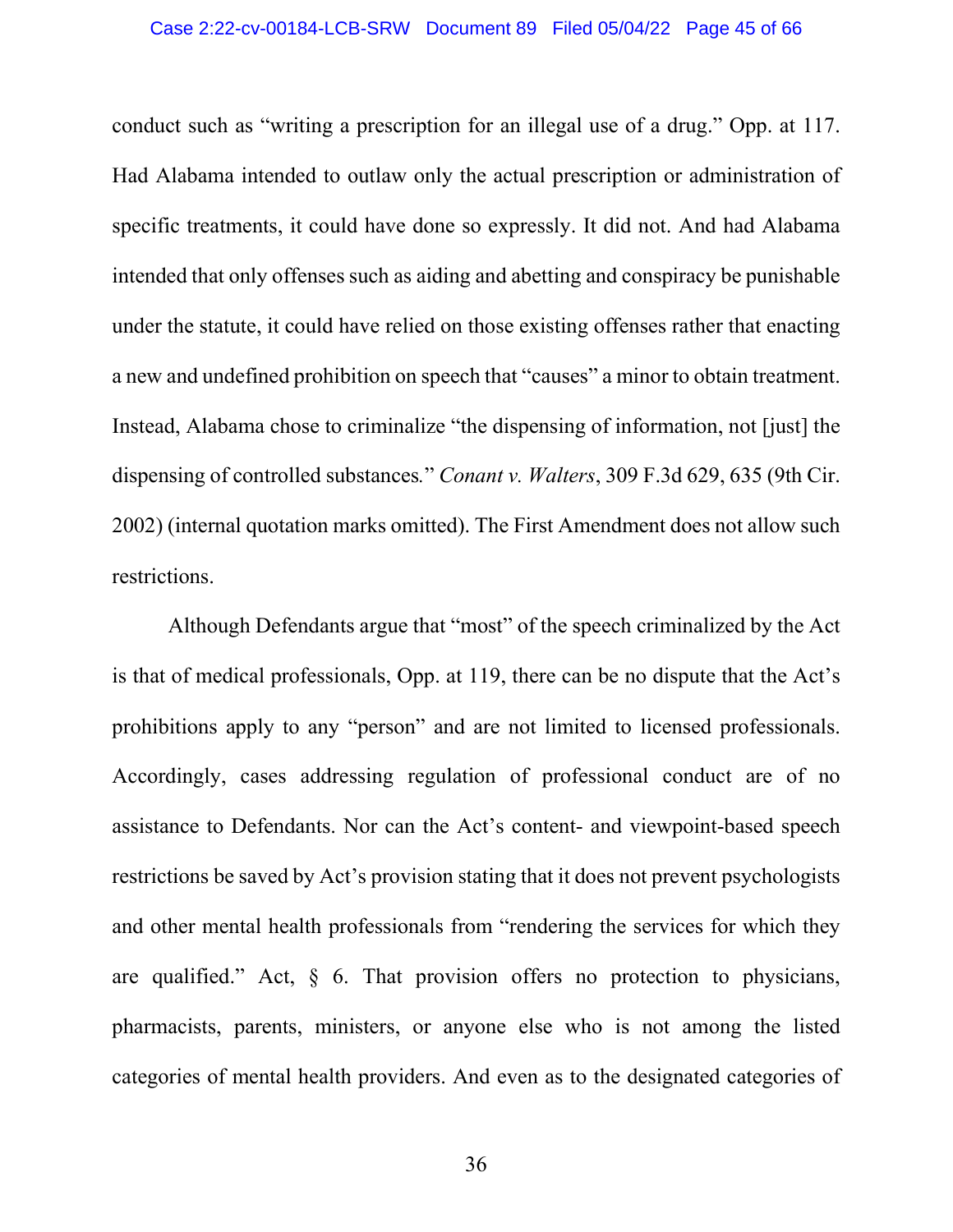#### Case 2:22-cv-00184-LCB-SRW Document 89 Filed 05/04/22 Page 46 of 66

mental health providers, it does not purport to exempt them from criminal liability if their advice or counsel is deemed a "cause" of a minor obtaining treatment. Any advocacy, counsel, advice, or discussion of the prohibited topics, by anyone, is criminalized if treatment is obtained as a result.

Defendants argue that the Act is not overbroad, but overbreadth analysis is unnecessary because, as Plaintiffs have shown, the Act, on its face, punishes constitutionally protected speech because of its content and viewpoint. Moreover, even if overbreadth analysis were required, the examples cited above of the Act's facial regulation of constitutionally protected speech, along with many others that are readily apparent from the text of the Act, demonstrate that the Act imposes "a criminal prohibition of alarming breadth" and that "the presumptively impermissible applications of [the Act] far outnumber any permissible ones." *Stevens*, 559 U.S. at 474, 481. Had the State wished to enact a prohibition that was narrowly tailored to prescribing prohibited medications or administering prohibited medical treatments, it could have done so explicitly, with a statute narrowly tailored to that conduct. Instead, it enacted a broad, open-ended criminal prohibition that targets a vast array of core constitutionally-protected speech.

### **E. The Act is Unconstitutionally Vague.**

<span id="page-45-0"></span>In seeking to dismiss Count V (Vagueness), the Defendants make a series of scattershot arguments while ignoring the substance of Plaintiffs' argument.

37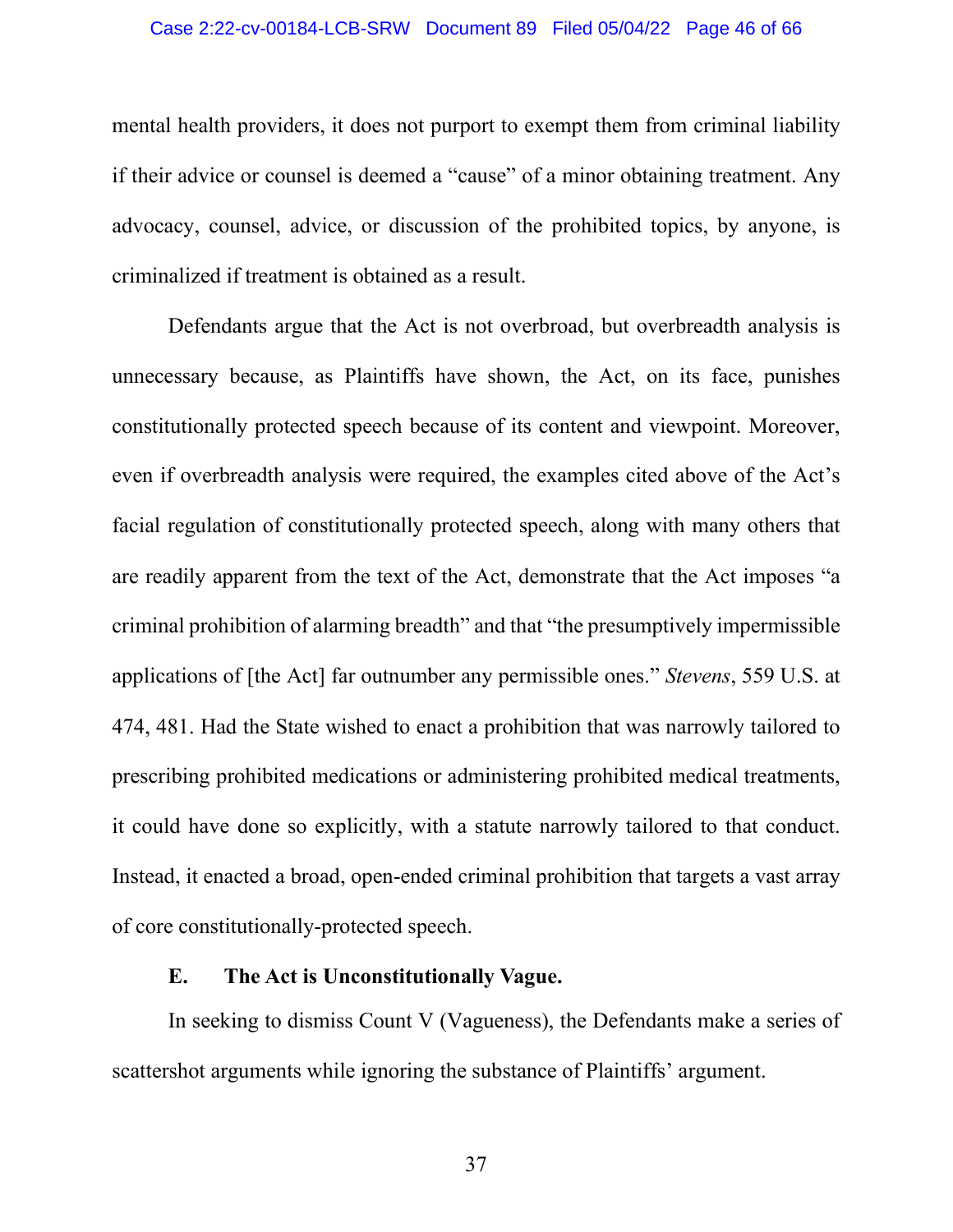#### Case 2:22-cv-00184-LCB-SRW Document 89 Filed 05/04/22 Page 47 of 66

Defendants are correct that Plaintiffs do not challenge the Act—on vagueness grounds—insofar as it creates criminal liability for one to "engage in" the performance of certain "practices to be performed upon a minor." Act, § 4(a). However, Plaintiffs do challenge as unconstitutionally vague the distinct, alternative basis for criminal liability under the Act—something other than "engaging in" the prohibited practices that "causes" the performance of the prohibited practices. *Id.*

As to that specific challenge, Defendants say little—perhaps because it is difficult to respond. As noted in Plaintiffs' opening brief, "cause" has an expansive definition: "[t]o bring about or effect." Black's Law Dictionary (11th ed. 2019); The New Shorter Oxford English Dictionary, Vol I, at 355–356 (ed. 1993) ("Be the cause of, effect, bring about, occasion, produce, induce, make ... bring it about that.").

In short, what are the limits of "cause" in the specific context of this criminal statute? The statute offers no guidance. As the old adage says, the flapping of a butterfly's wings in the Amazon can cause a tornado in Texas. It is impossible to know what might be considered a "cause" of the performance of one of the prohibited practices: a simple encouraging conversation between a pastor and a parent about a child's care? A recommendation to someone to think about a course of treatment? Mentioning the name of a doctor in a conversation among friends? Driving a minor to a doctor's or a therapist's appointment? Who can say?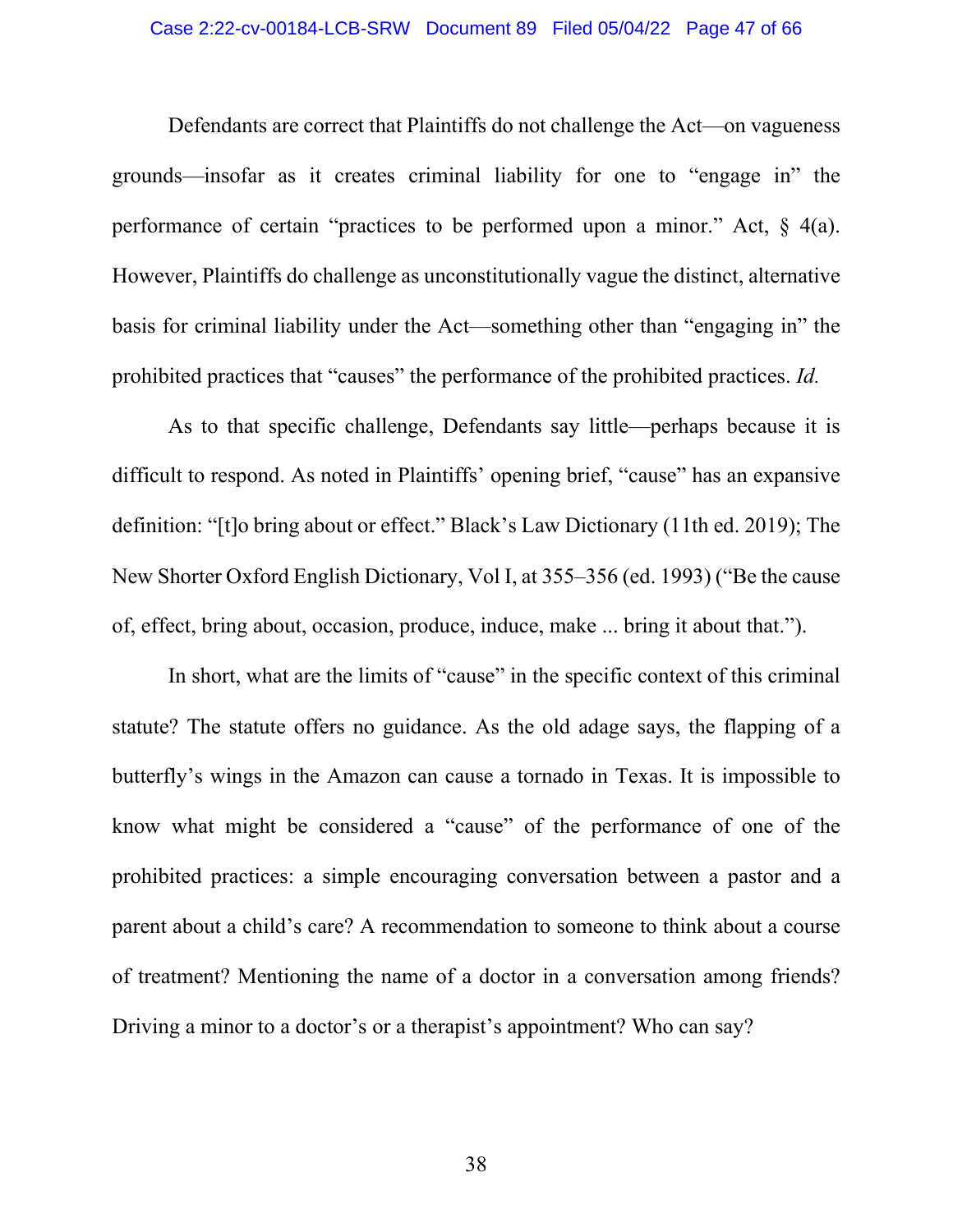It is precisely in situations like this—where (1) the incriminating fact—did a particular act or set of acts "cause" this—is so indeterminate as to fail to provide adequate notice, and (2) deciding to arrest and/or prosecute is a matter of absolute discretion and subjective judgment, opening the door for arbitrary enforcement that the vagueness doctrine must do its work to insure that Due Process is satisfied, particularly where the chilling of protected speech is clearly implicated. *See, e.g., Grayned v. City of Rockford*, 408 U.S. 104, 108–109 (1972) (setting out standards of adequate notice and fair warning; explicit standards to avoid arbitrary and discriminatory enforcement; and, in the areas of First Amendment freedoms, protections against inhibiting the exercise of those freedoms); *Williams*, 553 U.S. at 306 (question is not whether the incriminating fact has been proved but the "indeterminacy of precisely what that fact is")*; Jones v. Governor of Fla*., 975 F.3d 1016, 1047 (11th Cir. 2020) (a law is vague when "it is unclear as to what fact must be proved") (quoting *FCC v. Fox Television Stations, Inc*., 567 U.S. 239, 253 (2012)); *see also Sessions v. Dimaya*, 138 S. Ct. 1204, 1232 (2018) (Gorsuch, J., concurring) (provision is unconstitutionally vague; "No amount of staring at the statute's text, structure, or history will yield a clue").

Rather than tackle this question, Defendants respond with a random series of technical arguments which supposedly—but do not—defeat Plaintiffs' claim of vagueness.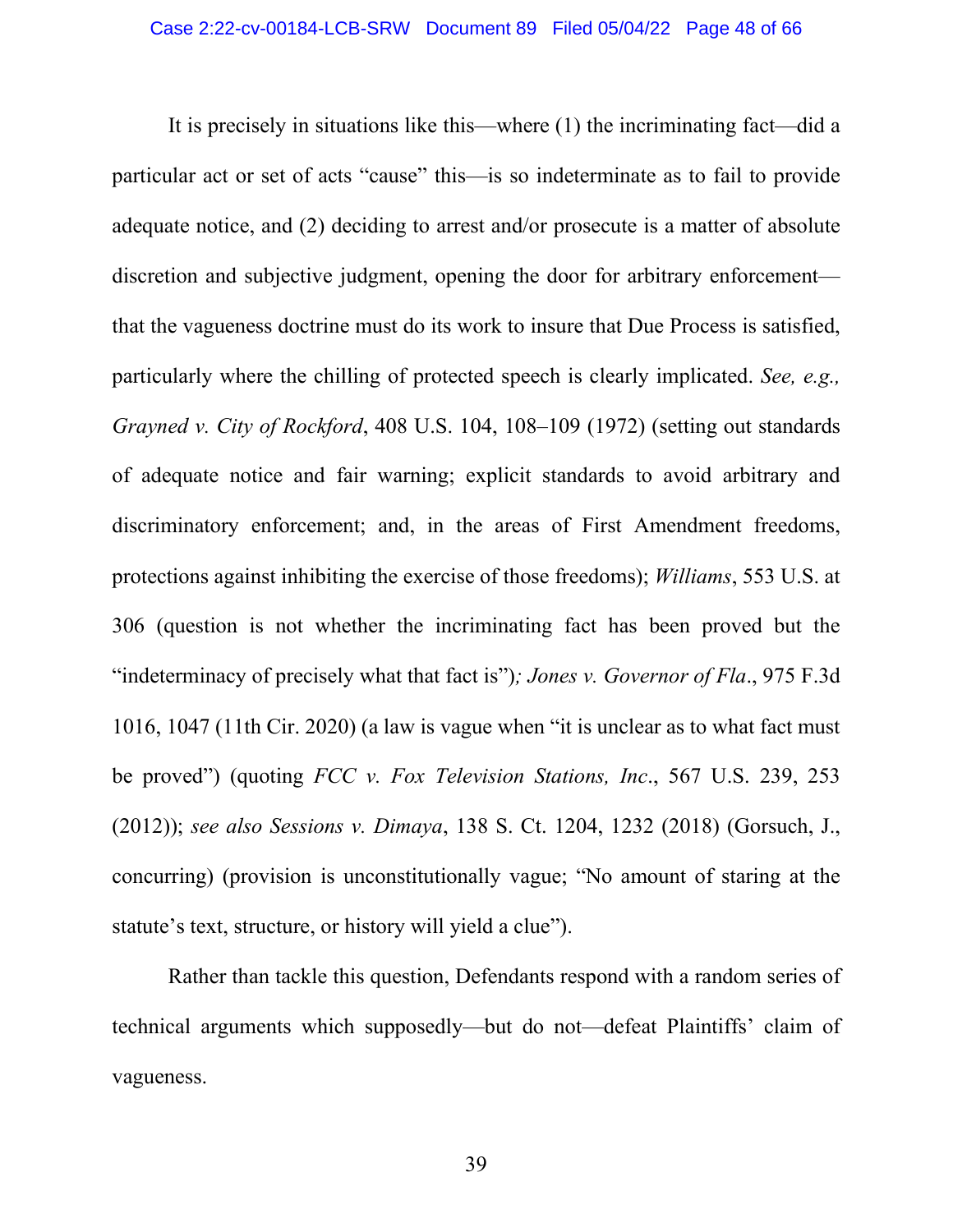#### Case 2:22-cv-00184-LCB-SRW Document 89 Filed 05/04/22 Page 49 of 66

First, Defendants assert that Plaintiffs cannot raise vagueness in this preenforcement challenge. Opp. at 112. However, as Defendants acknowledge by citing and quoting *Bankshot Billiards, Inc. v. City of Ocala*, 634 F.3d 1340 (11th Cir. 2011), such a vagueness claim is proper when, as here, individuals are being "chilled from engaging in constitutional activity." *Id.* at 1350. "Pre-enforcement review provides law-abiding citizens with a middle road between facing prosecution and refraining from otherwise constitutional conduct. *Id.* Chilling of free speech and innocent conduct is precisely the gravamen of Plaintiffs' vagueness challenge.

Second, Defendants argue that Plaintiffs must, but cannot, show that the Act is unconstitutional in all its applications, quoting *Village of Hoffman Estates v. Flipside, Hoffman Ests., Inc*., 455 U.S. 489, 497 (1982). Opp. at 112. *Village of Hoffman*, however, no longer reflects the state of the law. In *Johnson v. United States*, 576 U.S. 591 (2015), the Court stated, "our holdings squarely contradict the theory that a vague provision is constitutional merely because there is some conduct that clearly falls with the provision's grasp." *Id.* at 602. The Court went on: "[i]t seems to us that the dissent's supposed requirement of vagueness in all applications is not a requirement at all, but a tautology: If we hold a statute to be vague, it is vague in all its applications . . . ." *Id*. at 603.<sup>[4](#page-48-0)</sup>

<span id="page-48-0"></span>Related to their "all applications" argument, Defendants assert that a vagueness argument is not available to Plaintiffs because Plaintiffs' conduct is clearly proscribed. Opp. at 112-113.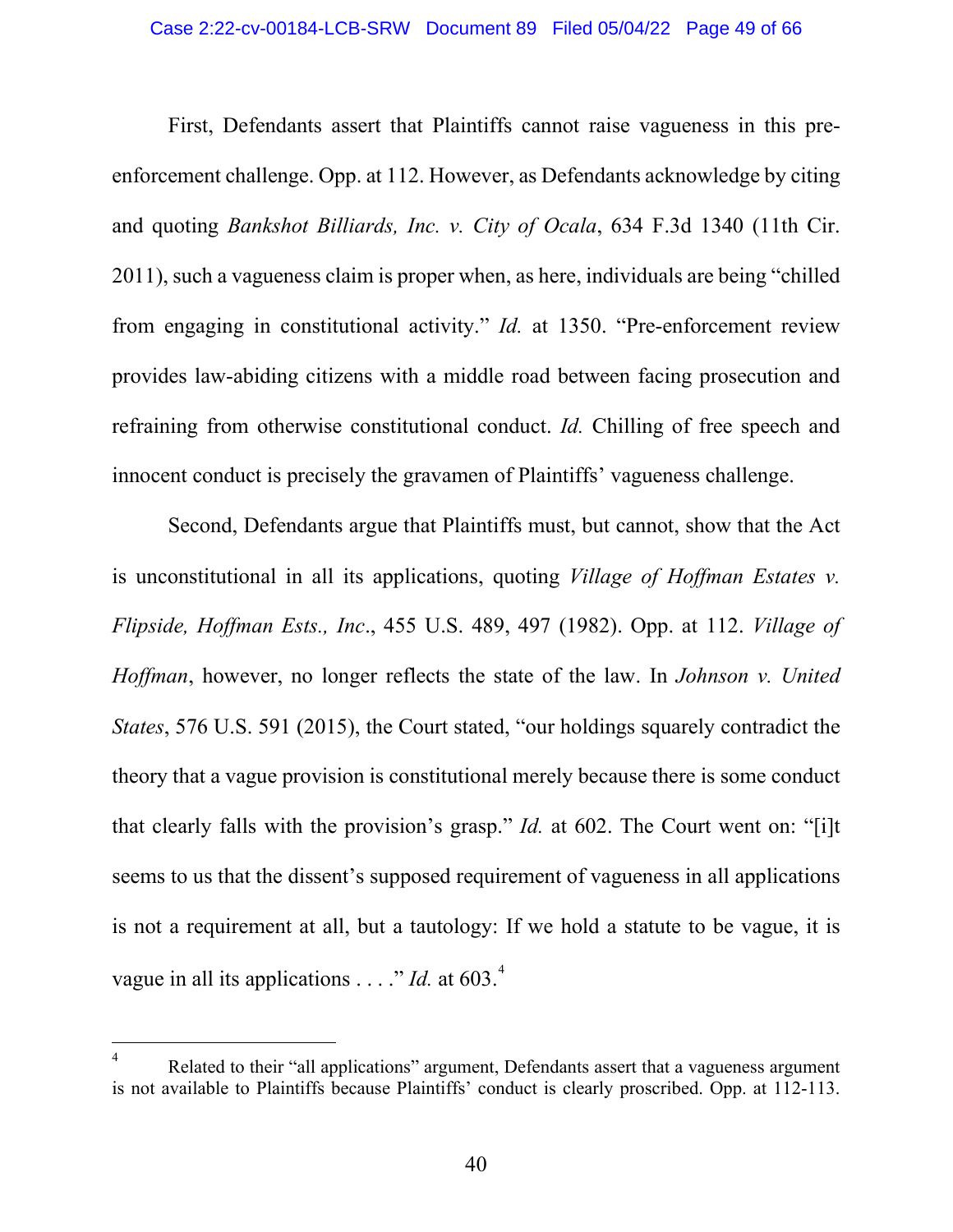Third, Defendants submit that the Act has a scienter requirement by virtue of Ala. Code § 13A-2-4(b). Assuming for the sake of argument that Defendants' argument is correct, it does not "undermine any vagueness challenge." Opp. at 115– 16. Scienter "may mitigate a law's vagueness, especially with respect to the adequacy of notice…," *Posters 'N' Things v. U.S.,* 511 U.S. 513, 526 (1994) (quoting *Hoffman Estates,* 455 U.S. at 499); but it does not make the statute constitutional. *Smith v. Goguen*, 415 U.S. 566, 580 (1974) (statute banned treating the flag contemptuously; limiting statute to intentional conduct "still does not clarify what constitutes contempt, whether intentional or inadvertent"); *Frese v. MacDonald,* 425 F. Supp. 3d 64, 78 (D.N.H. 2019) (although scienter may mitigate vagueness, court was not persuaded "that the vagueness concerns raised in the complaint are so mitigated such that dismissal is warranted at the outset of the lawsuit"). Moreover, there is no indication that scienter mitigates vagueness with respect to the independent aspect of the vagueness doctrine relating to minimum standards of enforcement.

Fourth, Defendants chastise Plaintiffs for presenting no argument as to why the phrase "engage in or cause" is vague. Opp. at 113. Most fundamentally, that is

That proscribed conduct is alleged to be seeking "the right for their doctors to violate the law's core prohibition ..." *Id.* Defendants' assertion misses the mark. The vagueness claim relates to individuals not knowing what might subject them to the law's penalties, not how they hope others will be able to act.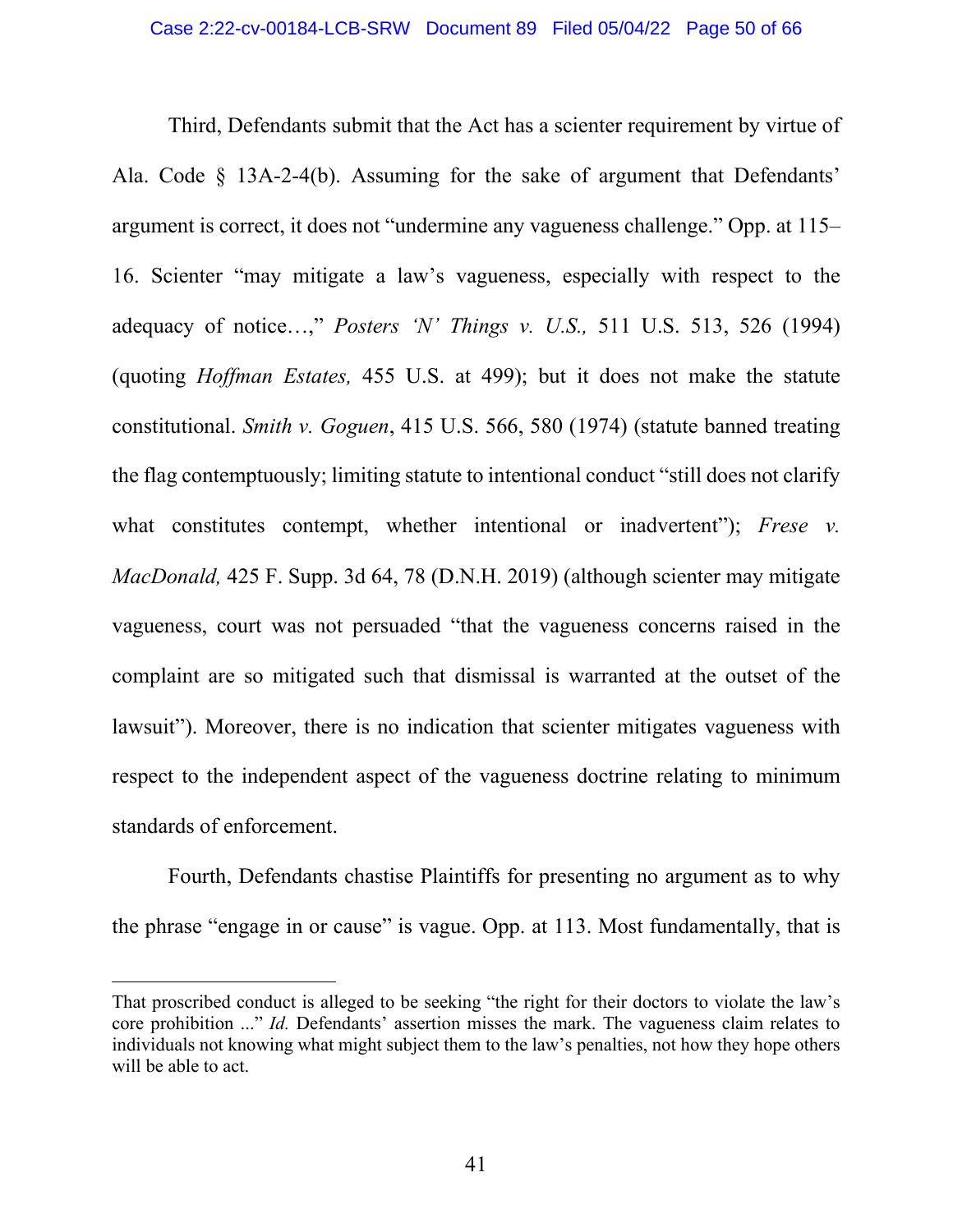#### Case 2:22-cv-00184-LCB-SRW Document 89 Filed 05/04/22 Page 51 of 66

not Plaintiffs' claim. Rather, the Plaintiffs submit that the "cause" element of the Act is distinct from the "engage" element of the Act. To avoid treating it as superfluous, "cause" must mean something other than "engage," which rather clearly means to "[e]nter upon or occupy oneself in an activity, interest, etc." *See* The New Shorter Oxford English Dictionary, Vol I, at 820 (ed. 1993).<sup>[5](#page-50-0)</sup>

Fifth, Defendants claim to believe that Plaintiffs are simply worrying about "close cases" that "can be imagined under virtually any statute," quoting *Williams*, 553 U.S. at 305–306. Opp. at 113–114. However, that is not so. Plaintiffs submit that the Act is unconstitutionally vague under the precise test of *Williams*—*i.e*., that the use of "cause" creates the "indeterminacy of precisely what that [incriminating] fact is." *Id*. at 306. Contrary to Defendants' suggestion, Opp. at 114, Plaintiffs submit that "cause" in the context of the Act is exactly like "annoying" or "indecent" which the Supreme Court has found unconstitutionally vague. *Holder v. Humanitarian Law Project*, 561 U.S. 1, 20 (2010). And one could add "credible and

<span id="page-50-0"></span><sup>&</sup>lt;sup>5</sup> Defendants point to the use of "engage in or cause" in the Alabama criminal conspiracy law without indicating exactly what that proves. They point to no litigation or case law indicating that the use of "cause" in that statute has survived a vagueness challenge. In addition, Plaintiffs submit that the entirety of a statute and its purposes matter when addressing vagueness such that one statute does not invariably the cure the vagueness concerns in a different statute. However, to the extent that the analysis of one statute is relevant to another with respect to vagueness, courts have found the term "cause" to be unconstitutionally vague when it fails to provide the necessary guidance. *See, e.g., Entertainment Ventures, Inc. v. Brewer,* 306 F. Supp. 802, 819 (M.D. Ala. 1969) ("Phrases, such as 'to cause any child to become delinquent' ... , cannot meet the strict standard of specificity required in a criminal statute affecting expression protected by the first amendment"); *State v. Hodges,* 457 P.2d 491, 492 (Ore. 1969) ("does any act which manifestly tends to cause any child to become a delinquent child" is unconstitutionally vague).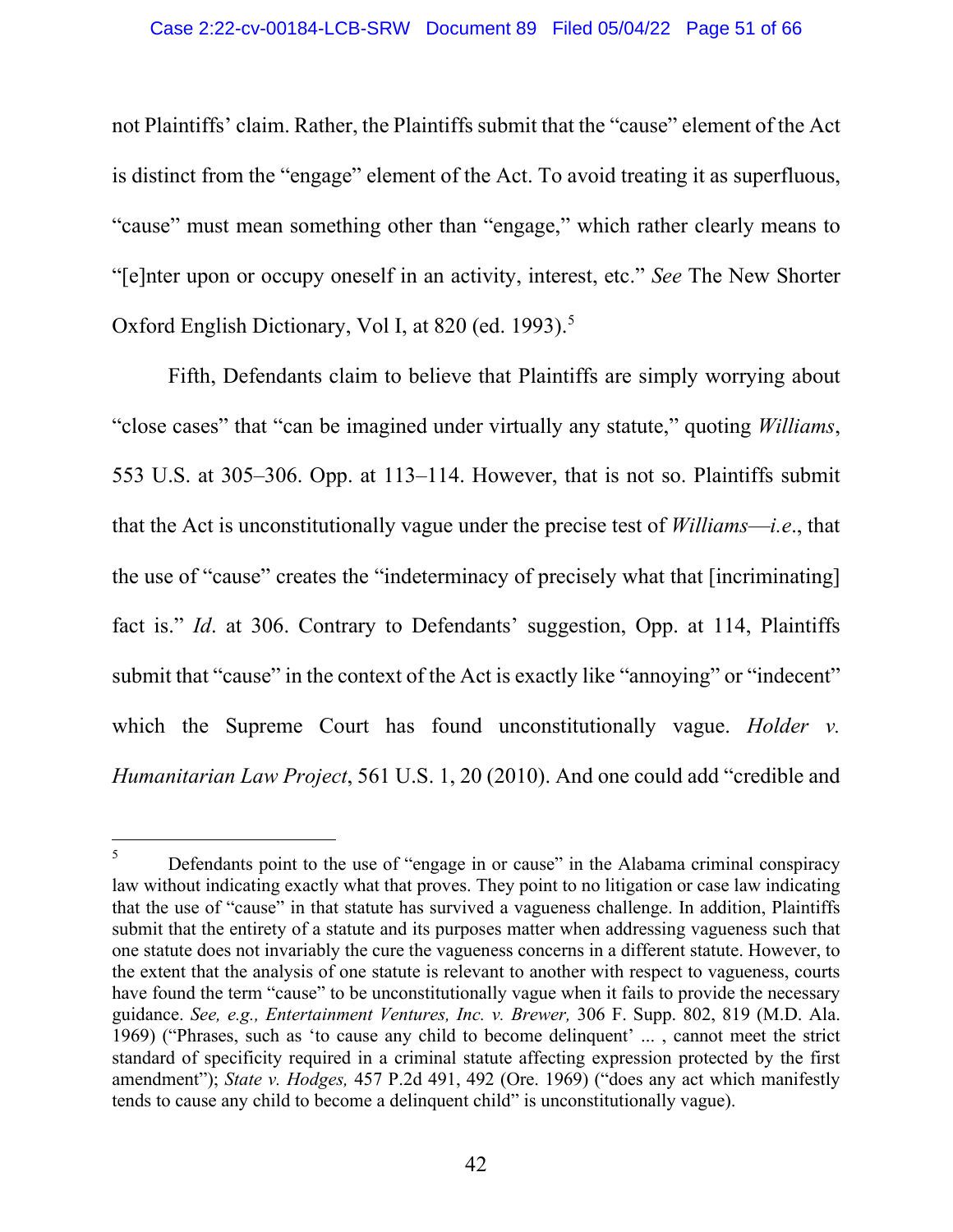reliable" in *Kolender v. Lawson*, 461 U.S. 352, 354 (1983); "no apparent purpose" in *City of Chicago v. Morales*, 527 U.S. 41, 55–57 (1999); "vagrants" in *Papachristou v. City of Jacksonville*, 405 U.S. 156, 161–162 (1972); and "contemptuous" in *Smith v. Goguen*, 415 U.S. at 574.

In each of these cases, as in the present case with respect to the "cause" element of the Act, enforcement of the law is open to "wholly subjective judgments." *Holder*, 561 U.S. at 20.

Sixth, Defendants suggest that there can be no problem with the use of "cause" as an element of the crime in the Act because Alabama law "answers which form of causation matters," citing Ala. Code  $\S$  13A-2-5(a). Opp. at 114–115. However,  $\S$ 13A-2-5 speaks to establishing a causal link between a person's specific conduct and a result that occurred. The question before the Court on this vagueness challenge is wholly different. It is the use of "cause" as an element to define and trigger criminal liability.<sup>[6](#page-51-0)</sup>

<span id="page-51-0"></span><sup>6</sup> For the reasons stated in the text, Defendants' citation to *United States v. Matus-Leva,* 311 F.3d 1214 (9th Cir. 2002) is inapposite to the issue before the court. Moreover, it is worth noting that Defendants overread *Matus-Leva* in arguing broadly that causation requirements eliminate vagueness problems. Opp. at 115. In *Matus-Leva,* the precise question was whether the absence of a scienter requirement as to the "resulting in death" provision in a federal statute criminalizing the smuggling of "aliens" rendered the statute unconstitutionally vague because it arguably could be applied to a death that had nothing to do with smuggling. The court rejected the vagueness challenge because "resulting" made it clear that the death must have occurred in the course of and related to the smuggling. That was enough to give notice of the criminal consequences if a death occurred. The court's analysis has nothing to do with the question before this Court.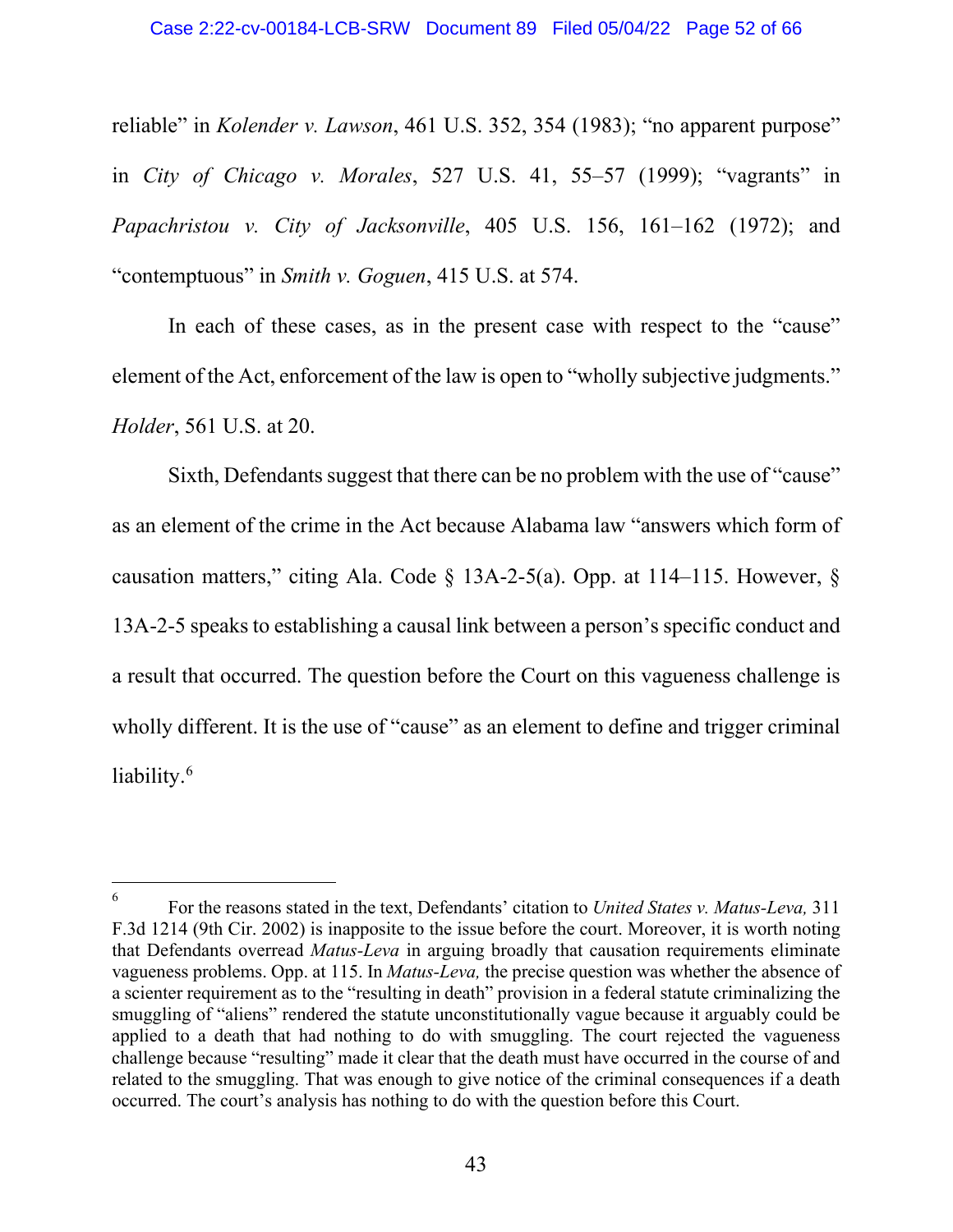#### Case 2:22-cv-00184-LCB-SRW Document 89 Filed 05/04/22 Page 53 of 66

Finally, Defendants assert that the Act establishes minimal guidelines for law enforcement. Opp. at 116-117. More particularly, they maintain that "law enforcement is used to applying basic causation tests." *Id.* at 116. However, that is not the issue. The issue is that law enforcement here has free rein to make the determination that somehow, in some fashion, in whatever context, a person has said or done something that—in their subjective judgment—has led to the performance of a prohibited practice under the Act. And, again, scienter does not limit that discretion.

Defendants also state that arguments about arbitrary enforcement are speculative in this pre-enforcement context. Opp. at 116–117. But that is beside the point. In determining vagueness, the court looks to the language of the statute. If that language is indeterminate (as it is here), then there are no adequate standards for enforcement, regardless of whether one is looking at it before or during enforcement. No one would suggest, for example, that when the Supreme Court held that "annoying to any person passing by" was unconstitutionally vague in *Coates v. Cincinnati*, 402 U.S. 611 (1971), that it was relevant at what point in time the Court was considering the indeterminacy of the words in issue.

Defendants have failed to demonstrate that Act is constitutional insofar as it criminalizes the causing of any of the practices prohibited under the Act.

44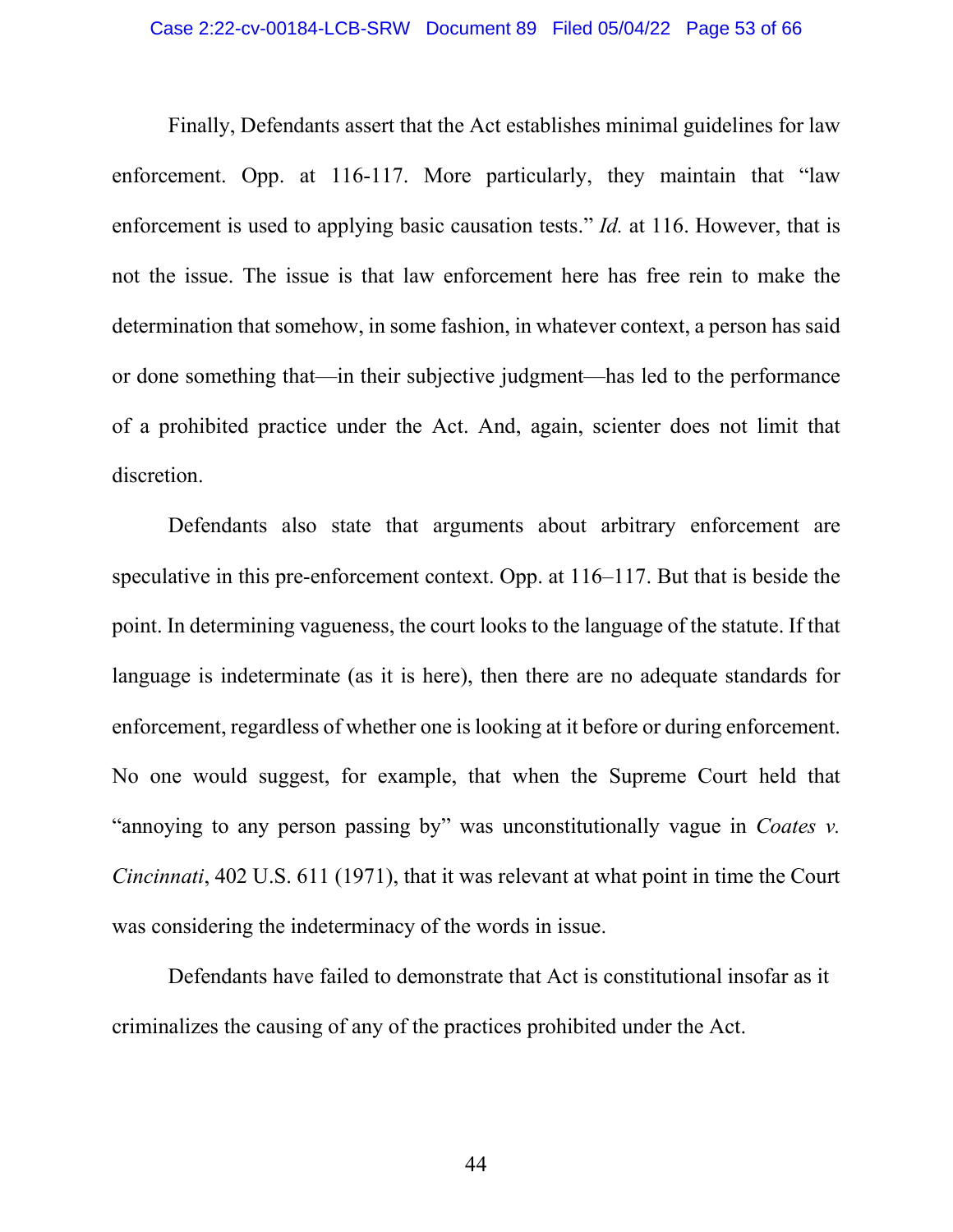### **F. The Other Factors Weigh in Favor of a Preliminary Injunction.**

<span id="page-53-0"></span>Defendants contend that Plaintiffs have not "pursu[ed] timely adjudication," Opp. at 129, and "have not shown a likelihood of irreparable injury," Opp. at 136. Defendants' contentions are without merit for several reasons.

# **1. Plaintiffs Have Diligently Pursued a Preliminary Injunction.**

<span id="page-53-1"></span>Plaintiffs have not "fail[ed] to act with speed or urgency" in challenging SB184, as Defendants contend. Opp. at 136. Plaintiffs filed this lawsuit on April 19, 2022, just nine days after Governor Ivey signed SB184 into law and some nineteen days *before* SB184 was set to take effect. Plaintiffs then filed their preliminary injunction motion just two days later. In the sole case Defendants cite, *Wreal, LLC v. Amazon.com, Inc.*, 840 F.3d 1244 (11th Cir. 2016), the plaintiff waited five months after filing a trademark infringement lawsuit before seeking a preliminary injunction motion. *Id.* at 1248–49. Plainly, waiting five months after filing a lawsuit to seek a preliminary injunction is vastly different than filing a motion seeking to preliminarily enjoin a law weeks before the law is set to take effect. For this reason alone, Defendants' contention fails.

Defendants also contend that Plaintiffs' counsel's supposedly "dilatory" conduct in filing a prior lawsuit on behalf of different Plaintiffs challenging SB 184 (the *Ladinsky* case), and subsequently dismissing that lawsuit after it was consolidated with a separate case (the *Walker* case), somehow disentitles the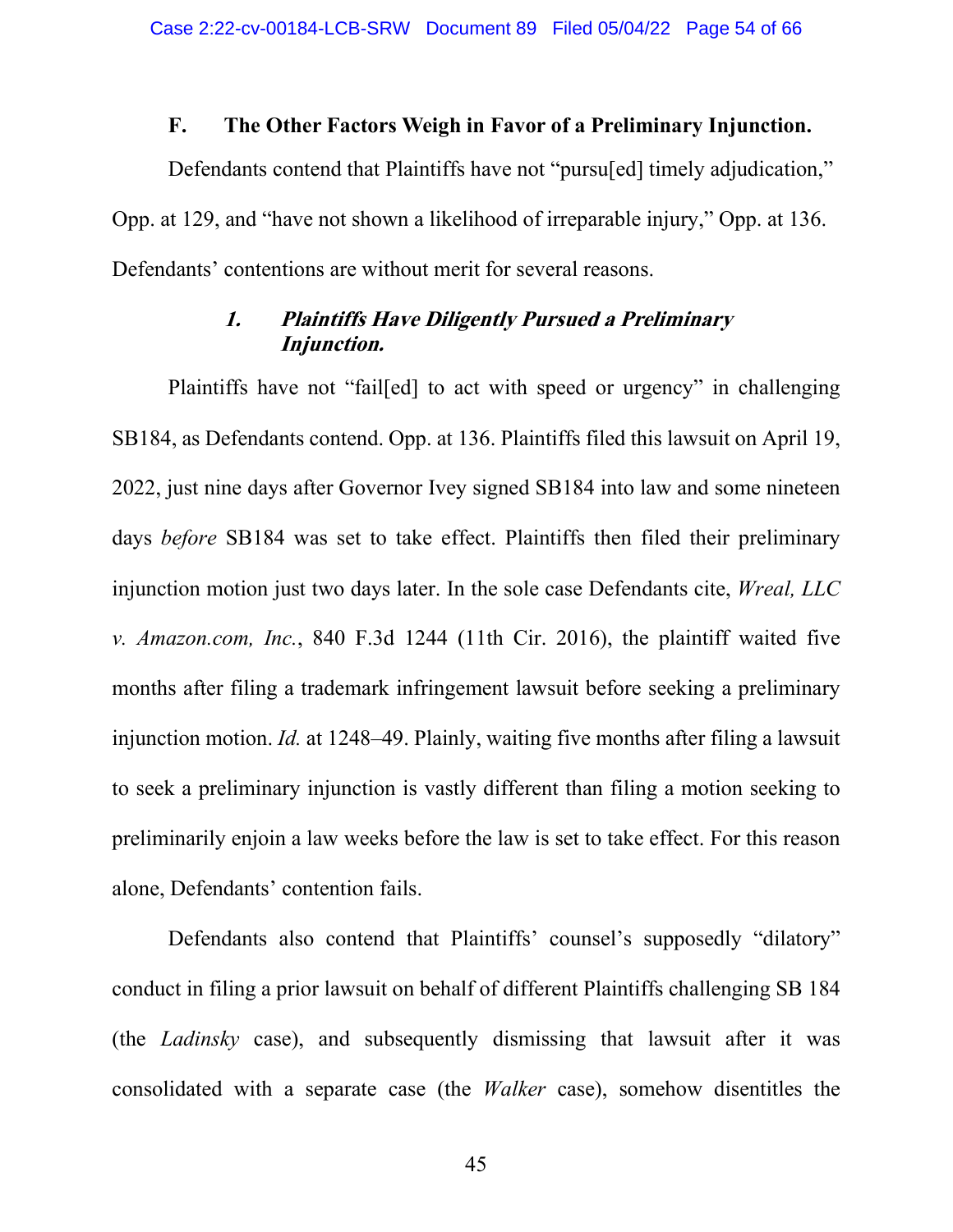Plaintiffs in this case—who were not parties to either *Ladinsky* or *Walker*—to injunctive relief. *See* Opp. at 131-35. But Defendants ignore the fact that the Plaintiffs here have diligently pursued their claims and promptly sought a preliminary injunction. Indeed, just three days after the Complaint was filed, lead Plaintiffs' counsel appeared at a status conference before this Court, announced that Plaintiffs were ready to proceed, and asked the Court to set a date for a preliminary injunction hearing as soon as practicable, before SB184 was set to take effect on May 8. It was Defendants—not Plaintiffs—who sought to delay the hearing, claiming that the State's experts needed more time to prepare. Despite this claim, however, Defendants were able to submit six expert declarations, 14 fact witness declarations, and a 142-page brief. Moreover, since the status conference, both Plaintiffs and Defendants have met every deadline set by the Court, and Plaintiffs stand ready to proceed with the hearing as scheduled. Thus, Defendants' complaints that Plaintiffs' counsel have somehow caused delay are not well-founded.[7](#page-54-0)

<span id="page-54-0"></span><sup>7</sup> In an attempt to bolster its argument that Plaintiffs' counsel somehow engaged in improper conduct, Defendants' opposition brief cites statements and decisions made by counsel in the *Walker* case. Such statements and decisions are irrelevant, as the undersigned counsel was not counsel of record in *Walker* and has never represented any of the plaintiffs in *Walker*. Moreover, Defendants' accusations of "judge shopping" are spurious. Since filing the Complaint, Plaintiffs have not taken any action to seek assignment of this case to another judge.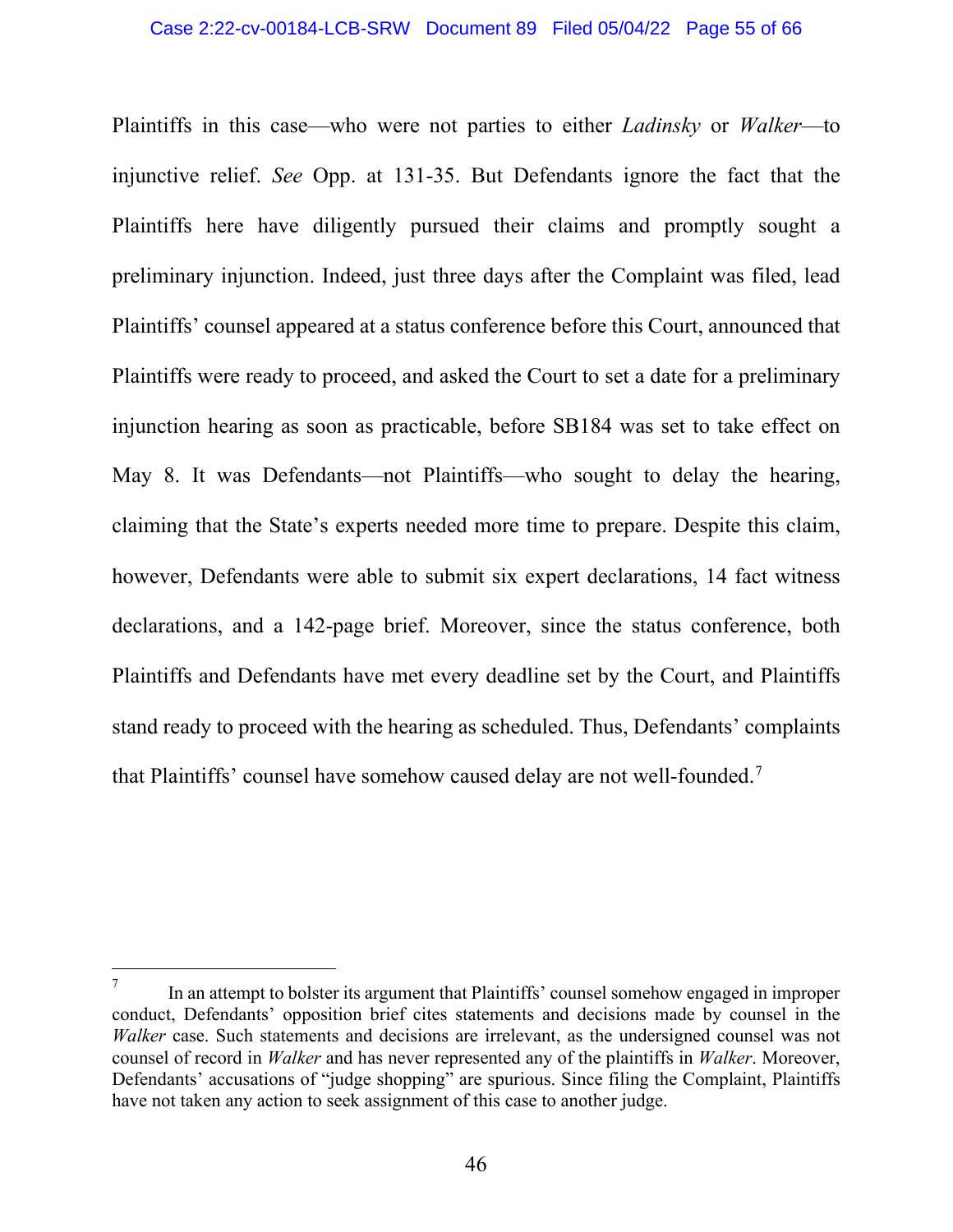### **2. Plaintiffs Have Shown Irreparable Harm.**

<span id="page-55-0"></span>Defendants cite to *Younger v. Harris*, 401 U.S. 37 (1971), for the proposition that the threat of felony prosecution is insufficient to establish irreparable harm. But *Younger* is inapposite. *Younger* stands for the principle that federal courts should abstain from interfering with criminal prosecutions that have already been instituted in state courts. It has no bearing on whether federal courts can issue prospective injunctive relief to prevent state officials from enforcing a law in the future that would deprive an individual of his or her constitutional rights where, as here, no state court proceeding is already pending. As the Eleventh Circuit has explained, "*Younger* abstention applies only in three exceptional circumstances: (1) ongoing state criminal prosecutions; (2) certain civil enforcement proceedings, and (3) civil proceedings involving certain orders uniquely in furtherance of the state courts' ability to perform their judicial functions." *Tokyo Gwinnett, LLC v. Gwinnett County, Ga.*, 940 F.3d 1254, 1267 (11th Cir. 2019) (citing *Sprint Comms., Inc. v. Jacobs*, 571 U.S. 69, 78 (2013)). None of these "exceptional circumstances" is present here, nor does *Younger* somehow warrant a finding of no irreparable harm. To the contrary, as other courts have concluded, the threat of a felony prosecution for exercising one's constitutional rights is sufficient to show irreparable harm justifying a preliminary injunction. *See, e.g.*, *ABC Charters, Inc. v. Bronson*, 591 F. Supp. 2d 1272, 1309 (S.D. Fla. 2008).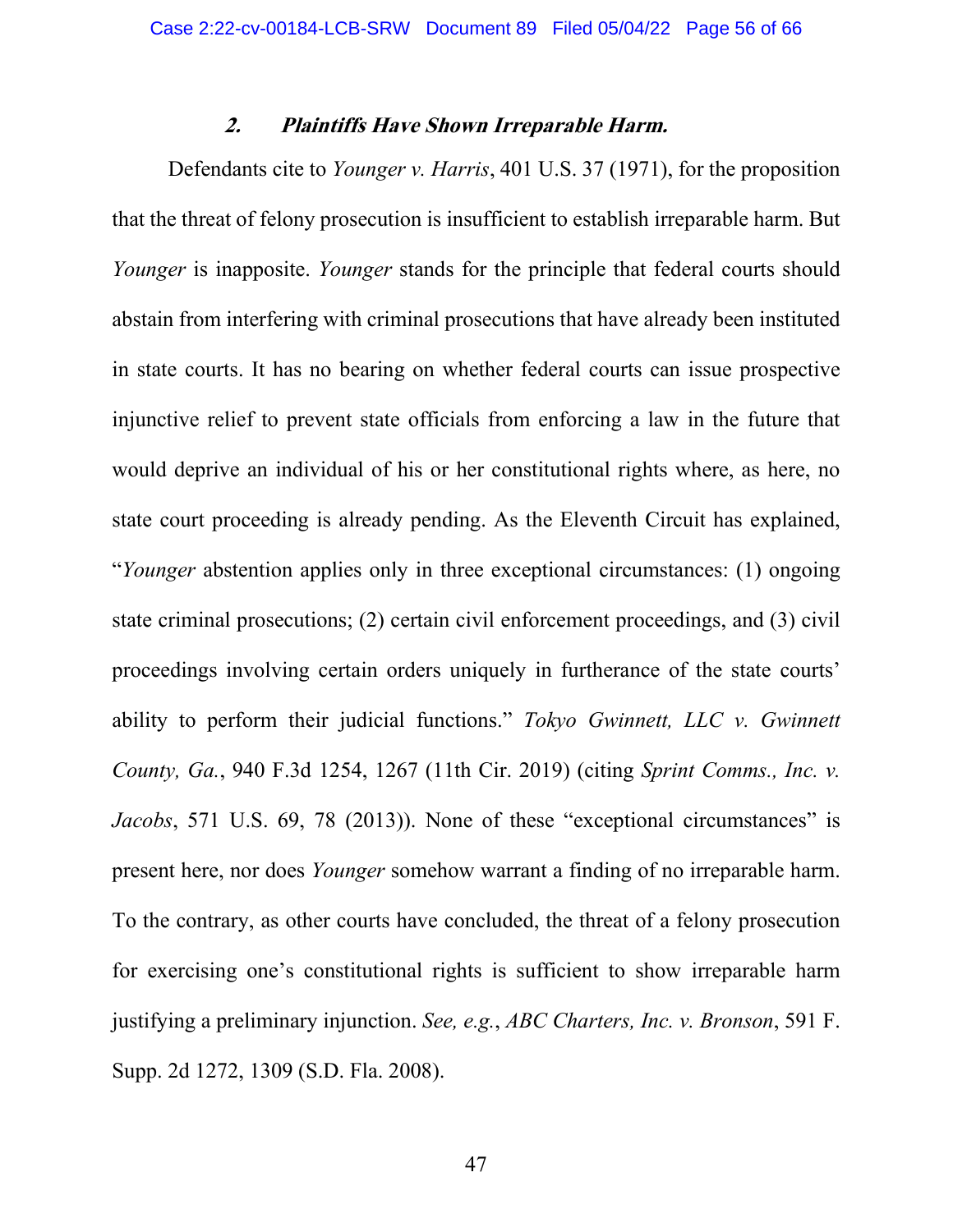Setting that aside, Defendants' opposition entirely ignores the evidence that the Transgender Plaintiffs will suffer irreparable harm if a preliminary injunction is not granted. Defendants argue that "even assuming gender-transition procedures could theoretically benefit *some* child, practitioners have no way of knowing *ex ante*  whether gender-transition procedures will benefit a *particular* child experiencing gender incongruity." But Defendants' focus on children in the abstract fails to address the undisputed declarations submitted by the Parent Plaintiffs detailing the harm their children will face if SB184 is allowed to take effect. *See, e.g.*, Boe Decl., Doc. 8-5 ¶ 15 (describing Plaintiff Brianna Boe's concerns about her son's wellbeing if SB184 were to take effect, including because of her son's "history of cutting and prior suicidal ideation"); Zoe Decl., Doc. 8-6 ¶ 13 (explaining that if SB184 were to take effect, Plaintiff Zachary Zoe would "experience severe, unnecessary distress" and would "develop irreversible physical traits that are inconsistent with his male identity," which would have "a lasting negative effect on Zachary's future and irreparably jeopardize his chance to lead a healthy, happy life as an adult"); Poe Decl., Doc. 8-7 ¶ 25 (explaining that if Plaintiff Allison Poe were forced to stop or delay medical treatments for her gender dysphoria as a result of SB184 going into effect, it would be "devastating to her overall health and wellbeing" and may require "in-patient psychiatric care to prevent [Allison] from harming herself or worse").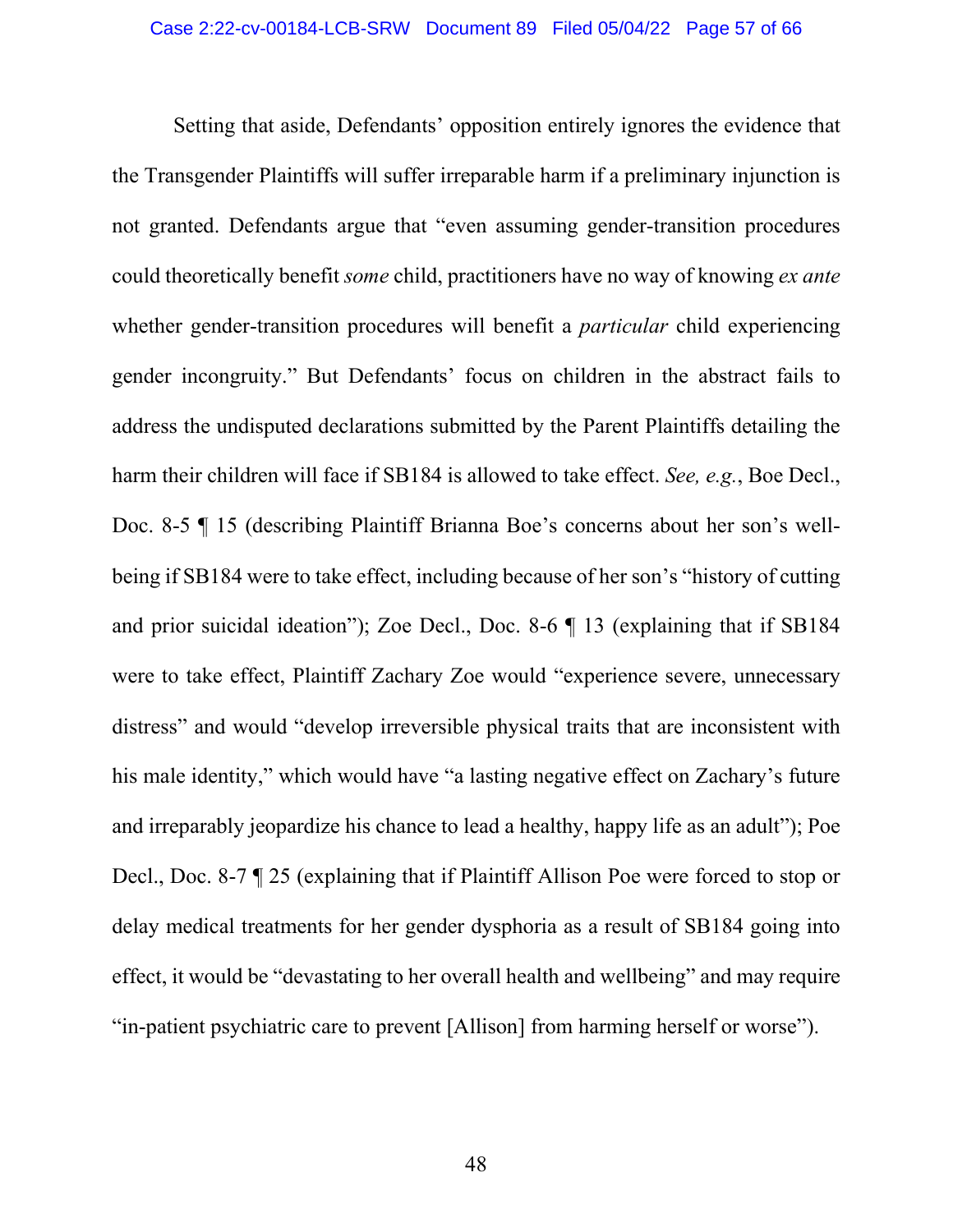#### Case 2:22-cv-00184-LCB-SRW Document 89 Filed 05/04/22 Page 58 of 66

Finally, Defendants' argument that denying a preliminary injunction would preserve the status quo, Opp. at 140, defies logic. As Plaintiffs' declarations establish, healthcare providers in Alabama are currently providing safe, effective, and medically necessary treatments to youth with gender dysphoria. The Parent Plaintiffs, in consultation with their children's medical providers, have determined that continuing these treatments is in their children's best interests. If SB 184 were to take effect, Plaintiffs would face potential prosecution and conviction for a felony, punishable by up to ten years imprisonment, for continuing to provide these treatments, regardless of what consequences abruptly ceasing to provide them might have. Far from preserving the status quo, allowing SB 184 to take effect would destroy it.

### **G. The Court Should Not Require a Bond.**

<span id="page-57-0"></span>No security is necessary or proper here because Defendants would not sustain any costs or damages from being wrongfully enjoined or restrained, and they have not argued that they would be. Rule 65(c) provides in full that "[t]he court may issue a preliminary injunction or a temporary restraining order only if the movant gives security in an amount that the court considers proper to pay the costs and damages *sustained by any party* found to have been wrongfully enjoined or restrained." (emphasis added). "The amount of security required is a matter for the discretion of the trial court; it may elect to require no security at all." *Corrigan Dispatch Co. v.*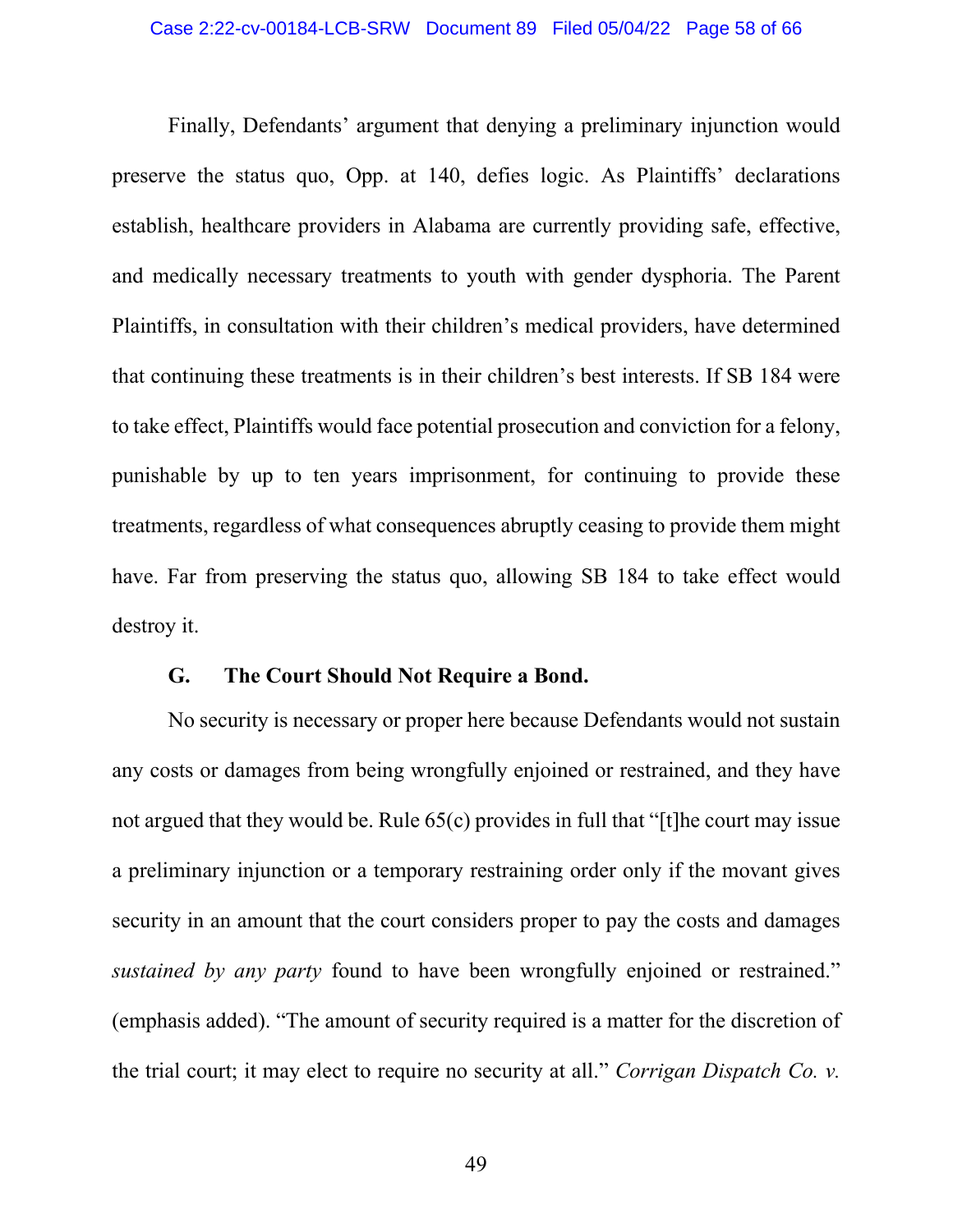*Casa Guzman, S. A.*, 569 F.2d 300, 303 (5th Cir. 1978). Defendants—Alabama's Attorney General and district attorneys for five of the State's counties—have not even suggested how they, as the parties to be enjoined from enforcing the Act, would sustain any costs or damages from having been enjoined or restrained during the pendency of this case. That is because there are no such costs or damages to them, and therefore, no security would be proper. *See, e.g.*, *Verizon Emp. Benefits Comm. v. Respress*, No. 1:14-cv-155-MEF, 2014 WL 2275504, at \*1 (M.D. Ala. Mar. 24, 2014) (waiving bond requirement when preliminarily enjoining defendants "from dissipating, transferring, pledging, spending, disposing of, or encumbering the \$55,997.59 remaining in" plaintiff's retirement account because court "determined that no costs or damages will be incurred by Defendants during the pendency of this Preliminary Injunction Order").

This Court routinely waives the bond requirement when granting a preliminary injunction based on the plaintiff's likelihood of success on a constitutional claim. *Ron Group, LLC v. Azar*, No. 2:20-cv-1038-ECM, 2021 WL 5576616, at \*7–8 (M.D. Ala. Nov. 29, 2021) (exercising discretion to waive bond requirement when preliminarily enjoining Commissioner of Alabama Medicaid Agency from recouping plaintiff's Medicaid claims, at rate of \$143,306.72 per month, based on plaintiff's likelihood of success on constitutional claim). *See, e.g.*, *Robinson v. Marshall*, 454 F. Supp. 3d 1188, 1206 (M.D. Ala. 2020) (waiving bond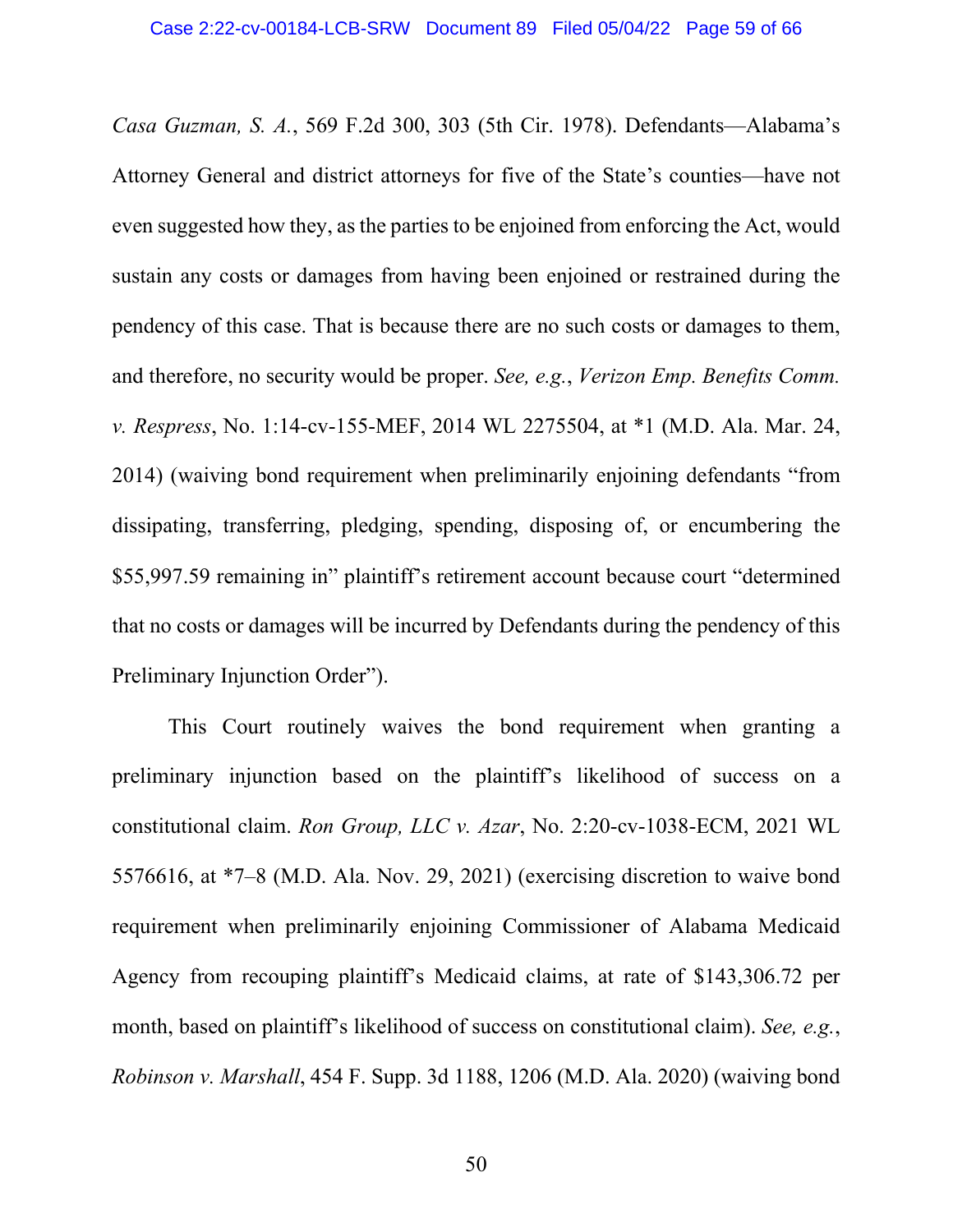requirement when preliminarily enjoining Alabama State Health Officer and Alabama Attorney General from enforcing certain medical restrictions based on plaintiff's likelihood of success on constitutional claim); *Robinson v. Marshall*, 415 F. Supp. 3d 1053, 1060 (M.D. Ala. 2019) (waiving bond requirement when preliminarily enjoining Alabama Attorney General from enforcing Alabama criminal statute based on plaintiff's likelihood of success on constitutional claim); *Carter v. Montgomery Hous. Auth.*, No. 2:09-cv-971-MEF-CSC, 2009 WL 3711565, at \*2 (M.D. Ala. Nov. 3, 2009) (exercising discretion to waive bond requirement when preliminary enjoining Housing Authority of City of Montgomery to reinstate and maintain Section 9 benefits to indigent plaintiffs based on likelihood of success on constitutional claim because plaintiffs are indigent). Other courts are in accord. *See, e.g.*, *Diaz v. Brewer*, 656 F.3d 1008, 1015 (9th Cir. 2011) (affirming district court's decision not to require bond to enjoin Arizona officials from terminating eligibility for health-care benefits of state employees' same-sex partners); *Temple Univ. v. White*, 941 F.2d 201, 220 (3d Cir. 1991) (adopting rule that "[a] district court should consider the impact that a bond requirement would have on enforcement of such a [federal] right, in order to prevent undue restriction of it" and affirming district court's waiver of bond requirement in part because plaintiff "sued to enforce the rights granted to it under the federal Medicaid statute").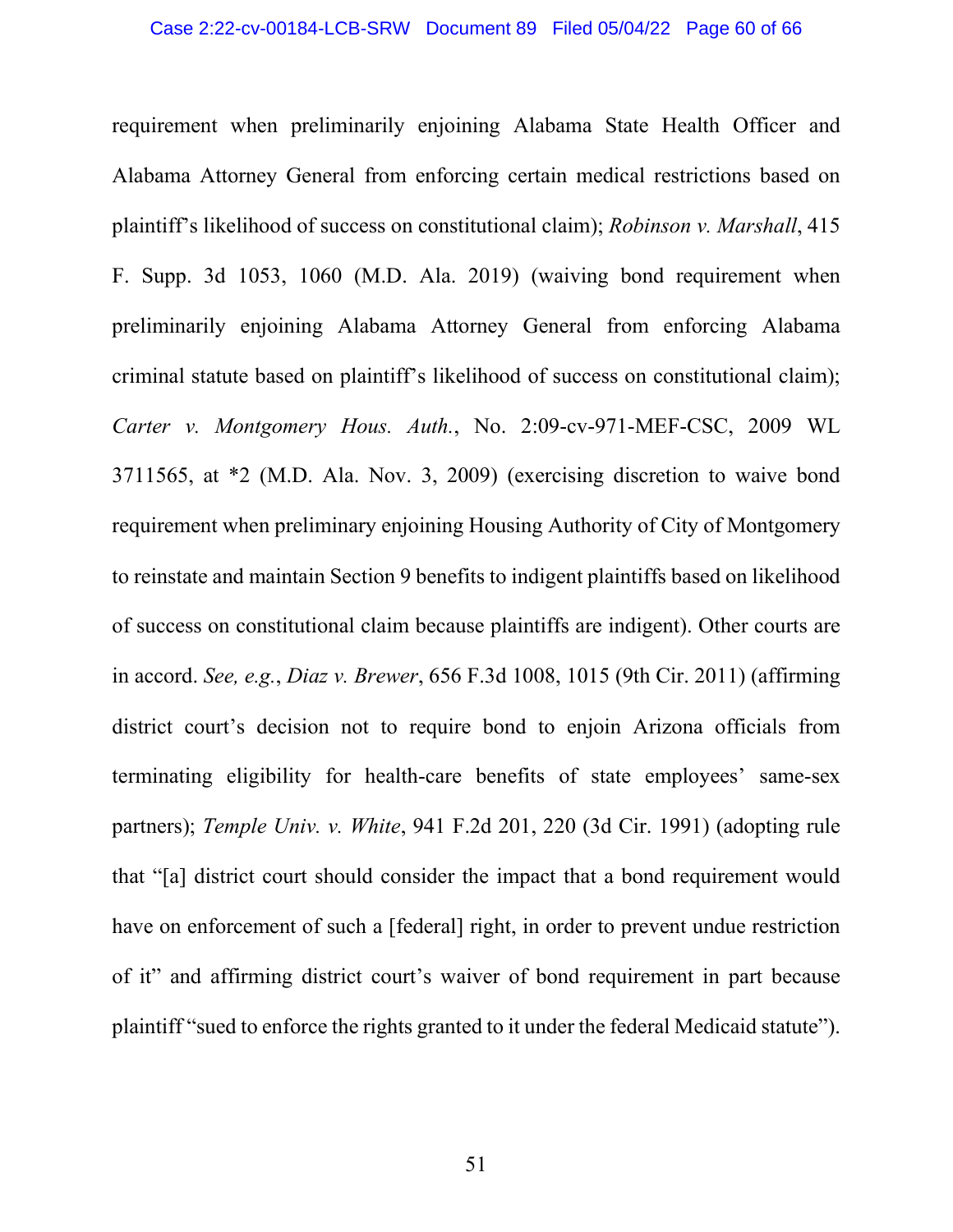Although Defendants do not claim that they would incur costs or damages themselves, they instead argue that their being preliminarily enjoined from prosecuting the Provider Plaintiffs under the Act would somehow, under some supposedly "straightforward" but undisclosed "calculation," "unjustly enrich<sup>[]"</sup> each Provider Plaintiff in the ballpark of \$1 million. Opp. at 142. Defendants cite no case in which a court has required security because a plaintiff supposedly would be unjustly enriched by a wrongful injunction. The only case Defendants cite mentioning unjust enrichment in the context of Rule 65(c) securities, *Hoechst Diafoil Co. v. Nan Ya Plastics Corp.*, 174 F.3d 411, 421 n.3 (4th Cir. 1999), did not require a bond for possible unjust enrichment; instead, the Fourth Circuit remanded to the district court to apply Rule 65(c) because the district court had ignored the rule altogether and, in a footnote, the Fourth Circuit merely quoted the same language Defendants quote from Wright & Miller's *Federal Practice & Procedure* and cited *International Controls Corp. v. Vesco*, 490 F.2d 1334 (2d Cir. 1974), in which the Second Circuit reiterated that "the district court may dispense with security where there has been no proof of likelihood of harm to the party enjoined." *Hoechst* does not support Defendants' request.

Even if the Court were to consider some security proper, Defendants' proposed \$1 million per Provider Plaintiff is grossly disproportionate to the bonds required by this Court in cases similar to this one. *See, e.g.*, *Summit Med. Ctr. of*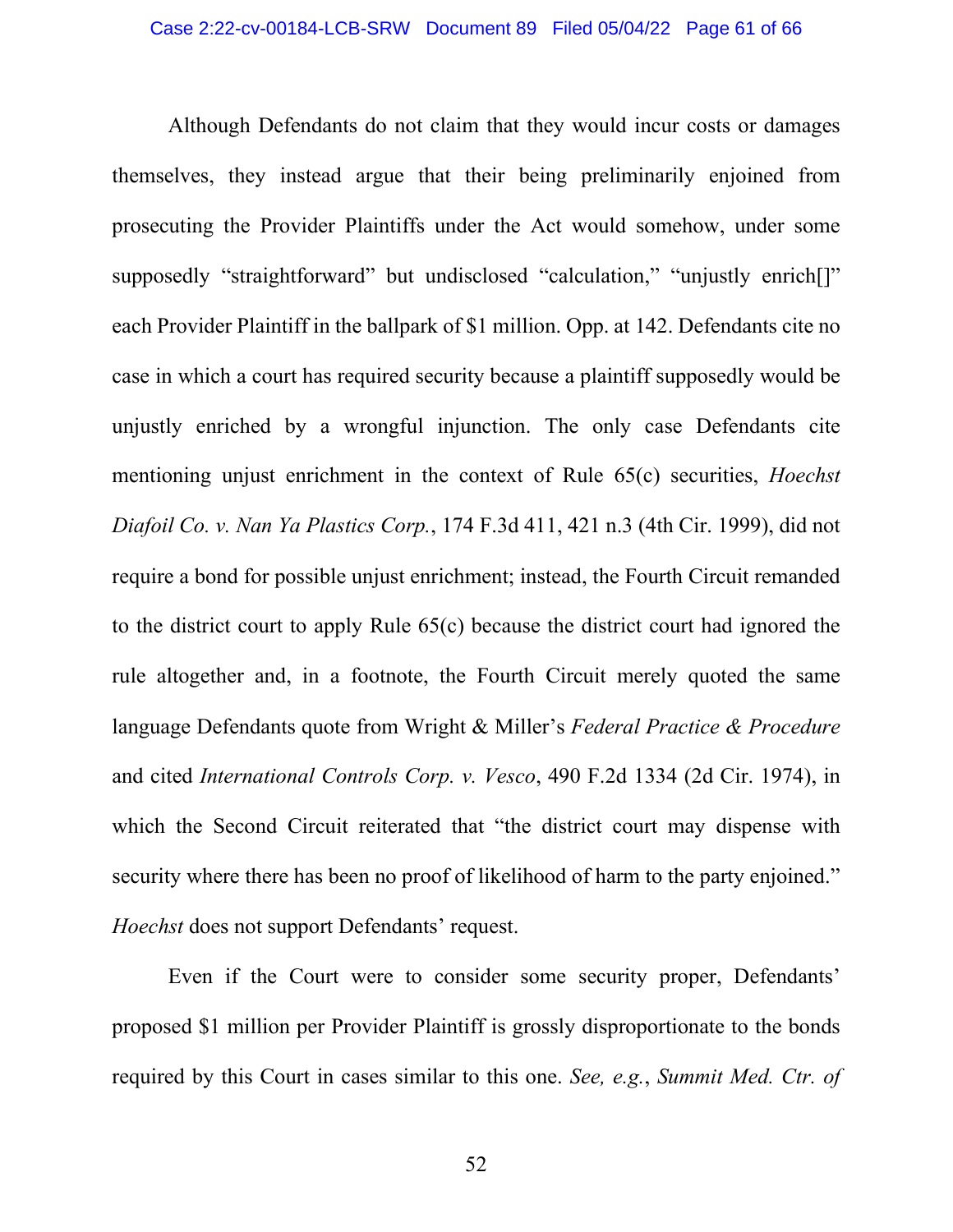*Ala., Inc. v. Siegelman*, 227 F. Supp. 2d 1194, 1205–06 (M.D. Ala. 2002) (requiring only \$10,000 bond of "group of health care facilities and physicians" to preliminarily enjoin "the Governor of the State of Alabama, the Attorney General, the State Health Officer, and a class of prosecuting attorneys" from enforcing statute with criminal penalties). It is similarly disproportionate to cases, unlike this one, where actual monetary loss is at stake. *See, e.g.*, *Auburn Univ. v. Moody*, No. 3:08cv796-CSC (WO), 2008 WL 4767721, at \*2 (M.D. Ala. Oct. 30, 2008) (requiring only \$5,000 bond of Auburn University to preliminarily enjoin sale of souvenirs infringing on university's trademark). *Accord Friends of the Earth, Inc. v. Brinegar*, 518 F.2d 322 (9th Cir. 1975) (reversing district court's requiring \$4.5 million bond "to protect the City of San Francisco against losses" from injunction of airport expansion).

### <span id="page-61-0"></span>**III. CONCLUSION**

For the foregoing reasons, Plaintiffs respectfully request that this Court grant their motion for a temporary restraining order and preliminary injunction.

Respectfully submitted this 4th day of May, 2022.

*/s/ Melody H. Eagan* Melody H. Eagan (ASB-9780-D38M) Jeffrey P. Doss (ASB-4212-R62D) Amie A. Vague (ASB-4113-Q46I) LIGHTFOOT, FRANKLIN & WHITE LLC The Clark Building 400 20th Street North Birmingham, AL 35203 205.581.0700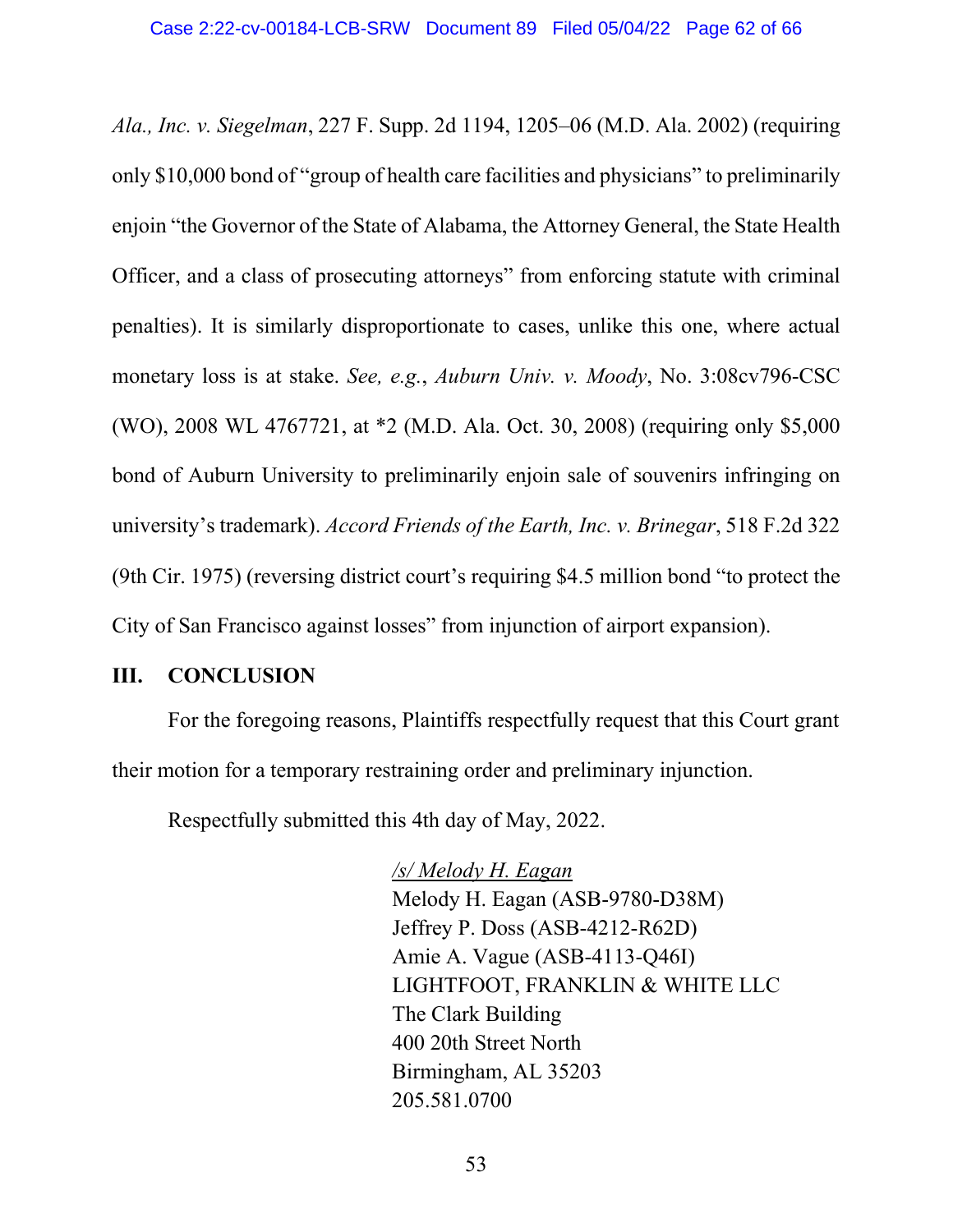meagan@lightfootlaw.com jdoss@lightfootlaw.com avague@lightfootlaw.com

J. Andrew Pratt (ASB-3507-J56P) Misty L. Peterson (GA Bar No. 243715) (*pro hac vice*) Adam Reinke (GA Bar No. 510426) (*pro hac vice*) Gilbert Oladeinbo (GA Bar No. 669340) (*pro hac vice*) KING & SPALDING LLP 1180 Peachtree Street Northeast, Suite 1600 Atlanta, GA 30309 404.572.4600 apratt@kslaw.com mpeterson@kslaw.com areinke@kslaw.com goladeinbo@kslaw.com

Brent P. Ray (IL Bar No. 6291911) (*pro hac vice*) Abigail Hoverman Terry (IL Bar No. 6327057) (*pro hac vice*) KING & SPALDING LLP 110 North Wacker Drive, Suite 3800 Chicago, IL 60606 312.995.6333 bray@kslaw.com ahoverman@kslaw.com

Michael B. Shortnacy (CA Bar No. 277035) (*pro hac vice*) KING & SPALDING LLP 633 West Fifth Street, Suite 1600 Los Angeles, CA 90071 213.443.4355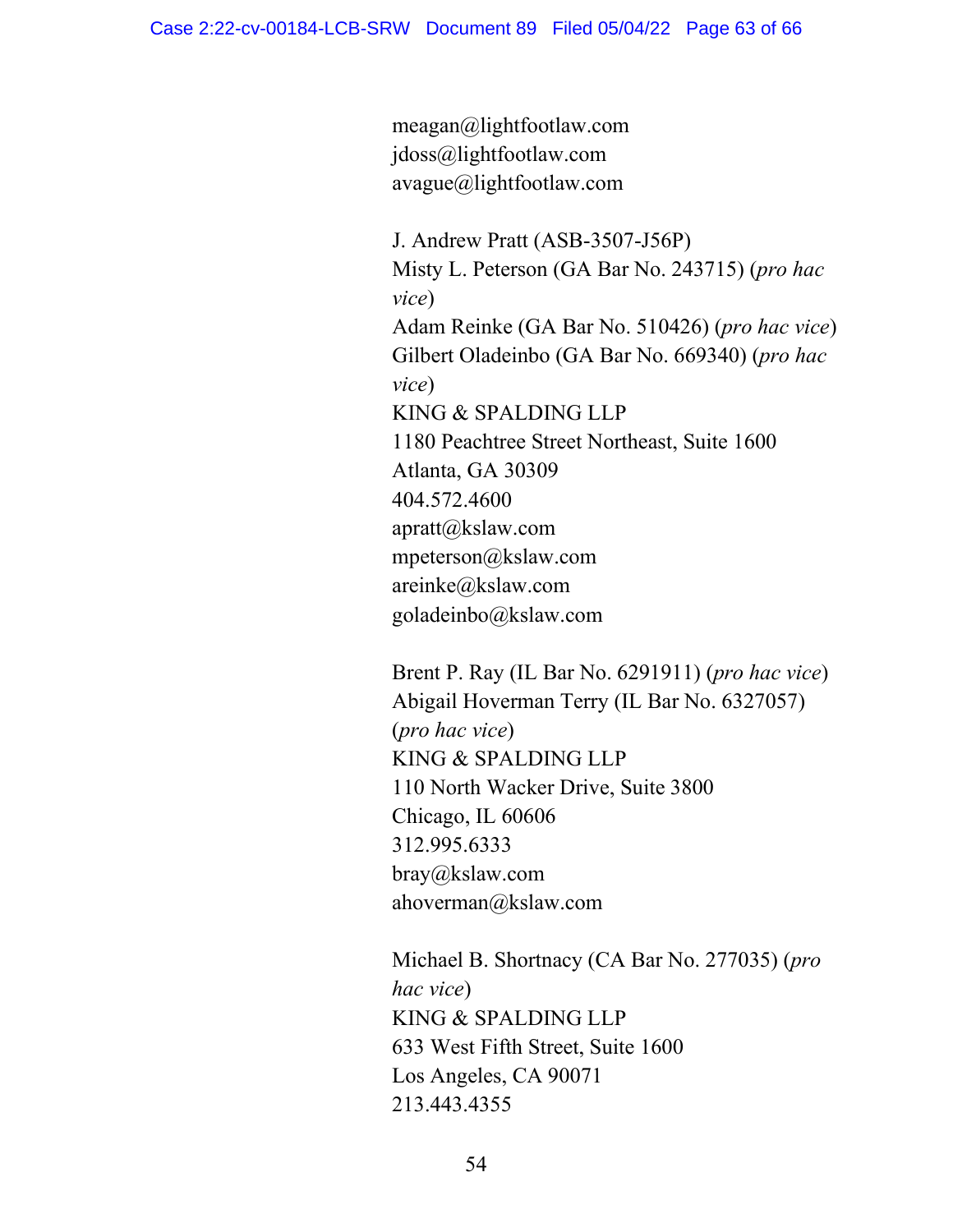mshortnacy@kslaw.com

Asaf Orr (CA Bar No. 261650) (*pro hac vice*) NATIONAL CENTER FOR LESBIAN RIGHTS 870 Market Street, Suite 370 San Francisco, CA 94102 415.392.6257 aorr@nclrights.org

Jennifer L. Levi (MA Bar No. 562298) (*pro hac vice*) GLBTQ LEGAL ADVOCATES & DEFENDERS 18 Tremont, Suite 950 Boston, MA 02108 617.426.1350 jlevi@glad.org

Scott D. McCoy (FL Bar No. 1004965) (*pro hac vice*) SOUTHERN POVERTY LAW CENTER P.O. Box 12463 Miami, FL 33101 334.224.4309 scott.mccoy@splcenter.org

Diego A. Soto (ASB-3626-Y61S) SOUTHERN POVERTY LAW CENTER 400 Washington Avenue Montgomery, AL 36104 334.604.1414 diego.soto@splcenter.org

Jessica L. Stone (GA Bar No. 275567) (*pro hac vice*) SOUTHERN POVERTY LAW CENTER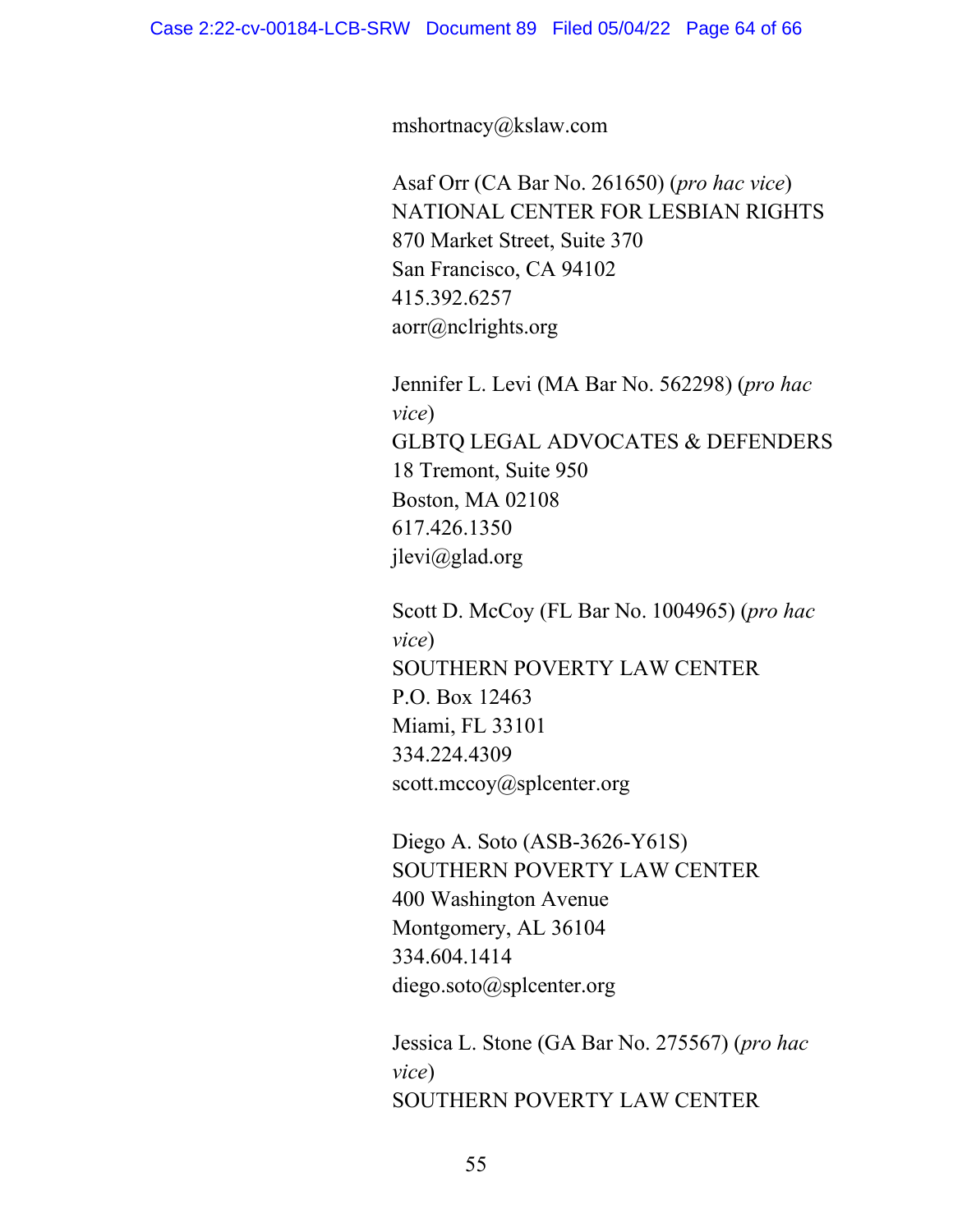150 E. Ponce de Leon Ave., Suite 340 Decatur, GA 30030 404.221.5837 jessica.stone@splcenter.org

Sarah Warbelow (MI Bar No. P66690) (*pro hac vice*) Cynthia Weaver (NY Bar No. 5091848) (*pro hac vice*) HUMAN RIGHTS CAMPAIGN FOUNDATION 1640 Rhode Island Ave., NW Washington, DC 20036 202.628.4160 sarah.warbelow@hrc.org cynthia.weaver@hrc.org